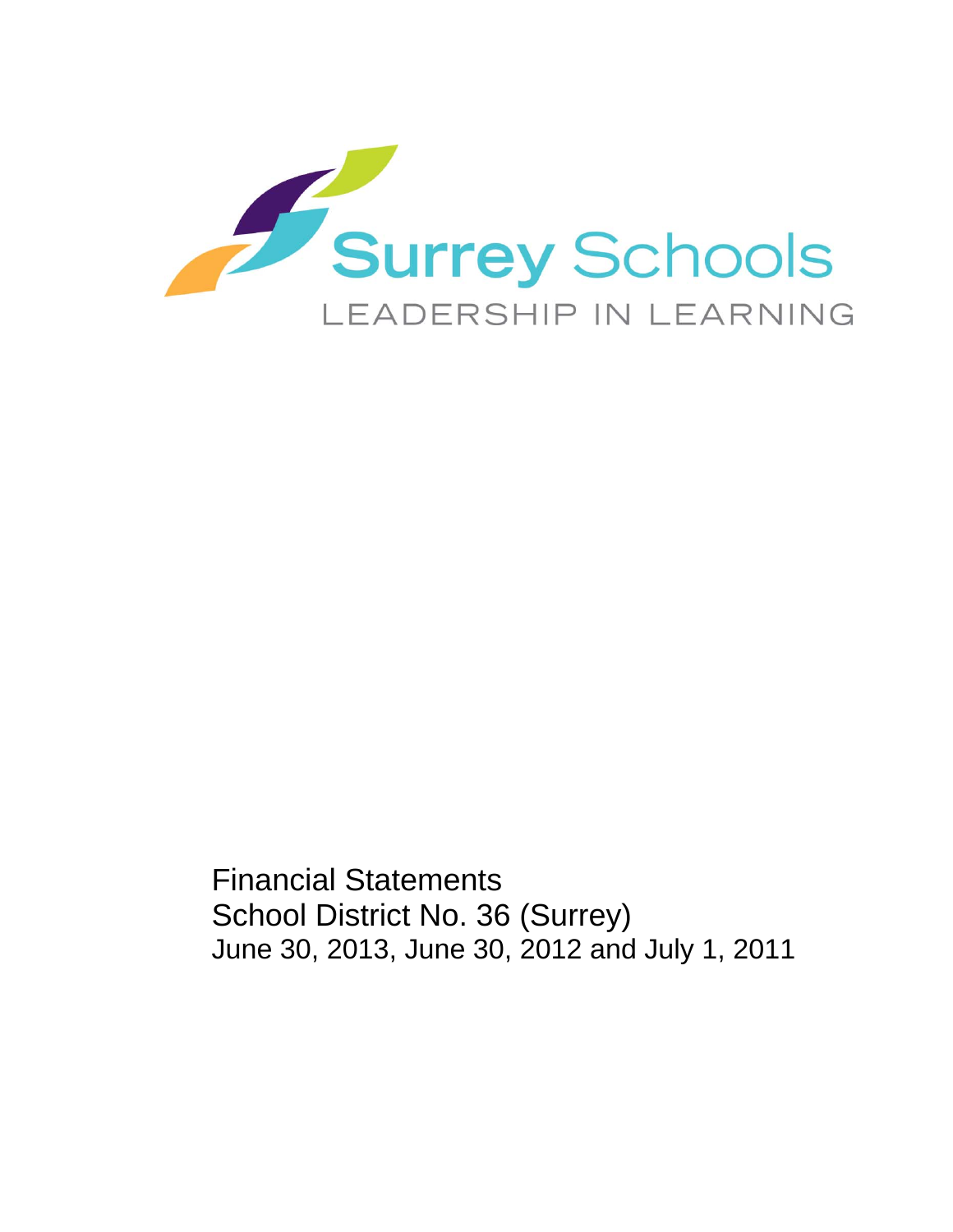# **School District No. 36 (Surrey)**<br>June 30, 2013, June 30, 2012 and July 1, 2011

#### **Table of Contents**

|                                                                                                                                                                                                                               | 1              |
|-------------------------------------------------------------------------------------------------------------------------------------------------------------------------------------------------------------------------------|----------------|
| Independent Auditor's Report manufactured and content and all the Report manufactured and all the Report manufactured and all the Report manufactured and all the Report manufactured and all the Report manufactured and all | 2              |
|                                                                                                                                                                                                                               | 3              |
|                                                                                                                                                                                                                               | $\overline{4}$ |
|                                                                                                                                                                                                                               | 5              |
|                                                                                                                                                                                                                               | 6              |
|                                                                                                                                                                                                                               | $7-29$         |
|                                                                                                                                                                                                                               | 30             |
|                                                                                                                                                                                                                               | 31             |
|                                                                                                                                                                                                                               | 32             |
|                                                                                                                                                                                                                               | 33             |
|                                                                                                                                                                                                                               | 34             |
|                                                                                                                                                                                                                               | 36             |
|                                                                                                                                                                                                                               | 37             |
|                                                                                                                                                                                                                               | 41             |
|                                                                                                                                                                                                                               | 42             |
|                                                                                                                                                                                                                               | 43             |
|                                                                                                                                                                                                                               | 44             |
|                                                                                                                                                                                                                               | 45             |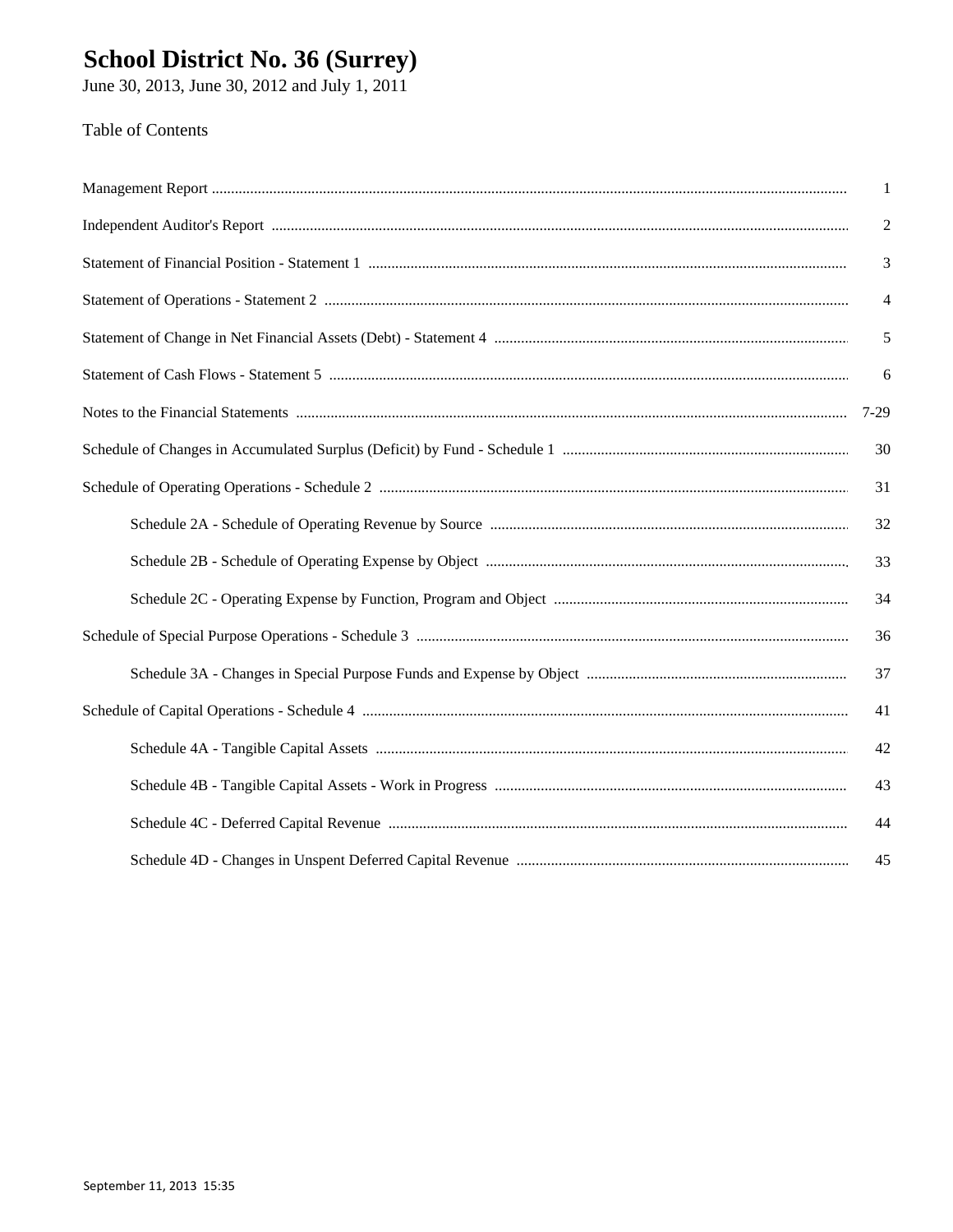#### **MANAGEMENT REPORT**

Version: 5995-5249-3267

Management's Responsibility for the Financial Statements.

The accompanying financial statements of School District No. 36 (Surrey) have been prepared by management in accordance with Section 23.1 of the Budget Transparency and Accountability Act of British Columbia, provincial reporting legislation, and the integrity and objectivity of these statements are management's responsibility. Management is also responsible for all of the notes to the financial statements and schedules, and for ensuring that this information is consistent, where appropriate, with the information contained in the financial statements.

The preparation of financial statements necessarily involves the use of estimates based on management's judgment particularly when transactions affecting the current accounting period cannot be finalized with certainty until future periods.

Management is also responsible for implementing and maintaining a system of internal controls to provide reasonable assurance that assets are safeguarded, transactions are properly authorized and reliable financial information is produced.

The Board of Education of School District No. 36 (Surrey) (called the "Board") is responsible for ensuring that management fulfills its responsibilities for financial reporting and internal control and exercises these responsibilities through the Board. The Board reviews internal financial statements on a monthly basis and externally audited financial statements yearly.

The external auditors, Office of the Auditor General of British Columbia, conduct an independent examination, in accordance with Canadian generally accepted auditing standards, and express their opinion on the financial statements. The external auditors have full and free access to financial management of School District No. 36 (Surrey) and meet when required. The accompanying Independent Auditor's Report outlines their responsibilities, the scope of their examination and their opinion on the School District's financial statements.

On behalf of School District No. 36 (Surrey)

Signature of the Chairperson of the Board of Education

 $\frac{2013}{\text{Date Signal}}$ 

 $2013/09/1$ 

Signature of the Superintendent

Signature of the Secretary Treasurer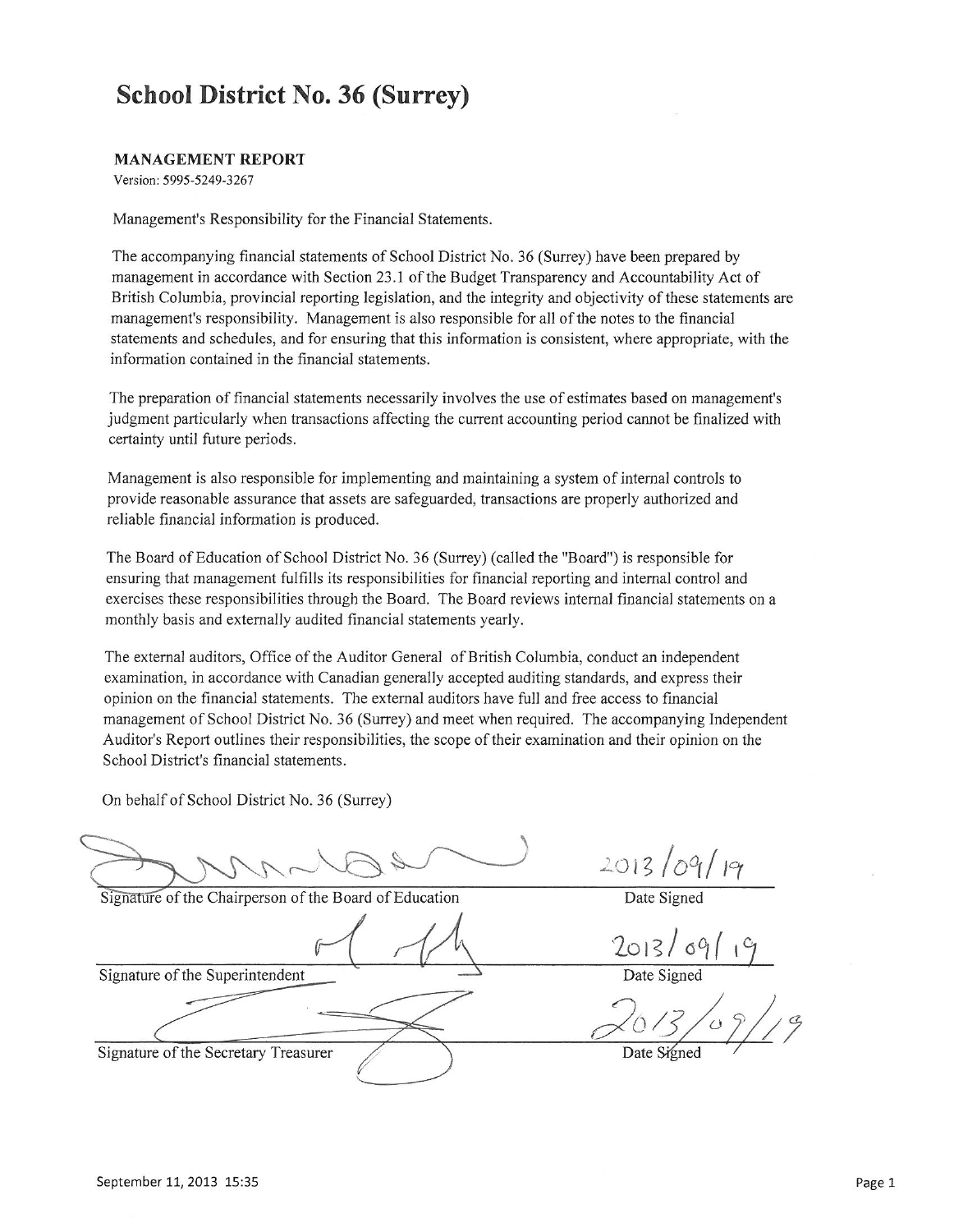### **INDEPENDENT AUDITOR'S REPORT**



*To the Members of the Board of Education of School District No. 36 (Surrey), and To the Minister of Education, Province of British Columbia*

I have audited the accompanying financial statements of School District No. 36 (Surrey), which comprise the statements of financial position as at June 30, 2013, June 30, 2012 and July 1, 2011, and the statements of operations, statements of changes in net financial assets (debt) and statements of cash flows for the years ended June 30, 2013 and June 30, 2012, and a summary of significant accounting policies and other explanatory information.

#### *Management's Responsibility for the Financial Statements*

Management is responsible for the preparation of these financial statements in accordance with the accounting requirements of section 23.1 of the *Budget Transparency and Accountability Act*  of the Province of British Columbia, and for such internal control as management determines, is necessary to enable the preparation of financial statements that are free from material misstatement, whether due to fraud or error.

#### *Auditor's Responsibility*

My responsibility is to express an opinion on these financial statements based on my audits. I conducted my audits in accordance with Canadian generally accepted auditing standards. Those standards require that I comply with ethical requirements and plan and perform the audit to obtain reasonable assurance about whether the financial statements are free from material misstatement.

An audit involves performing procedures to obtain audit evidence about the amounts and disclosures in the financial statements. The procedures selected depend on the auditor's judgment, including the assessment of the risks of material misstatement of the financial statements, whether due to fraud or error. In making those risk assessments, the auditor considers internal control relevant to the entity's preparation of the financial statements in order to design audit procedures that are appropriate in the circumstances, but not for the purpose of expressing an opinion on the effectiveness of the entity's internal control. An audit also includes evaluating the appropriateness of accounting policies used and the reasonableness of accounting estimates made by management, as well as evaluating the presentation of the financial statements.

In my view, the audit evidence I have obtained in my audits is sufficient and appropriate to provide a basis for my audit opinion.

#### *Opinion*

In my opinion, the financial statements of School District No. 36 (Surrey) for the years ended June 30, 2013, June 30, 2012, and the statement of financial position as at July 1, 2011, are prepared, in all material respects in accordance with the accounting requirements of section 23.1 of the *Budget Transparency and Accountability Act* of the Province of British Columbia.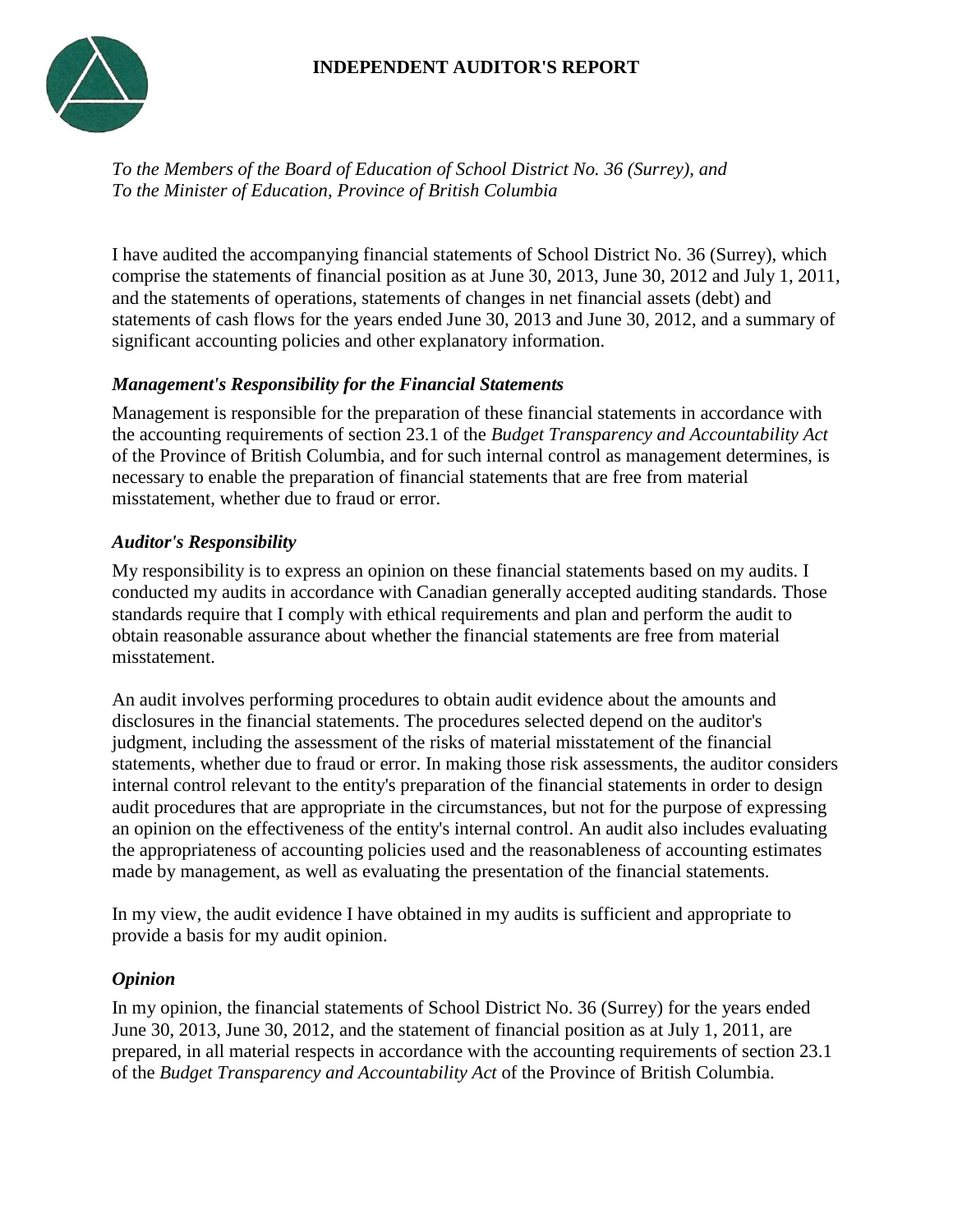#### *Other matters*

The attached supplementary information included in Schedules 1 through 4 is presented for the purposes of additional analysis and has not been audited.

#### *Emphasis of Matter*

Without modifying my opinion, I draw attention to Note 3a to the financial statements, which discloses that the accounting requirements of section 23.1 of the *Budget Transparency and Accountability Act* of the Province of British Columbia are in accordance with Canadian public sector accounting standards except in regard to the accounting treatment of government transfers. Note 3a to the financial statements discloses the impact of these differences.

Russ Janes

*Victoria, British Columbia* Russ Jones, MBA, CA September 19, 2013 Auditor General

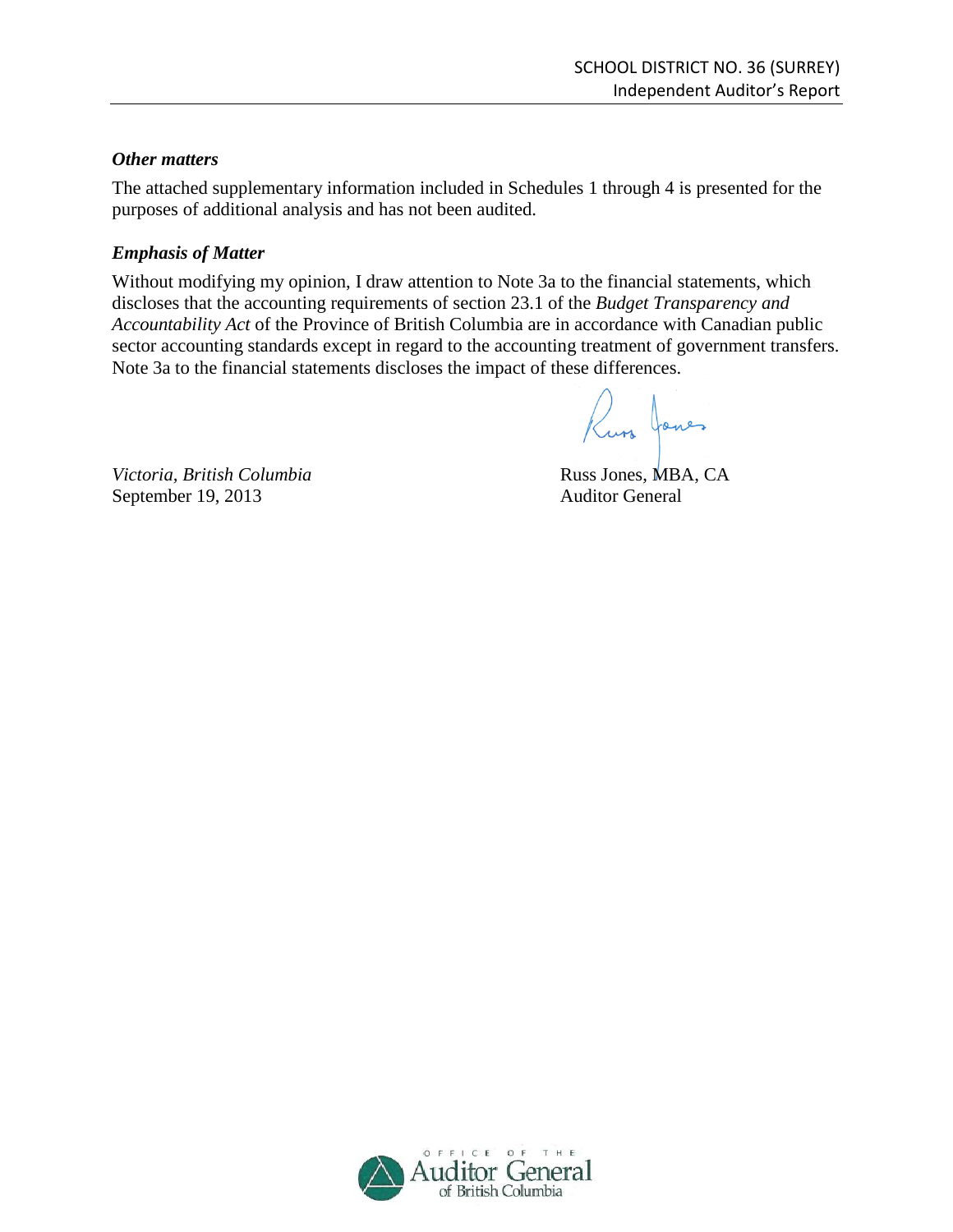**Statement of Financial Position** 

As at June 30, 2013, June 30, 2012 and July 1, 2011

|                                                        | June 30, 2013   | June 30, 2012               | July 1, 2011      |
|--------------------------------------------------------|-----------------|-----------------------------|-------------------|
|                                                        |                 | (Restated-Note 2)           | (Restated-Note 2) |
|                                                        | $\mathbf{s}$    | S                           | \$                |
| <b>Financial Assets</b>                                |                 |                             |                   |
| Cash and Cash Equivalents                              | 120,278,884     | 135,051,349                 | 122,037,436       |
| <b>Accounts Receivable</b>                             |                 |                             |                   |
| Due from Province - Ministry of Education              | 3,223,076       | 3,381,228                   | 5,355,921         |
| Due from Province - Other                              | 70,392          | 234,699                     | 340,029           |
| Due from LEA/Direct Funding                            |                 |                             | 24,339            |
| Other (Note 4)                                         | 2,865,876       | 3,981,839                   | 3,799,760         |
| Portfolio Investments (Note 5)                         | 33,394,017      | 24, 244, 623                | 22,699,780        |
| <b>Total Financial Assets</b>                          | 159,832,245     | 166,893,738                 | 154,257,265       |
| Liabilities                                            |                 |                             |                   |
| Accounts Payable and Accrued Liabilities               |                 |                             |                   |
| Other                                                  | 14,630,895      | 11,369,957                  | 11,272,976        |
| Unearned Revenue (Note 6)                              | 8,990,140       | 7,419,782                   | 6,638,760         |
| Deferred Revenue (Note 7)                              | 6,688,601       | 7,036,026                   | 9,774,087         |
| Deferred Capital Revenue (Note 8)                      | 529,329,665     | 532,076,899                 | 526,704,652       |
| Employee Future Benefits (Note 9)                      | 16,837,688      | 16,786,052                  | 16,303,531        |
| Other Liabilities (Note 10)                            | 42,781,913      | 41,390,090                  | 40,008,907        |
| <b>Total Liabilities</b>                               | 619,258,902     | 616,078,806                 | 610,702,913       |
| <b>Net Financial Assets (Debt)</b>                     | (459, 426, 657) | (449, 185, 068)             | (456, 445, 648)   |
| <b>Non-Financial Assets</b>                            |                 |                             |                   |
| Tangible Capital Assets (Note 12)                      | 904,439,814     | 834,974,963                 | 827,816,201       |
| Prepaid Expenses                                       | 1,329,494       | 1,019,103                   | 1,381,807         |
| <b>Total Non-Financial Assets</b>                      | 905,769,308     | 835,994,066                 | 829,198,008       |
| <b>Accumulated Surplus (Deficit)</b>                   | 446,342,651     | 386,808,998                 | 372,752,360       |
|                                                        |                 |                             |                   |
| Contractual Obligations and Contingencies (Note 16,18) |                 |                             |                   |
| Approved by the Board                                  |                 |                             |                   |
|                                                        |                 | $2013/09/19$<br>Date Signed |                   |
| Signature of the Chairperson of the Board of Education |                 |                             |                   |
|                                                        |                 | 2013/09                     |                   |
| Signature of the Superintendent                        |                 | Date Signed                 |                   |

Signature of the Secretary Treasurer

 $\frac{1}{2}$ Date Signed

 $\propto$ 

 $\sigma$ 9

 $19$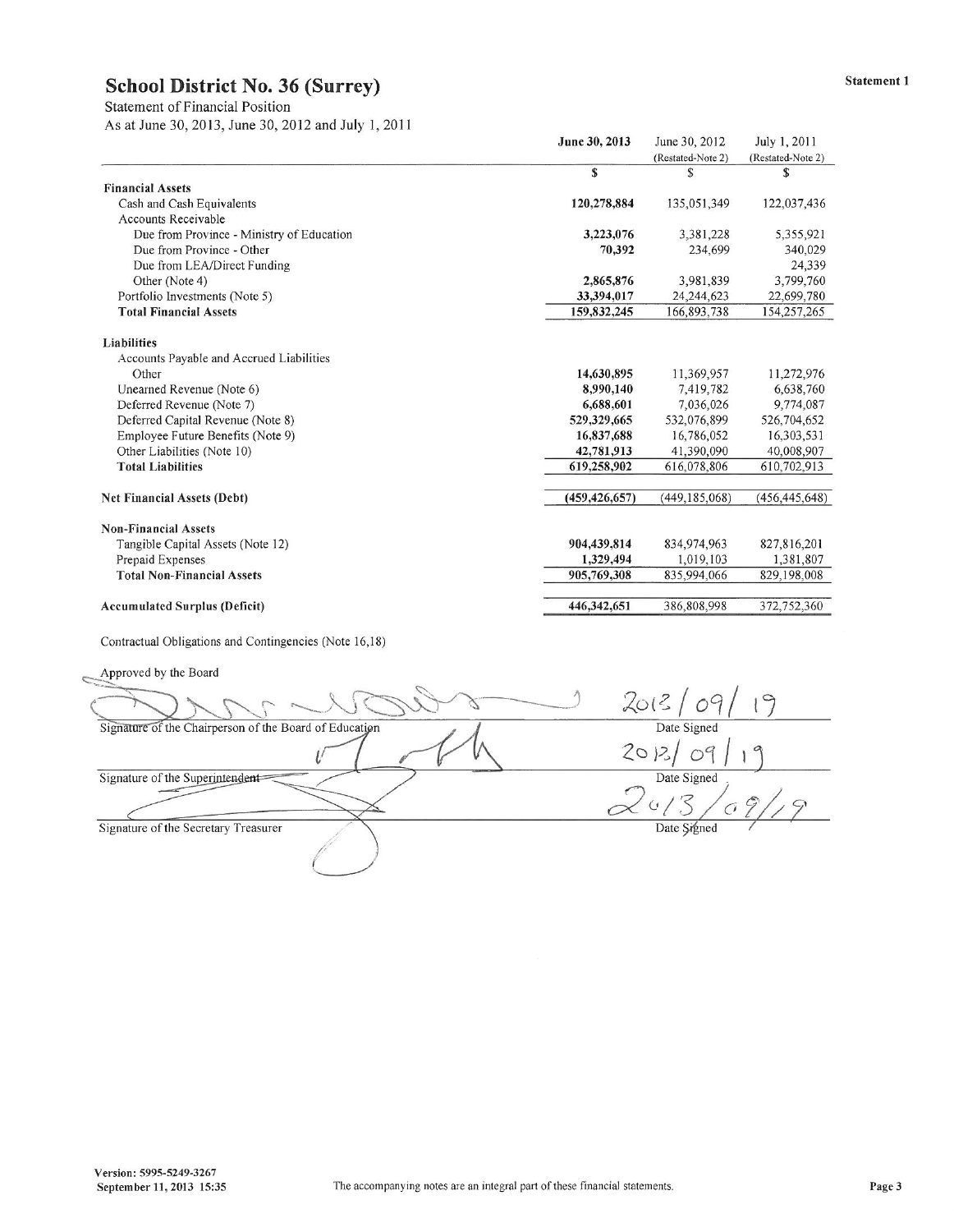Statement of Operations

Years Ending June 30, 2013 and June 30, 2012

|                                                                         | 2013          | 2013          | 2012              |
|-------------------------------------------------------------------------|---------------|---------------|-------------------|
|                                                                         | <b>Budget</b> | <b>Actual</b> | Actual            |
|                                                                         | (Note 22)     |               | (Restated-Note 2) |
|                                                                         | \$            | \$            | \$                |
| <b>Revenues</b>                                                         |               |               |                   |
| <b>Provincial Grants</b>                                                |               |               |                   |
| Ministry of Education                                                   | 617,939,394   | 620,218,106   | 573,053,438       |
| Other                                                                   | 2,892,066     | 3,020,647     | 3,647,323         |
| Municipal Grants Spent on Sites                                         | 19,095,000    | 19,165,820    | 300,000           |
| <b>Federal Grants</b>                                                   | 749,155       | 627,928       | 1,303,198         |
| Tuition                                                                 | 10,242,074    | 10,211,172    | 9,667,905         |
| Other Revenue                                                           | 17.580.276    | 19,943,535    | 19,295,318        |
| Rentals and Leases                                                      | 1,783,500     | 2,021,094     | 1,894,906         |
| <b>Investment Income</b>                                                | 1,300,000     | 1,727,623     | 2,864,988         |
| Gain (Loss) on Disposal of Tangible Capital Assets                      | (58, 481)     | (58, 481)     |                   |
| Amortization of Deferred Capital Revenue                                | 20,276,000    | 20,429,217    | 20,088,564        |
| <b>Total Revenue</b>                                                    | 691,798,984   | 697,306,661   | 632,115,640       |
| <b>Expenses (Note 20)</b>                                               |               |               |                   |
| Instruction                                                             | 550,998,457   | 530,924,953   | 512,321,729       |
| District Administration                                                 | 12,733,737    | 11,639,293    | 11,441,397        |
| Operations and Maintenance (Note 22)                                    | 94,884,783    | 90,288,848    | 89,707,420        |
| <b>Transportation and Housing</b>                                       | 5,296,677     | 4,919,914     | 4,588,456         |
| <b>Total Expense</b>                                                    | 663,913,654   | 637,773,008   | 618,059,002       |
| Surplus (Deficit) for the year                                          | 27,885,330    | 59,533,653    | 14,056,638        |
| <b>Accumulated Surplus (Deficit) from Operations, beginning of year</b> |               | 386,808,998   | 372,752,360       |
| <b>Accumulated Surplus (Deficit) from Operations, end of year</b>       |               | 446.342.651   | 386,808,998       |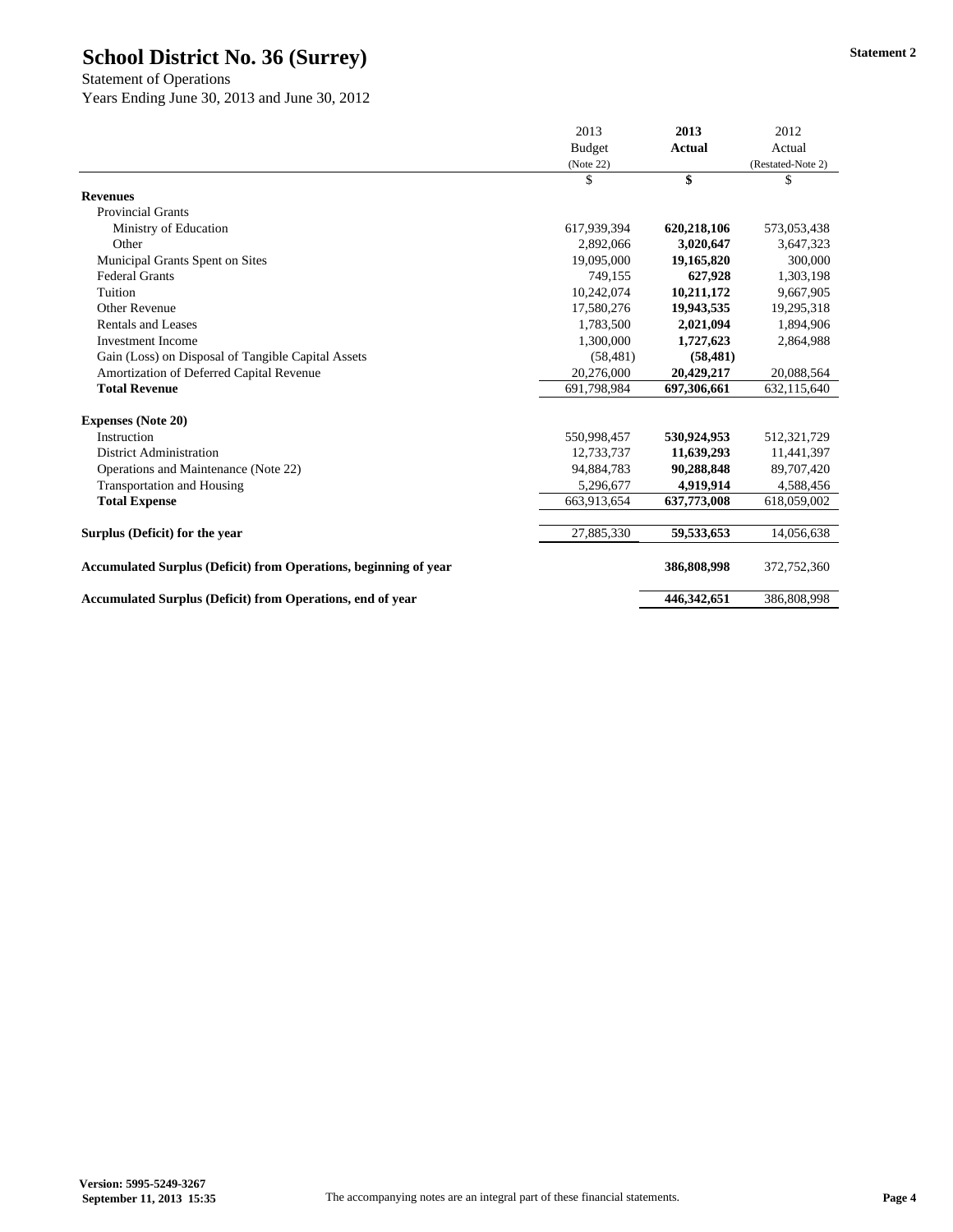Statement of Changes in Net Financial Assets (Debt) Years Ending June 30, 2013 and June 30, 2012

|                                                                                                | 2013<br><b>Budget</b><br>(Note 22) | 2013<br><b>Actual</b> | 2012<br>Actual<br>(Restated-Note 2) |
|------------------------------------------------------------------------------------------------|------------------------------------|-----------------------|-------------------------------------|
|                                                                                                | \$                                 | \$                    | \$                                  |
| Surplus (Deficit) for the year                                                                 | 27,885,330                         | 59,533,653            | 14,056,638                          |
| <b>Effect of change in Tangible Capital Assets</b>                                             |                                    |                       |                                     |
| <b>Acquisition of Tangible Capital Assets</b>                                                  | (93,906,643)                       | (98,391,924)          | (35,513,343)                        |
| Amortization of Tangible Capital Assets                                                        | 29,012,000                         | 28,837,684            | 28,327,429                          |
| Net carrying value of Tangible Capital Assets disposed of                                      | 58,481                             | 89,389                | 27,152                              |
| <b>Total Effect of change in Tangible Capital Assets</b>                                       | (64, 836, 162)                     | (69, 464, 851)        | (7,158,762)                         |
| <b>Acquisition of Prepaid Expenses</b>                                                         |                                    | (1,329,494)           | (1,019,103)                         |
| Use of Prepaid Expenses                                                                        |                                    | 1,019,103             | 1,381,807                           |
| <b>Total Effect of change in Other Non-Financial Assets</b>                                    |                                    | (310,391)             | 362,704                             |
| (Increase) Decrease in Net Financial Assets (Debt),<br>before Net Remeasurement Gains (Losses) | (36,950,832)                       | (10, 241, 589)        | 7,260,580                           |
| <b>Net Remeasurement Gains (Losses)</b>                                                        |                                    |                       |                                     |
| (Increase) Decrease in Net Financial Assets (Debt)                                             |                                    | (10, 241, 589)        | 7,260,580                           |
| Net Financial Assets (Debt), beginning of year                                                 |                                    | (449, 185, 068)       | (456, 445, 648)                     |
| Net Financial Assets (Debt), end of year                                                       |                                    | (459, 426, 657)       | (449, 185, 068)                     |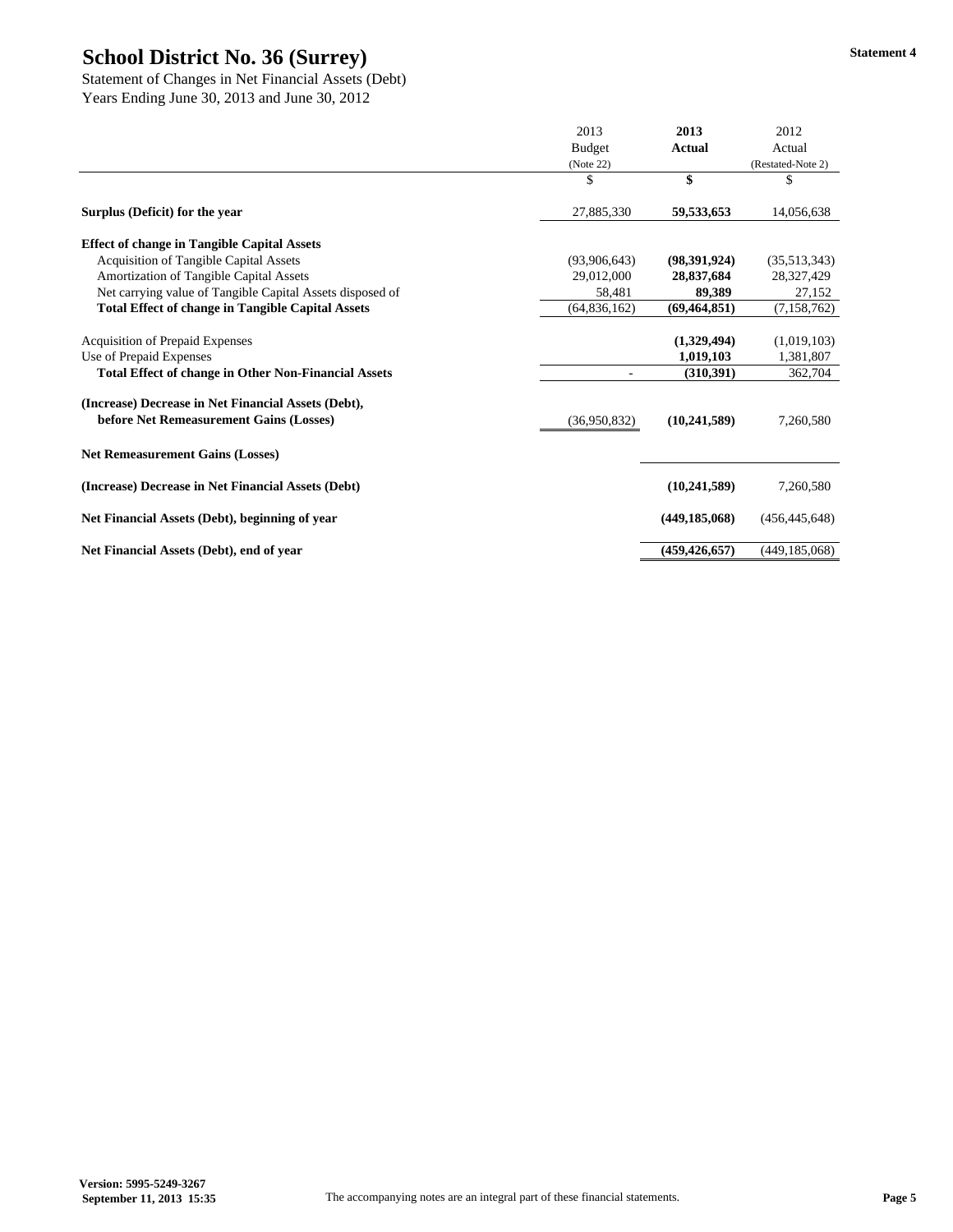Statement of Cash Flows Years Ending June 30, 2013 and June 30, 2012

|                                                             | 2013<br><b>Actual</b> | 2012<br>Actual          |
|-------------------------------------------------------------|-----------------------|-------------------------|
|                                                             | \$                    | (Restated-Note 2)<br>\$ |
| <b>Operating Transactions</b>                               |                       |                         |
| Surplus (Deficit) for the year                              | 59,533,653            | 14,056,638              |
| Changes in Non-Cash Working Capital                         |                       |                         |
| Decrease (Increase)                                         |                       |                         |
| <b>Accounts Receivable</b>                                  | 1,438,422             | 1,922,283               |
| Prepaid Expenses                                            | (310, 391)            | 362,704                 |
| Increase (Decrease)                                         |                       |                         |
| <b>Accounts Payable and Accrued Liabilities</b>             | 3,260,938             | 96,981                  |
| <b>Unearned Revenue</b>                                     | 1,570,358             | 781,022                 |
| Deferred Revenue                                            | (347, 425)            | (2,738,061)             |
| <b>Employee Future Benefits</b>                             | 51,636                | 482,521                 |
| <b>Other Liabilities</b>                                    | 1,391,823             | 1,381,183               |
| Loss (Gain) on Disposal of Tangible Capital Assets          | 58,481                |                         |
| Amortization of Tangible Capital Assets                     | 28,837,684            | 28,327,429              |
| Amortization of Deferred Capital Revenue                    | (20, 429, 217)        | (20,088,564)            |
| Recognition of Deferred Capital Revenue Spent on Sites      | (55, 484, 356)        | (5,847,800)             |
| <b>Total Operating Transactions</b>                         | 19,571,606            | 18,736,336              |
|                                                             |                       |                         |
| <b>Capital Transactions</b>                                 |                       |                         |
| Tangible Capital Assets Purchased                           | (73, 131, 791)        | (30, 397, 808)          |
| Tangible Capital Assets - WIP Purchased                     | (25,260,133)          | (4,815,535)             |
| District Portion of Proceeds on Disposal                    |                       | 27,150                  |
| <b>Site Purchases</b>                                       |                       | (300,000)               |
| Transfer from Bylaw to MOE Restricted Cap and LCR           |                       | (4,723,614)             |
| <b>Total Capital Transactions</b>                           | (98, 391, 924)        | (40, 209, 807)          |
|                                                             |                       |                         |
| <b>Financing Transactions</b><br>Capital Revenue Received   | 73, 197, 247          | 34,032,225              |
| <b>Bylaw Transfer to Local Capital</b>                      |                       |                         |
|                                                             | 73,197,247            | 2,000,000               |
| <b>Total Financing Transactions</b>                         |                       | 36,032,225              |
| <b>Investing Transactions</b>                               |                       |                         |
| Investments in Portfolio Investments                        | (9,149,394)           | (1,544,841)             |
| <b>Total Investing Transactions</b>                         | (9, 149, 394)         | (1,544,841)             |
| <b>Net Increase (Decrease) in Cash and Cash Equivalents</b> | (14, 772, 465)        | 13,013,913              |
| Cash and Cash Equivalents, beginning of year                | 135,051,349           | 122,037,436             |
|                                                             |                       |                         |
| Cash and Cash Equivalents, end of year                      | 120,278,884           | 135,051,349             |
| Cash and Cash Equivalents, end of year, is made up of:      |                       |                         |
| Cash                                                        | 120,278,884           | 135,051,349             |
|                                                             | 120,278,884           | 135,051,349             |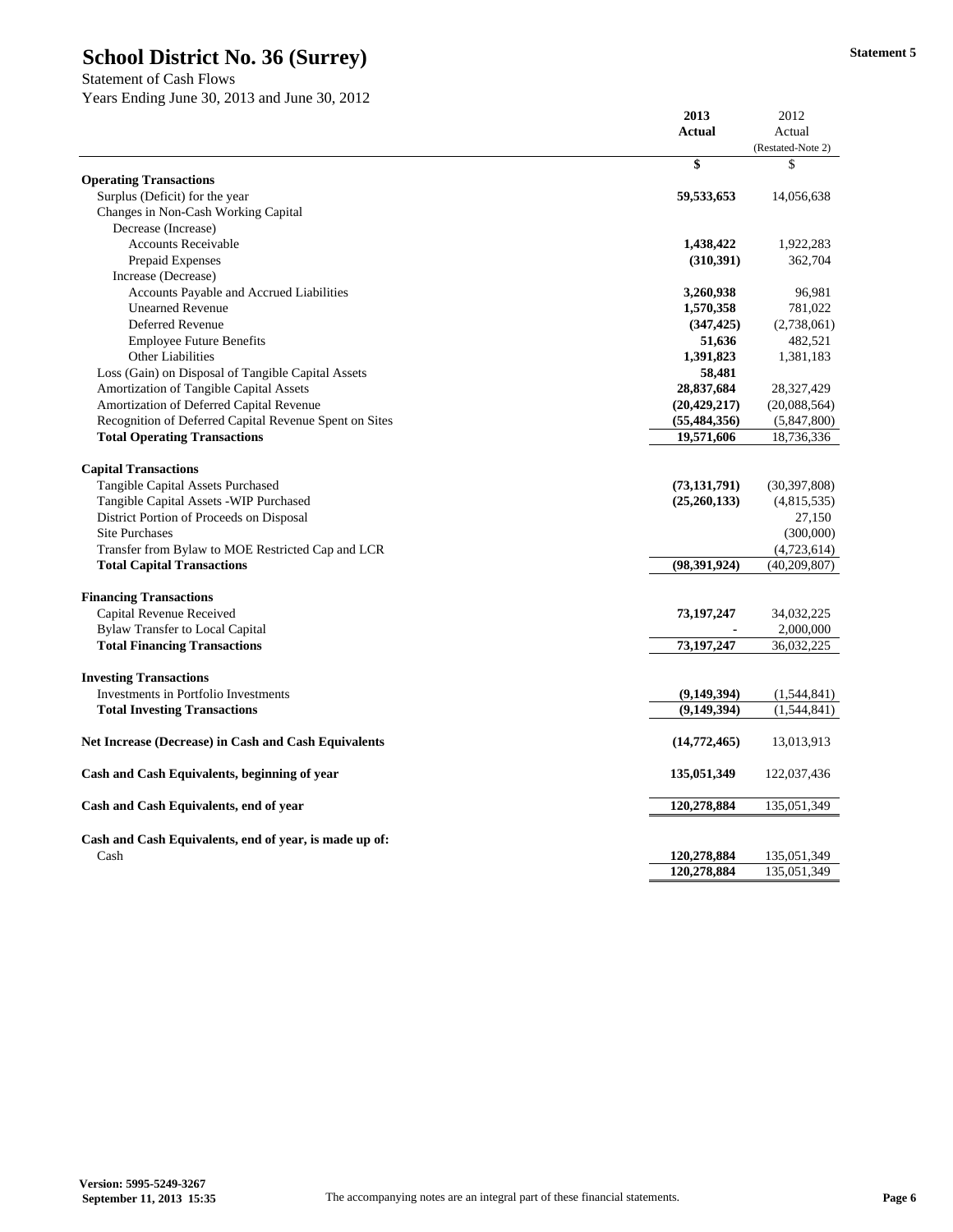Years Ended June 30, 2013, June 30, 2012 and July 1, 2011

#### **NOTE 1 AUTHORITY AND PURPOSE**

The School District operates under authority of the School Act of British Columbia as a corporation under the name of "The Board of Education of School District No. 36 (Surrey)", and operates as "School District No. 36 (Surrey)". A board of education ("the Board") is elected for a three-year term and governs the School District. The School District provides educational programs to students enrolled in its schools in the cities of Surrey and White Rock, and is principally funded by the Province of British Columbia through the Ministry of Education. School District No. 36 (Surrey) is exempt from federal and provincial corporate income taxes.

#### **NOTE 2 CONVERSION TO PUBLIC SECTOR ACCOUNTING STANDARDS**

Commencing with the 2012/13 fiscal year, the School District has adopted Canadian Public Sector Accounting ("PSA") standards without not-for-profit provisions except as described in Note 3 (a). These financial statements are the first financial statements for which the School District has applied PSA standards. The School District has elected to use the following exemptions available as of July 1, 2011, the date of transition to the new accounting framework:

- Retirement and post-employment benefits:
	- The School District has elected to recognize all cumulative actuarial gains and losses at July 1, 2011 directly in accumulated surplus (deficit); and
- Tangible capital asset impairment:
	- The School District has elected to apply *Section PS 3150* on a prospective basis from the date of transition*.*

Key adjustments on the School District's financial statements resulting from the adoption of these accounting standards are as follows:

Adjustments – July 1, 2011:

- Previously the School District recorded funds received from the Province for "Ready, Set, Learn" and "Strong Start" programs within its operating funds. Under Ministerial direction, these programs are now accounted for as Special Purpose funds and their respective balances adjusted. At July 1, 2011, there is the balance of \$317,758 for Ready, Set, Learn, and a balance of \$117,611 for Strong Start, resulting in an increase of \$435,369 to Deferred Revenue.
- In accordance with the first time elections, the School District recognized all previous cumulative actuarial gains and losses relating to employee future benefits of \$5,384,934 at July 1, 2011 resulting in a decrease to the Employee Future Benefits liability and an increase in accumulated surplus*.*

|                                                | Previously stated, |                  |            | Restated        |
|------------------------------------------------|--------------------|------------------|------------|-----------------|
|                                                | July 1, 2011       | Reclassification | Adjustment | July 1, 2011    |
|                                                |                    |                  |            |                 |
| <b>Cash and Cash Equivalents</b>               | 124,037,436        | (2,000,000)      |            | 122,037,436     |
| Short Term Investments                         | 2,746,870          | (2,746,870)      |            |                 |
| Ilnvestments                                   | 17,952,910         | (17,952,910)     |            |                 |
| <b>Portfolio Investments</b>                   |                    | 22,699,780       |            | 22,699,780      |
| <b>IDeferred Revenue</b>                       | (6,638,760)        | 6,638,760        |            |                 |
| Unearned Revenue                               |                    | (6,638,760)      |            | (6,638,760)     |
| Deferred Contributions - Ministry of Education | (16,888,372)       | 16,888,372       |            |                 |
| Deferred Contributions - Province Other        | (283, 123)         | 283,123          |            |                 |
| Deferred Contributions - Other                 | (23,078,158)       | 23,078,158       |            |                 |
| Deferred Capital Contributions                 | (495, 793, 717)    | 495,793,717      |            |                 |
| Deferred Revenue                               |                    | (9,338,718)      | (435, 369) | (9,774,087)     |
| <b>Deferred Capital Revenue</b>                |                    | (526, 704, 652)  |            | (526, 704, 652) |
| <b>Employee Future Benefits</b>                | (21,688,465)       |                  | 5,384,934  | (16, 303, 531)  |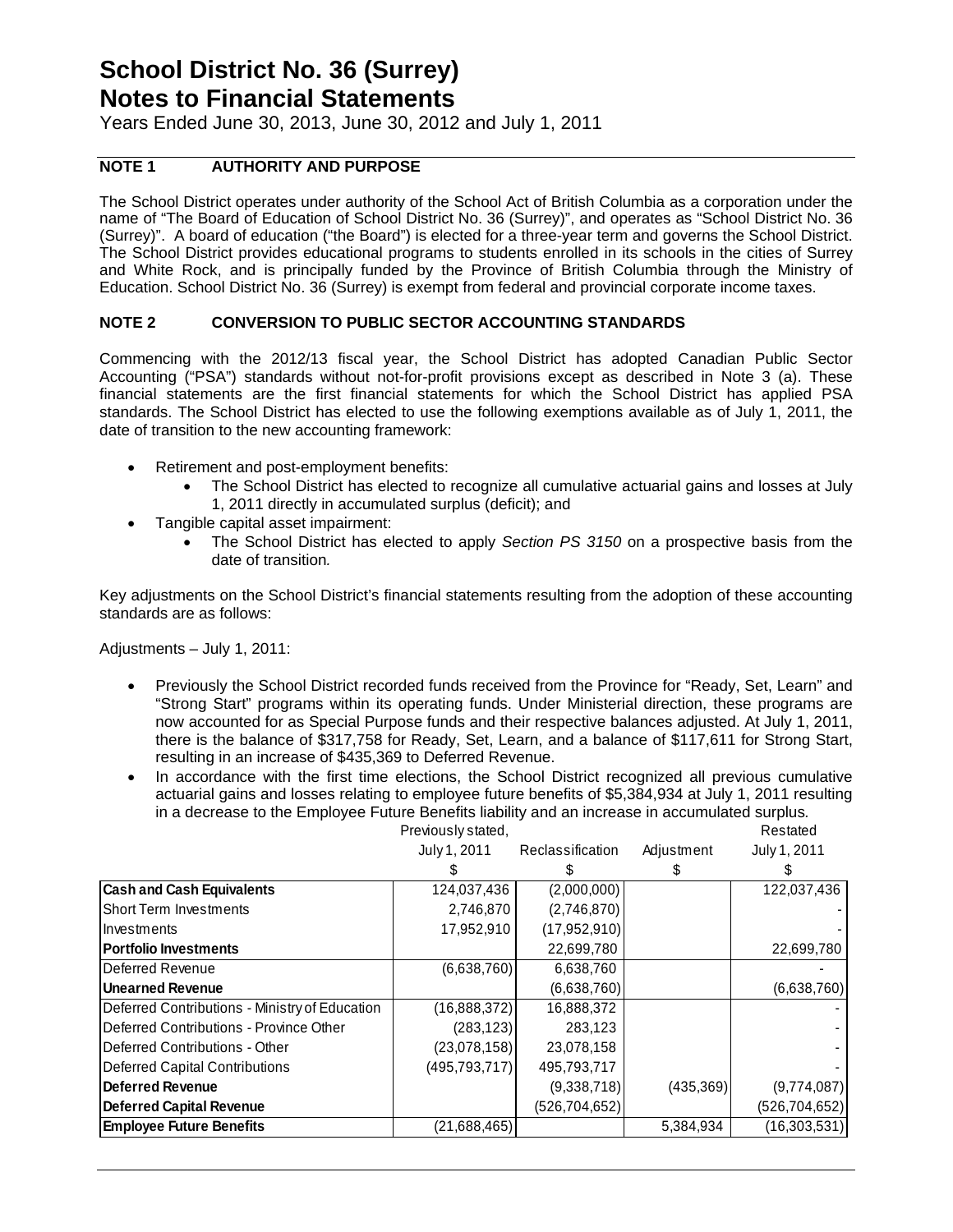Years Ended June 30, 2013, June 30, 2012 and July 1, 2011

**NOTE 2 CONVERSION TO PUBLIC SECTOR ACCOUNTING STANDARDS**   *(Continued)*

Adjustments – June 30, 2012:

- Additional expense of \$389,422 related to Employee Future Benefits was recognized in the 2012 fiscal year as a result of removing the amortization of those cumulative actuarial gains and losses.
- The 2012 financial activities for Ready, Set, Learn and Strong Start, were restated in the 2012 operating fund as follows:
	- Decrease to Operating Revenue Ministry of Education of \$1,026,000
	- Decrease to Operating Revenue Misc. Revenue of \$5,000
	- Decrease to Operating Expenditures Salaries and benefits of \$735,686
	- Decrease to Operating Services and Supplies of \$329,382
- In the 2012 fiscal year, the School District has restated the proceeds of \$291,375 into its operating revenue from Special Purpose funds IR3, IPALS, and Donations, as correcting entry to Deferred Revenue into Operating Revenue – Federal Grants of \$268,896 and \$22,480 into Operating Miscellaneous Revenue.
- In the 2012 fiscal year, the Statement of Cash Flows (Statement 5) reflects the recognition of Deferred Capital Revenue Spent on Sites of \$5,847,800 under Operating Transactions.

|                                                | Previously stated, |                  |            | Restated       |
|------------------------------------------------|--------------------|------------------|------------|----------------|
|                                                | June 30, 2012      | Reclassification | Adjustment | June 30, 2012  |
|                                                |                    |                  |            |                |
| <b>Cash and Cash Equivalent</b>                | 137,051,349        | (2,000,000)      |            | 135,051,349    |
| <b>Short Term Investments</b>                  | 2,186,808          | (2, 186, 808)    |            |                |
| <b>Investments</b>                             | 20,057,815         | (20,057,815)     |            |                |
| <b>Portfolio Investments</b>                   |                    | 24,244,623       |            | 24,244,623     |
| <b>IDeferred Revenue</b>                       | (7, 419, 782)      | 7,419,782        |            |                |
| Unearned Revenue                               |                    | (7, 419, 782)    |            | (7, 419, 782)  |
| Deferred Contributions - Ministry of Education | (16, 489, 874)     | 16,489,874       |            |                |
| Deferred Contributions - Province Other        | (239, 317)         | 239,317          |            |                |
| <b>IDeferred Contributions - Other</b>         | (23, 226, 109)     | 23,226,109       |            |                |
| Deferred Capital Contributions                 | (499, 052, 700)    | 499,052,700      |            |                |
| Deferred Revenue                               |                    | (6,931,101)      | (104, 925) | (7,036,026)    |
| Deferred Capital Revenue                       |                    | (532,076,899)    |            | (532,076,899)  |
| <b>Employee Future Benefits</b>                | (21, 781, 564)     |                  | 4,995,512  | (16, 786, 052) |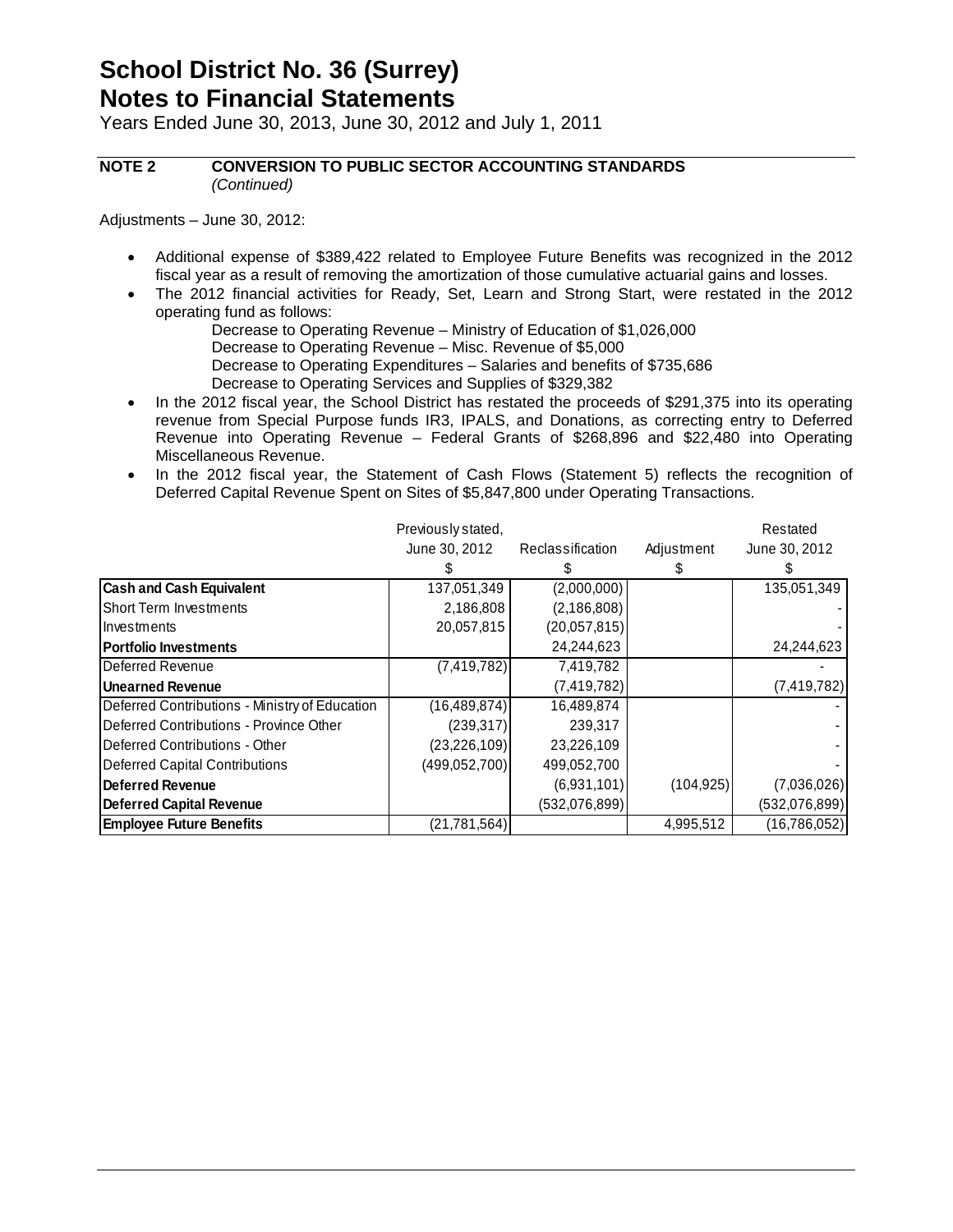Years Ended June 30, 2013, June 30, 2012 and July 1, 2011

#### **NOTE 2 CONVERSION TO PUBLIC SECTOR ACCOUNTING STANDARDS**   *(Continued)*

The impact of the conversion to PSA standards on the accumulated surplus (deficit) at July 1, 2011 and the comparative annual surplus is presented below. These accounting changes have been applied retrospectively with restatement of prior periods.

| Accumulated surplus as originally reported, July 1, 2011<br>Adjustments to accumulated surplus | \$367,802,795 |
|------------------------------------------------------------------------------------------------|---------------|
| Recognize cumulative unamortized actuarial gain/loss on                                        |               |
| <b>Employee Future Benefits</b>                                                                | 5,384,934     |
| Reclassify Deferred Contributions, Ready, Set, Learn and Strong Start                          | (435,369)     |
| Accumulated surplus as restated, July 1, 2011                                                  | \$372,752,360 |
| Annual surplus as originally reported for the year ended                                       |               |
| June 30, 2012                                                                                  | \$8,267,816   |
| Adjustments to annual surplus for the year                                                     |               |
| Employee Future Benefits amortization expense/revenue                                          | (389, 422)    |
| Reclassify Deferred Contributions to Operating Revenue                                         | 291,375       |
| Adjust for 2012 financial activities of Ready set Learn and Strong Start                       | 39,069        |
| Site purchases previously recognized as direct increases to fund balances                      | 5,847,800     |
| Annual surplus for the year as restated for the year ended<br>June 30, 2012                    | \$14,056,638  |
| Accumulated surplus, end of year as restated, June 30, 2012                                    | \$386,808,998 |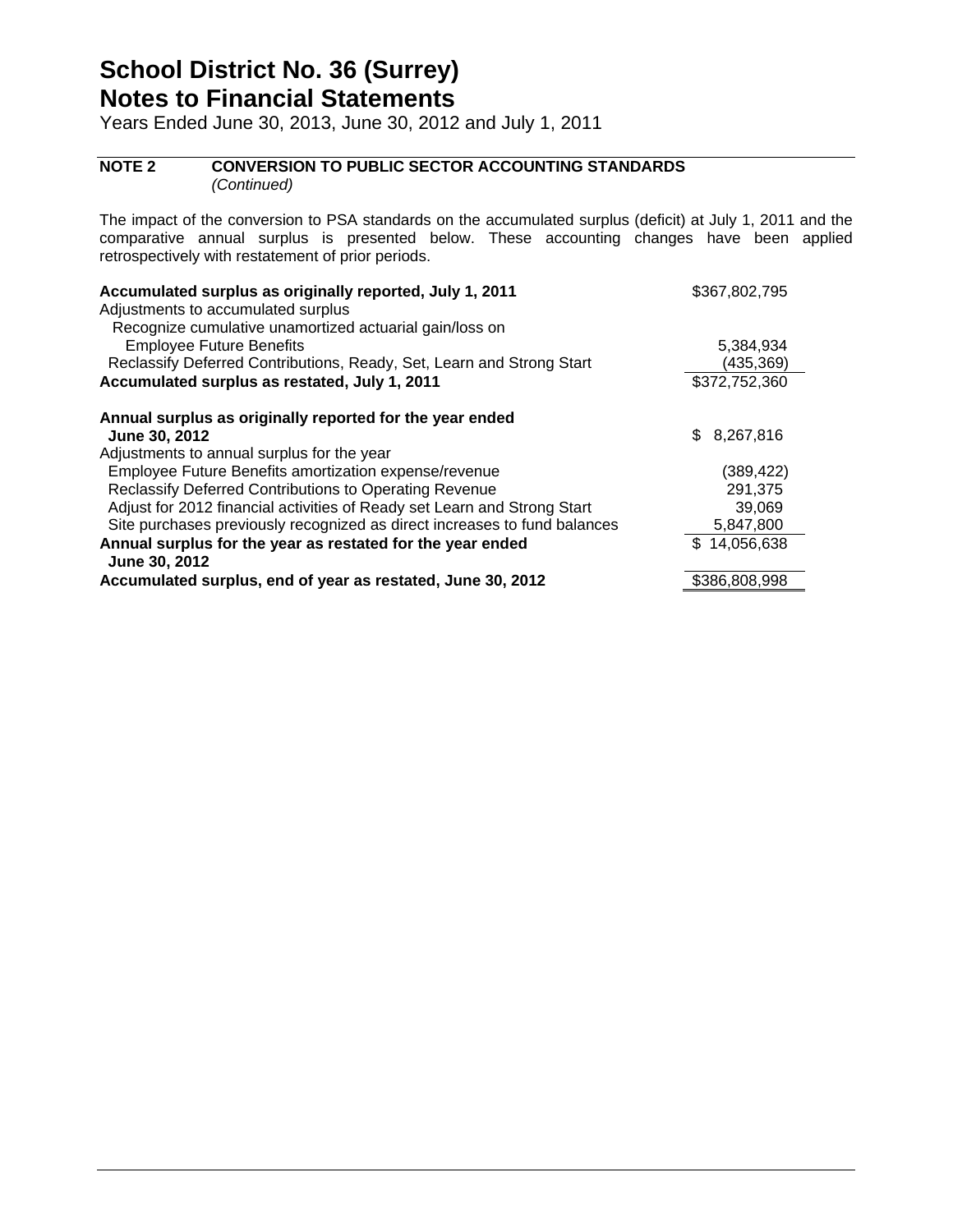Years Ended June 30, 2013, June 30, 2012 and July 1, 2011

#### **NOTE 3 SUMMARY OF SIGNIFICANT ACCOUNTING POLICIES**

a) Basis of Accounting

These financial statements have been prepared in accordance with Section 23.1 of the Budget Transparency and Accountability Act of the Province of British Columbia. This Section requires that the financial statements be prepared in accordance with Canadian public sector accounting standards except in regard to the accounting for government transfers as set out in Notes 3(f) and 3(k).

In September 2010, the Province of British Columbia Treasury Board ("Treasury Board") provided directive through Government Organization Accounting Standards Regulation 257/2010 requiring all taxpayer supported organizations in the Schools, Universities, Colleges and Hospitals sector to adopt PSA standards of the Canadian Institute of Chartered Accountants ("CICA") without not-for-profit provisions from their first fiscal year commencing after January 1, 2012. In March 2011, PSAB released a new *Section PS 3410 "Government Transfers".* In November 2011, Treasury Board provided a directive through Restricted Contributions Regulation 198/2011 providing direction for the reporting of restricted contributions whether they are received or receivable by the School District before or after this regulation was in effect. The Treasury Board direction on the accounting treatment of restricted contributions is as described in Notes 3(f) and 3(k).

Detailed information on the impact of conversion to the new accounting framework is provided in Note 2.

As noted in notes 3(f) and 3(k), Section 23.1 of the Budget Transparency and Accountability Act and its related regulations require the School District to recognize non-capital restricted contributions into revenue in the fiscal period in which the restriction the contribution is subject to is met and require the School District to recognize government transfers for the acquisition of capital assets into revenue on the same basis as the related amortization expense. Canadian public sector accounting standards would require these contributions, if they are government transfers, to be recognized into revenue immediately when received unless they contain a stipulation that meets the definition of a liability. The impact of these differences on the financial statements of the School District are as follows:

- July 1, 2011 Increase in accumulated surplus by \$500,558,554, a decrease in deferred revenue by \$4,764,837 and a decrease in deferred capital revenue by \$495,793,717. Yearended June  $30<sup>th</sup>$ , 2012 – increase in annual surplus by \$2,634,186.
- June 30, 2012 increase in accumulated surplus by \$501,659,569, a decrease in deferred revenue by \$2,606,869 and a decrease in deferred capital revenue by \$499,052,700. Yearended June 30, 2013 – decrease annual surplus by \$3,094,659.
- June 30, 2013 increase in accumulated surplus by \$517,123,387, a decrease in deferred revenue by \$3,580,358 and decrease in deferred capital revenue by \$513,543,029.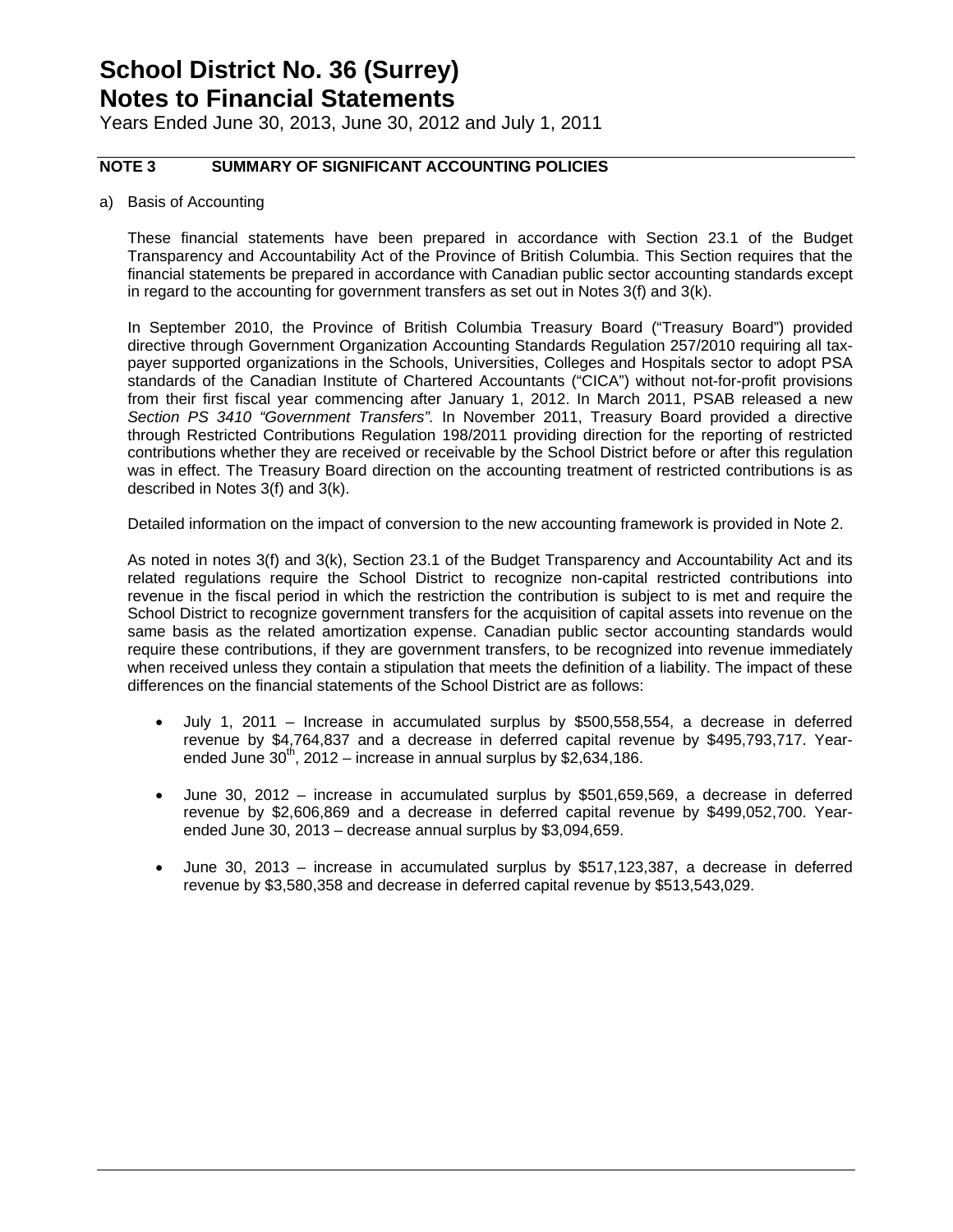Years Ended June 30, 2013, June 30, 2012 and July 1, 2011

#### **NOTE 3 SUMMARY OF SIGNIFICANT ACCOUNTING POLICIES** (*Continued)*

b) Cash and Cash Equivalents

Cash and cash equivalents include cash on hand balances on deposit in financial institutions that are readily convertible to known amounts of cash and that are subject to an insignificant risk of change in value. These cash equivalents generally have a maturity of three months or less at acquisition and are held for the purpose of meeting short-term cash commitments rather than for investing.

c) Accounts Receivable

Accounts receivable are shown net of allowance for doubtful accounts. (See Note 4)

d) Portfolio Investments

The School District has investments in GIC's, term deposits and bonds, that either have no maturity dates or have a maturity of greater than 3 months at the time of acquisition. GIC's, term deposits, bonds and other investments not quoted in an active market are reported at cost or amortized cost. Previously, these investments were reported at fair value.

The School District did not include a statement of re-measurement gains and losses as there were no remeasurement transactions to report.

Impairment is defined as a loss in value of a portfolio investment that is other than a temporary decline and is included in the Statement of Operations. The loss is not reversed if there is a subsequent increase in value.

Detailed information regarding portfolio investments is disclosed in Note 5.

e) Unearned Revenue

Unearned revenue includes tuition fees received for courses to be delivered in future periods and receipt of proceeds for services or products to be delivered in a future period. Revenue will be recognized in that future period when the courses, services, or products are provided.

f) Deferred Revenue and Deferred Capital Revenue

Deferred revenue includes both government transfers and other contributions received with stipulations that meet the description of restricted contributions in the Restricted Contributions Regulation 198/2011 issued by Treasury Board. When restrictions are met, deferred revenue is recognized as revenue in the fiscal year in a manner consistent with the circumstances and evidence used to support the initial recognition of the contributions received as a liability as detailed in Note 3(k). Funding received for the acquisition of depreciable tangible capital assets is recorded as deferred capital revenue and amortized over the life of the asset acquired as revenue in the statement of operations.

This accounting treatment is not consistent with the requirements of Canadian public sector accounting standards which require that government transfers be recognized as revenue when approved by the transferor and eligibility criteria have been met unless the transfer contains a stipulation that creates a liability in which case the transfer is recognized as revenue over the period that the liability is extinguished. See note 3 (a) for the impact of this policy on these financial statements.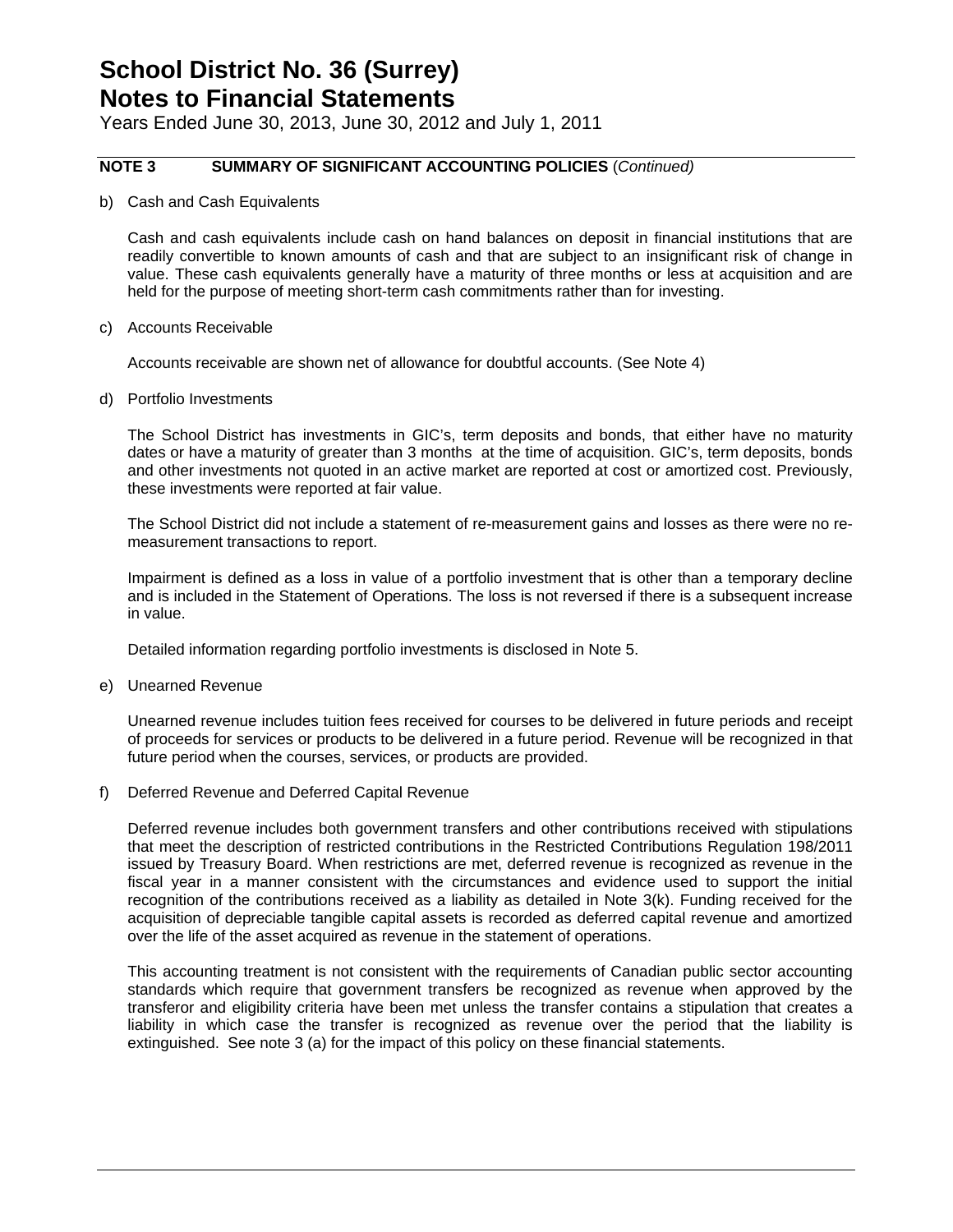Years Ended June 30, 2013, June 30, 2012 and July 1, 2011

#### **NOTE 3 SUMMARY OF SIGNIFICANT ACCOUNTING POLICIES** *(Continued)*

g) Employee Future Benefits

The School District provides certain post-employment benefits including vested and non-vested benefits for certain employees pursuant to certain contracts and union agreements.

The School District accrues its obligations and related costs including both vested and non-vested benefits under employee future benefit plans. Benefits include vested sick leave, accumulating non-vested sick leave, early retirement, retirement/severance, vacation, overtime and death benefits. The benefits cost is actuarially determined using the projected unit credit method prorated on service and using management's best estimate of expected salary escalation, termination rates, retirement rates and mortality.

The cumulative unrecognized actuarial gains and losses are amortized over the expected average remaining service lifetime (EARSL) of active employees covered under the plan.

The most recent valuation of the obligation was performed at March 31, 2013 and projected to June 30, 2016. The next valuation will be performed at March 31, 2016 for use at June 30, 2016. For the purposes of determining the financial position of the plans and the employee future benefit costs, a measurement date of March 31 was adopted for all periods subsequent to July 1, 2004.

The School district and its employees make contributions to the Teachers' Pension Plan and Municipal Pension Plan. The plans are multi-employer plans where assets and obligations are not separated. The costs are expensed as incurred.

h) Prepaid Expenses

Materials and supplies held in central stores for use within the district are included as a prepaid expense and stated at acquisition cost and are charged to expense over the periods expected to benefit.

i) Funds and Reserves

Certain amounts, as approved by the Board are set aside in accumulated surplus for future operating and capital purposes. Transfers to and from funds and reserves are an adjustment to the respective fund when approved (see Notes 14 – Interfund Transfers and Note 23 – Internally Restricted – Operating Fund).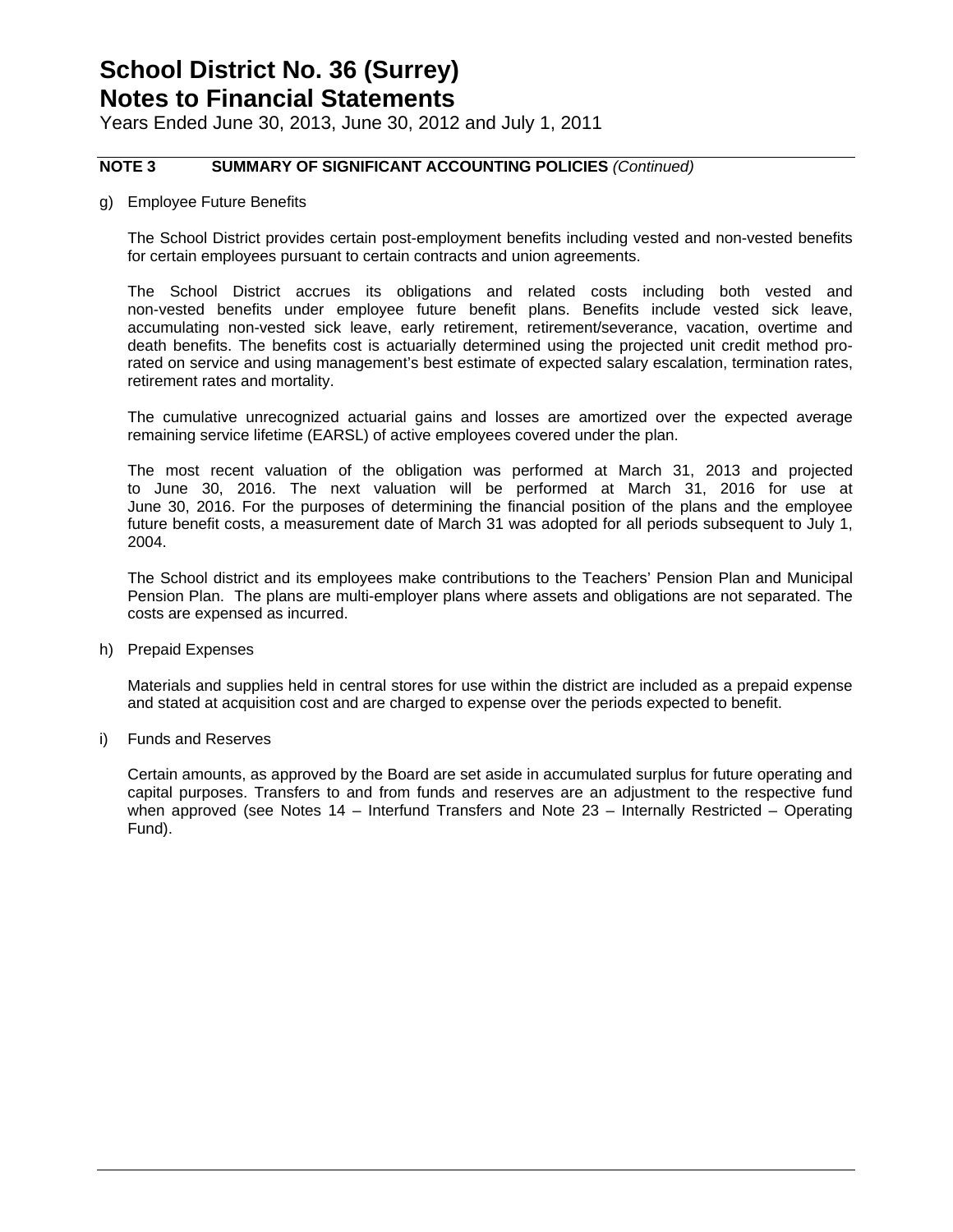Years Ended June 30, 2013, June 30, 2012 and July 1, 2011

#### **NOTE 3 SUMMARY OF SIGNIFICANT ACCOUNTING POLICIES** *(Continued)*

j) Tangible Capital Assets

The following criteria apply:

- Tangible capital assets acquired or constructed are recorded at cost which includes amounts that are directly related to the acquisition, design, construction, development, improvement or betterment of the assets. Cost also includes overhead directly attributable to construction as well as interest costs that are directly attributable to the acquisition or construction of the asset.
- Donated tangible capital assets are recorded at their fair market value on the date of donation, except in circumstances where fair value cannot be reasonably determined, which are then recognized at nominal value. Transfers of capital assets from related parties are recorded at carrying value.
- Work-in-progress is recorded as an acquisition to the applicable asset class at substantial completion.
- Tangible capital assets are written down to residual value when conditions indicate they no longer contribute to the ability of the School District to provide services or when the value of future economic benefits associated with the sites and buildings are less than their net book value. The write-downs are accounted for as expenses in the Statement of Operations.
- Buildings that are demolished or destroyed are written-off.
- The cost, less residual value, of tangible capital assets (excluding sites), is amortized on a straight-line basis over the estimated useful life of the asset. It is management's responsibility to determine the appropriate useful lives for tangible capital assets. These useful lives are reviewed on a regular basis or if significant events initiate the need to revise. Estimated useful life is as follows:

| <b>Buildings</b>         | 40 years |
|--------------------------|----------|
| Furniture & Equipment    | 10 years |
| <b>Vehicles</b>          | 10 years |
| <b>Computer Software</b> | 5 years  |
| <b>Computer Hardware</b> | 5 years  |

#### k) Revenue Recognition

Revenues are recognized in the period in which the transactions or events occurred that gave rise to the revenues. All revenues are recorded on an accrual basis, except when the accruals cannot be determined with a reasonable degree of certainty or when their estimation is impracticable.

Contributions received or where eligibility criteria have been met are recognized as revenue except where the contribution meets the criteria for deferral as described below. Eligibility criteria are the criteria that the School District has to meet in order to receive the contributions including authorization by the transferring government.

For contributions subject to a legislative or contractual stipulation or restriction as to their use, revenue is recognized as follows:

- Non-capital contributions for specific purposes are recorded as deferred revenue and recognized as revenue in the year related expenses are incurred,
- Contributions restricted for site acquisitions are recorded as revenue when the sites are purchased, and
- Contributions restricted for tangible capital assets acquisitions other than sites are recorded as deferred capital revenue and amortized over the useful life of the related assets.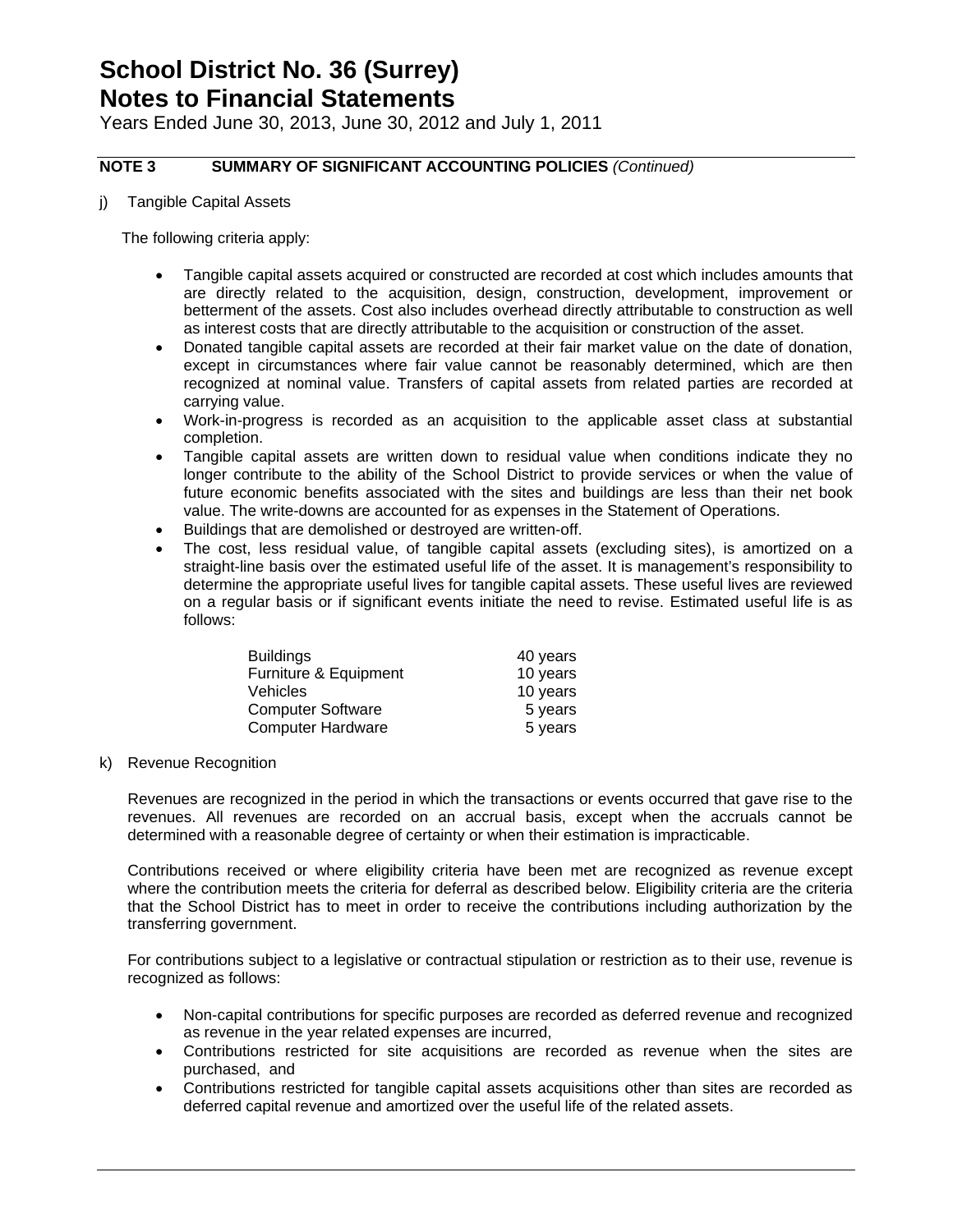Years Ended June 30, 2013, June 30, 2012 and July 1, 2011

#### **NOTE 3 SUMMARY OF SIGNIFICANT ACCOUNTING POLICIES** *(Continued)*

Donated tangible capital assets other than sites are recorded at fair market value and amortized over the useful life of the assets. Donated sites are recorded as revenue at fair market value when received or receivable

The accounting treatment for restricted contributions that are government transfers is not consistent with the requirements of Canadian public sector accounting standards which require that government transfers be recognized as revenue when approved by the transferor and eligibility criteria have been met unless the transfer contains a stipulation that meets the criteria for liability recognition in which case the transfer is recognized as revenue over the period that the liability is extinguished. See note 3 (a) for the impact of this policy on these financial statements.

Revenue related to fees or services received in advance of the fee being earned or the service is performed is deferred and recognized when the fee is earned or service performed.

Investment income is reported in the period earned. When required by the funding party or related Act, investment income earned on deferred revenue is added to the deferred revenue balance.

l) Expenditures

Expenses are reported on an accrual basis. The cost of all goods consumed and services received during the year is expensed.

- Operating expenses are reported by function, program, and object. Whenever possible, expenditures are determined by actual identification. Additional costs pertaining to specific instructional programs, such as special and aboriginal education, are allocated to these programs. All other costs are allocated to related programs.
- Actual salaries of personnel assigned to two or more functions or programs are allocated based on the time spent in each function and program. School-based clerical salaries are allocated to school administration and partially to other programs to which they may be assigned. Principals and Vice-Principals salaries are allocated to school administration and may be partially allocated to other programs to recognize their other responsibilities.
- Employee benefits and allowances are allocated to the same programs, and in the same proportions, as the individual's salary.
- Supplies and services are allocated based on actual program identification.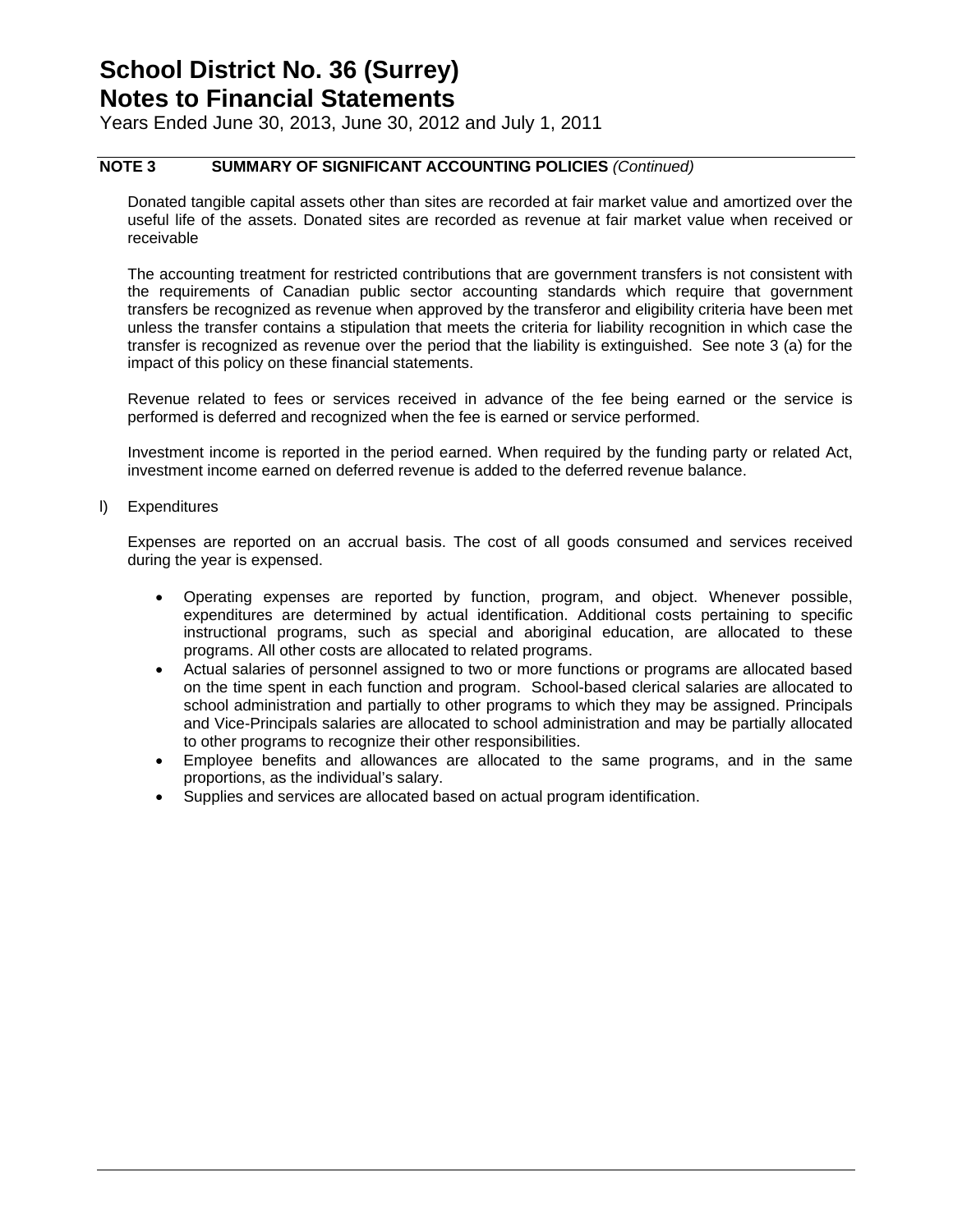Years Ended June 30, 2013, June 30, 2012 and July 1, 2011

#### **NOTE 3 SUMMARY OF SIGNIFICANT ACCOUNTING POLICIES** *(Continued)*

m) Financial Instruments

A contract establishing a financial instrument creates, at its inception, rights and obligations to receive or deliver economic benefits. The financial assets and financial liabilities portray these rights and obligations in the financial statements. The School District recognizes a financial instrument when it becomes a party to a financial instrument contract.

Financial instruments consist of cash and cash equivalents, accounts receivable, portfolio investments, accounts payable and accrued liabilities, and other liabilities. The School District does not have any derivatives.

Except for portfolio investments in equity instruments quoted in an active market that are recorded at fair value, all financial assets and liabilities are recorded at cost or amortized cost and the associated transaction costs are added to the carrying value of these investments upon initial recognition. Transaction costs are incremental costs directly attributable to the acquisition or issue of a financial asset or a financial liability. Interest and dividends attributable to financial instruments are reported in the statement of operations.

All financial assets are tested annually for impairment. When financial assets are impaired, impairment losses are recorded in the statement of operations. A write-down of a portfolio investment to reflect a loss in value is not reversed for a subsequent increase in value.

For financial instruments measured using amortized cost, the effective interest rate method is used to determine interest revenue or expense.

Recognition, de-recognition and measurement policies followed in the financial statements for periods prior to July 1, 2012 are not reversed and, therefore, the financial statements of prior periods, including comparative information, have not been restated.

As at June 30, 2013 and for the year then ended, financial instruments are accounted for prospectively in accordance with public sector accounting standards as described above.

As at June 30, 2012 and for the year ended June 30, 2012, financial instruments were accounted for in accordance with Part V of the CICA Handbook.

#### n) Measurement Uncertainty

Preparation of financial statements in accordance with the basis of accounting described in note 3 a) requires management to make estimates and assumptions that impact reported amounts of assets and liabilities at the date of the financial statements and revenues and expenses during the reporting periods. Significant areas requiring the use of management estimates relate to the potential impairment of assets, rates for amortization and estimated employee future benefits. Actual results could differ from those estimated.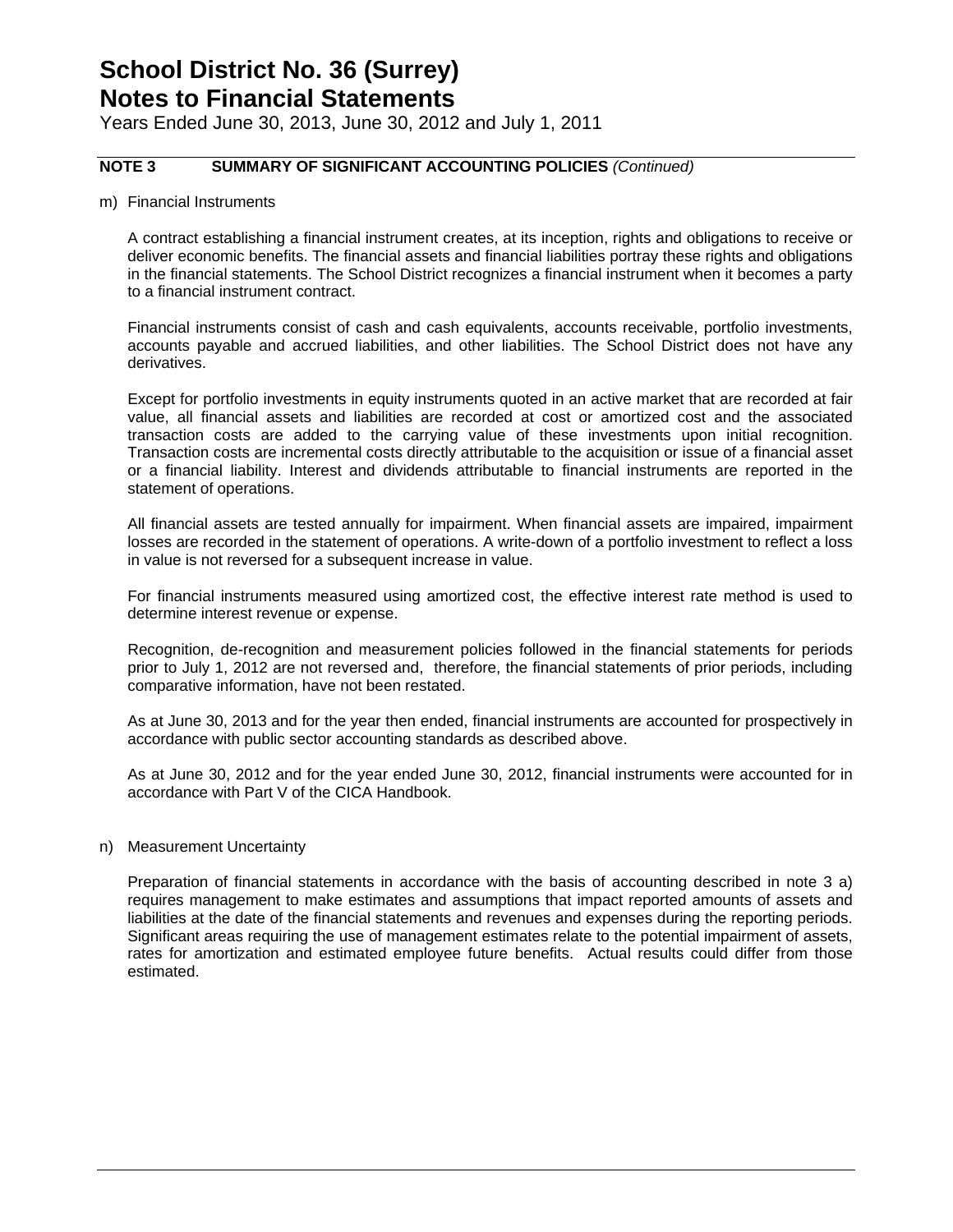Years Ended June 30, 2013, June 30, 2012 and July 1, 2011

#### **NOTE 4 ACCOUNTS RECEIVABLE – OTHER**

|                                 |    | June 30, 2013 |   | June 30, 2012 | <b>July 1, 2011</b> |
|---------------------------------|----|---------------|---|---------------|---------------------|
| Due from Federal Government     | \$ | 684.952       | S | 1,857,768     | 2,059,553           |
| Trade accounts receivable       |    | 731,163       |   | 600,452       | 431,084             |
| Payroll accounts receivable     |    | 60,602        |   | 41,478        | 48,810              |
| Other accounts receivable       |    | 247,499       |   | 65.494        | 189,489             |
| School site acquisition charges |    | 1,141,660     |   | 1,416,647     | 1,070,824           |
|                                 | S  | 2,865,876     |   | 3,981,839     | 3,799,760           |

#### **NOTE 5 PORTFOLIO INVESTMENTS**

Investments consist of bank GIC, bank corporate, provincial and federal bonds.

|                                    |                                | June 30,2013 |            |   | June 30,2012 Restated |                         |     |              |   |              |
|------------------------------------|--------------------------------|--------------|------------|---|-----------------------|-------------------------|-----|--------------|---|--------------|
|                                    | Effective<br><b>Fair Value</b> |              |            |   |                       | Effective<br>Fair Value |     |              |   |              |
|                                    | Yield                          |              | Cost       |   | Fair Value            | Yield                   |     | Cost         |   | Fair Value   |
| Bank term investments              | $2.00\%$ \$                    |              | 2,000,000  | S | 2,000,000             | 1.85%                   | \$. | 2,000,000    | S | 2,000,000    |
| Fixed income securities            |                                |              |            |   |                       |                         |     |              |   |              |
| Bank corporate                     | $3.28\%$ \$                    |              | 9,134,267  | S | 8,879,979             | 4.39%                   | S.  | 3.649.492    | S | 3,557,971    |
| Federal bonds                      | 3.26%                          |              | 16,367,046 |   | 15,770,426            | 3.29%                   |     | 10,186,224   |   | 10,682,668   |
| Provincial bonds                   | 4.66%                          |              | 5,892,704  |   | 5,874,621             | 4.20%                   |     | 7.150.418    |   | 8,003,984    |
| <b>Total Portfolio Investments</b> |                                |              | 33,394,017 |   | 32,525,026            |                         |     | \$22,986,134 |   | \$24,244,623 |

|                                           | July 1, 2011 Restated            |    |            |            |            |  |  |  |  |
|-------------------------------------------|----------------------------------|----|------------|------------|------------|--|--|--|--|
|                                           | Effective<br>Fair Value<br>Yield |    | Cost       | Fair Value |            |  |  |  |  |
| Bank term investments                     | $1.70\%$ \$                      |    | 2,000,000  | S          | 2,000,000  |  |  |  |  |
| Fixed income securities<br>Bank corporate | $4.32\%$ \$                      |    | 3,649,491  | \$         | 3,616,955  |  |  |  |  |
| Federal bonds                             | 4.02%                            |    | 9,947,347  |            | 9,697,096  |  |  |  |  |
| Provincial bonds                          | 4.55%                            |    | 7,150,418  |            | 7,385,729  |  |  |  |  |
| <b>Total Portfolio Investments</b>        |                                  | \$ | 22,747,256 | \$         | 22,699,780 |  |  |  |  |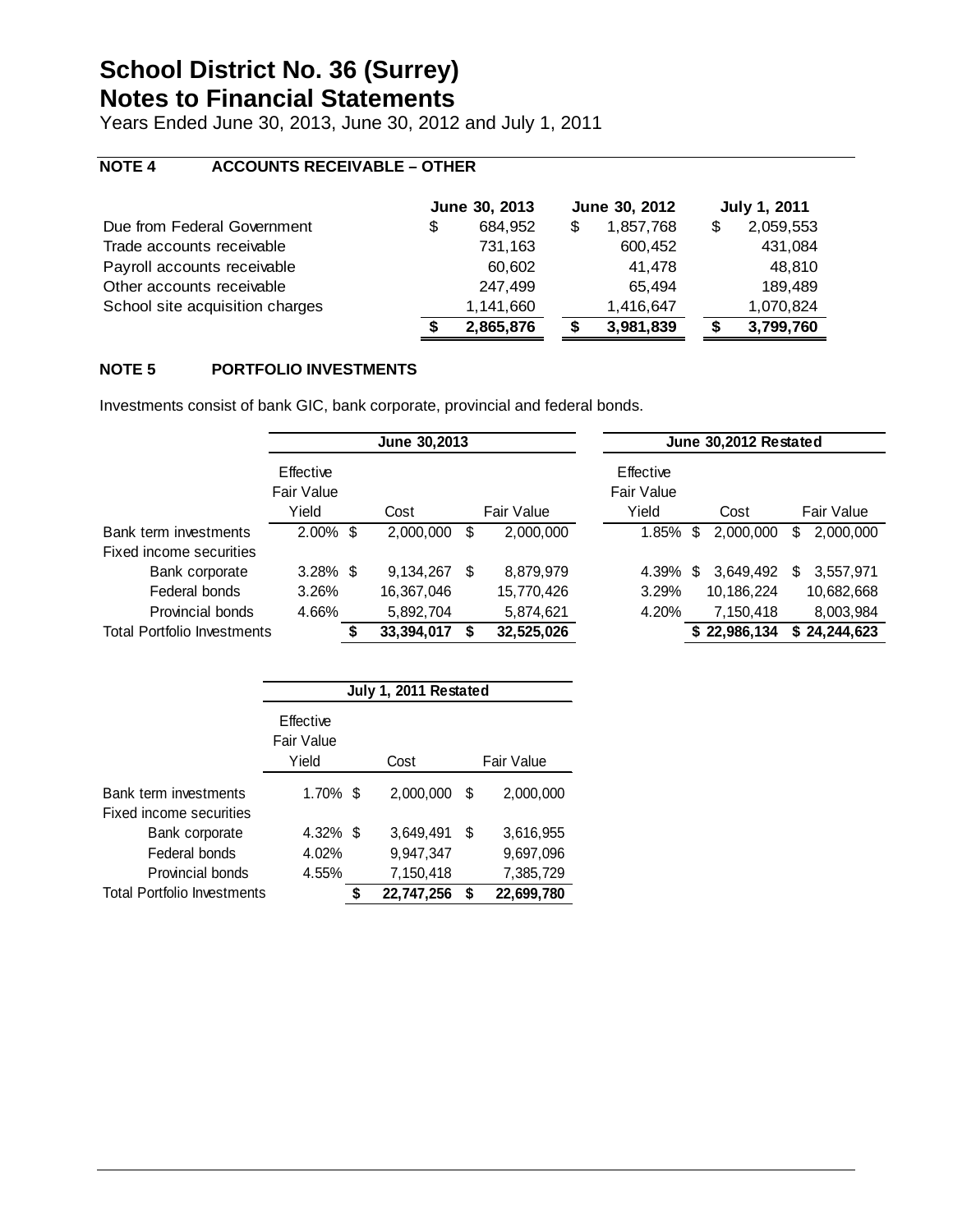Years Ended June 30, 2013, June 30, 2012 and July 1, 2011

#### **NOTE 6 UNEARNED REVENUE**

Unearned revenue as at June 30<sup>th</sup>, 2013

|                                   | Balance,        | Increases to | Revenue        | Balance,        |
|-----------------------------------|-----------------|--------------|----------------|-----------------|
|                                   | <b>June 30.</b> | Unearned     | recognized     | <b>June 30,</b> |
|                                   | 2012            | Revenue      | in the period  | 2013            |
|                                   |                 |              |                | \$.             |
| <b>Tuition Fees</b>               | 7.311.274       | 11,863,756   | (10, 211, 172) | 8,963,858       |
| Investment Income                 | 58,811          | 1,668,812    | (1,727,623)    |                 |
| <b>Rental/Lease of Facilities</b> | 49.697          | 1.997.679    | (2,021,094)    | 26,282          |
| Total                             | 7.419.782       | 15,530,247   | (13,959,889)   | 8,990,140       |

Unearned revenue as at June 30<sup>th</sup>, 2012

|                                   |                     | Increases to | Revenue       | Balance,        |
|-----------------------------------|---------------------|--------------|---------------|-----------------|
|                                   | Balance,            | Unearned     | recognized    | <b>June 30,</b> |
|                                   | <b>July 1, 2011</b> | Revenue      | in the period | 2012            |
|                                   | S                   |              |               | \$.             |
| <b>Tuition Fees</b>               | 6,541,651           | 10,437,528   | (9,667,905)   | 7,311,274       |
| Investment Income                 | 79,592              | 2,844,207    | (2,864,988)   | 58,811          |
| <b>Rental/Lease of Facilities</b> | 17.517              | 1.927.086    | (1,894,906)   | 49,697          |
| Total                             | 6,638,760           | 15,208,821   | (14,427,799)  | 7,419,782       |

#### **NOTE 7 DEFERRED REVENUE**

Deferred revenue includes unspent grants and contributions received that meet the description of a restricted contribution in the Restricted Contributions Regulation 198/2011 issued by Treasury Board, i.e., the stipulations associated with those grants and contributions have not yet been fulfilled.

Deferred Revenue as at June 30<sup>th</sup>, 2013

|                                           | <b>Restated</b> |               |                |                 |
|-------------------------------------------|-----------------|---------------|----------------|-----------------|
|                                           | Balance,        |               | Revenue        | Balance,        |
|                                           | <b>June 30,</b> | Contributions | recognized     | <b>June 30,</b> |
|                                           | 2012            | received      | in the period  | 2013            |
|                                           | S               |               | S              | S               |
| Provincial Grants - Ministry of Education | 1,865,726       | 15,765,159    | (15, 549, 540) | 2,081,345       |
| <b>Provincial Grants - Other</b>          | 239,317         | 0             | (115, 726)     | 123,591         |
| <b>Federal Grants</b>                     | 176,490         | 633,831       | (556,158)      | 254,163         |
| Other                                     | 4,754,493       | 15,956,757    | (16, 481, 748) | 4,229,502       |
| Investment Income                         | O               | 8,063         | (8,063)        | O               |
| Total                                     | 7,036,026       | 32,363,810    | (32, 711, 235) | 6,688,601       |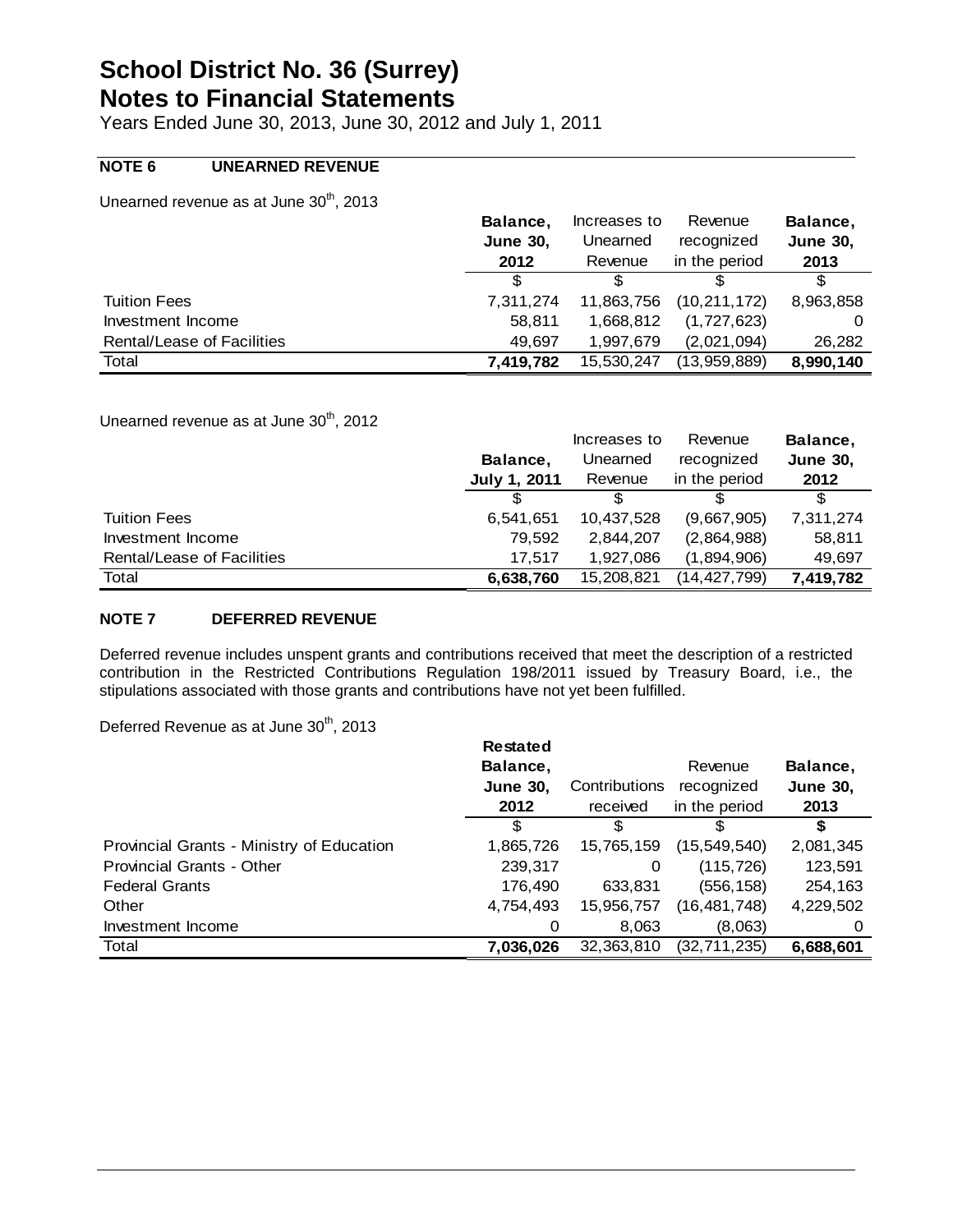Years Ended June 30, 2013, June 30, 2012 and July 1, 2011

#### **NOTE 7 DEFERRED REVENUE** *(Continued)*

Restated June 30<sup>th</sup>, 2012 as per adjustment made for conversion to Public Sector Accounting Standards Note 2. **Restated** 

|                                           | Balance,<br><b>July 1, 2011</b> | Contributions<br>received | Revenue<br>recognized<br>in the period | Restated<br>Balance,<br><b>June 30,</b><br>2012 |
|-------------------------------------------|---------------------------------|---------------------------|----------------------------------------|-------------------------------------------------|
|                                           | S                               | S                         | 3                                      | \$                                              |
| Provincial Grants - Ministry of Education | 2,159,030                       | 8,442,053                 | (8,735,357)                            | 1,865,726                                       |
| <b>Provincial Grants - Other</b>          | 283,123                         | 857,700                   | (901, 506)                             | 239,317                                         |
| <b>Federal Grants</b>                     | 276,198                         | 1,143,489                 | (1, 243, 197)                          | 176,490                                         |
| Other                                     | 7,055,736                       | 14,809,558                | (17,110,801)                           | 4,754,493                                       |
| Investment Income                         | 0                               | 8.797                     | (8,797)                                | 0                                               |
| Total                                     | 9,774,087                       | 25,261,597                | (27, 999, 658)                         | 7,036,026                                       |

#### **NOTE 8 DEFERRED CAPITAL REVENUE**

Deferred capital revenue includes grants and contributions received that are restricted by the contributor for the acquisition of tangible capital assets that meet the description of a restricted contribution in the Restricted Contributions Regulation 198/2011 issued by Treasury Board. Once spent, the contributions are amortized into revenue over the life of the asset acquired.

|                                                                                                 | 2013         | 2012                    |
|-------------------------------------------------------------------------------------------------|--------------|-------------------------|
|                                                                                                 |              |                         |
| Deferred Capital Revenue, (includes Work in progress), beginning of year, July 1st. 532,076,899 |              | 526,704,652             |
| Increases:                                                                                      |              |                         |
| <b>Provincial Grants - MOE</b>                                                                  | 61,392,294   | 28,628,578              |
| Local Government Site Fees                                                                      | 2,181,684    | 2,283,320               |
| <b>MOE Restricted Portions of Proceeds</b>                                                      |              | 2,723,614               |
| Investment Income                                                                               | 218,255      | 396,713                 |
| Sale of Capital Asset                                                                           | 9,405,014    |                         |
| <b>Transfer to Local Capital</b>                                                                |              | 2,000,000               |
|                                                                                                 | 73, 197, 247 | 36,032,225              |
| Decreases:                                                                                      |              |                         |
| Transfers to revenue - site purchases                                                           | 55,484,356   | 5,847,800               |
| Interfund Transfer - Bylaw to MOE restricted                                                    |              | 4,723,614               |
| Amortization of Deferred Capital Revenue                                                        | 20,429,217   | 20,088,564              |
| Revenue Recognized on Disposal of Building                                                      | 30,908       |                         |
|                                                                                                 | 75,944,481   | $\overline{30,}659,978$ |
| Net Change for the year                                                                         | (2,747,234)  | 5,372,247               |
| Deferred Capital Revenue (includes Work in progress), end of year, June 30th.                   | 529,329,665  | 532,076,899             |

Work in progress amount as of June 30, 2013 was \$30,679,322 (June 30, 2012: \$5,419,189, July 1, 2011: \$10,524,219).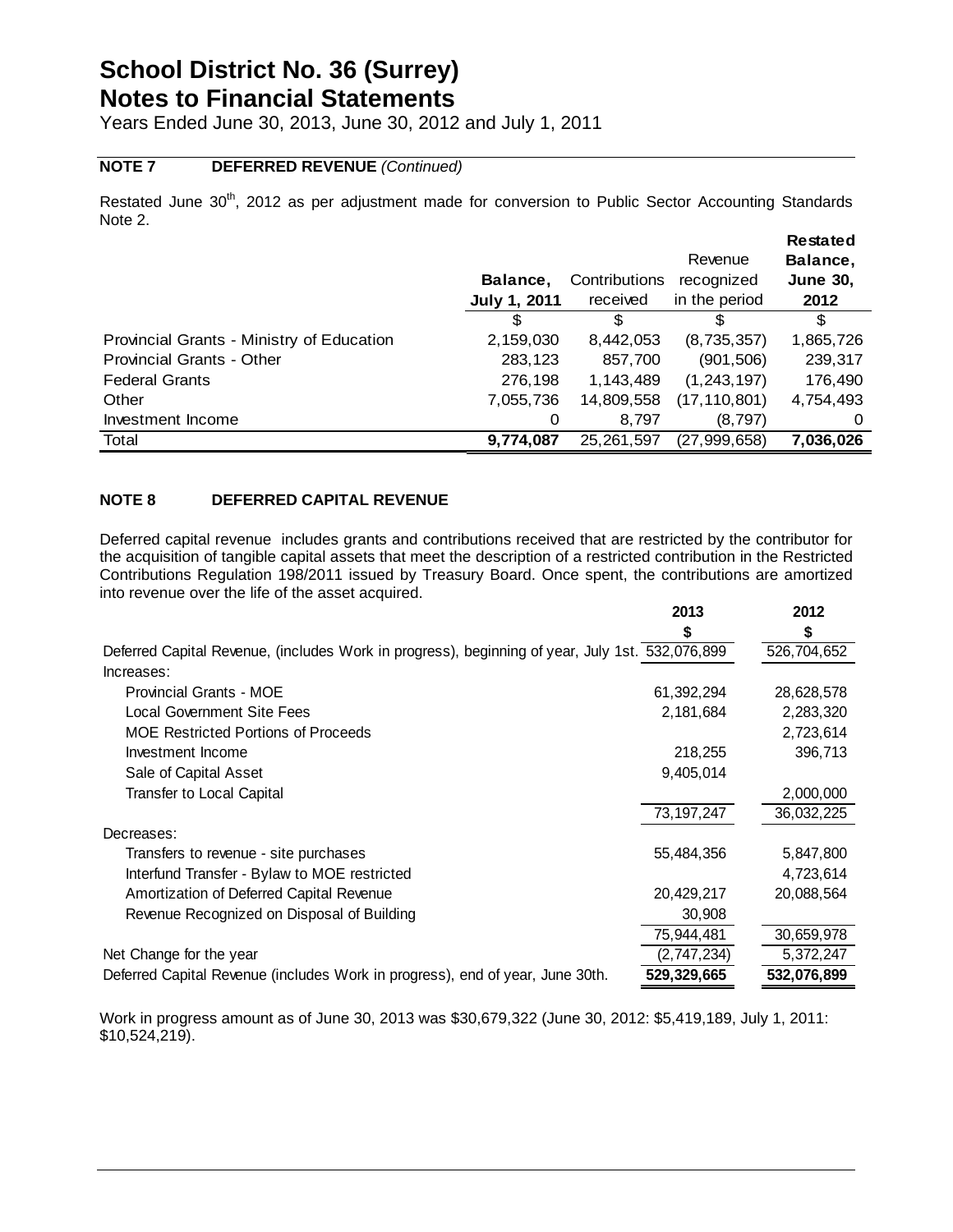Years Ended June 30, 2013, June 30, 2012 and July 1, 2011

#### **NOTE 9 EMPLOYEE FUTURE BENEFITS**

Benefits include vested sick leave, accumulating non-vested sick leave, early retirement, retirement/severance and death benefits. Funding is provided when the benefits are paid and accordingly, there are no plan assets. Although no plan assets are uniquely identified, the School District has provided for the payment of these benefits.

|                                                       |                       | 2013           | 2012                 |
|-------------------------------------------------------|-----------------------|----------------|----------------------|
| <b>Reconciliation of Accrued Benefit Obligation</b>   |                       |                |                      |
| Accrued Benefit Obligation - April 1                  | \$                    | 16,330,971     | \$<br>16,464,834     |
| <b>Service Cost</b>                                   |                       | 960,794        | 905,668              |
| <b>Interest Cost</b>                                  |                       | 686,665        | 773,050              |
| <b>Benefit Payments</b>                               |                       | (1, 421, 051)  | (1,205,907)          |
| Actuarial (Gain) Loss                                 |                       | 3,037,709      | (606, 674)           |
| Accrued Benefit Obligation - March 31                 | \$                    | 19,595,088     | \$<br>16,330,971     |
| Reconciliation of Funded Status at End of Fiscal Year |                       |                |                      |
| Accrued Benefit Obligation - March 31                 | \$                    | 19,595,088     | \$<br>16,330,971     |
| Market Value of Plan Assets - March 31                |                       | 0              | 0                    |
| Funded Status - Surplus (Deficit)                     |                       | (19, 595, 088) | (16, 330, 971)       |
| <b>Employer Contributions After Measurement Date</b>  |                       | 263,170        | 151,593              |
| Unamortized Net Actuarial (Gain) Loss                 |                       | 2,494,230      | (606, 674)           |
| Accrued Benefit Asset (Liability) - June 30           | $\boldsymbol{\theta}$ | (16, 837, 688) | \$<br>(16, 786, 052) |
| Reconciliation of Change in Accrued Benefit Liability |                       |                |                      |
| Accrued Benefit Liability (Asset) - July 1            | \$                    | 16,786,052     | \$<br>21,688,465     |
| Recognize Unamortized (Gains) Losses - July 1, 2011   |                       |                | (5,384,934)          |
| Accrued Benefit Liability (Asset) - July 1 (restated) |                       | 16,786,052     | 16,303,531           |
| Net Expense for Fiscal Year                           |                       | 1,584,264      | 1,678,718            |
| <b>Employer Contributions</b>                         |                       | (1,532,628)    | (1, 196, 197)        |
| Accrued Benefit Liability (Asset) - June 30           | \$                    | 16,837,688     | \$<br>16,786,052     |
|                                                       |                       | 2013           | 2012                 |
| <b>Components of Net Benefit Expense</b>              |                       |                |                      |
| Service Cost                                          | \$                    | 960,794        | \$<br>905,668        |
| <b>Interest Cost</b>                                  |                       | 686,665        | 773,050              |
| Amortization of Net Actuarial (Gain)/Loss             |                       | (63, 195)      | 0                    |
| Net Benefit Expense (Income)                          | \$                    | 1,584,264      | \$<br>1,678,718      |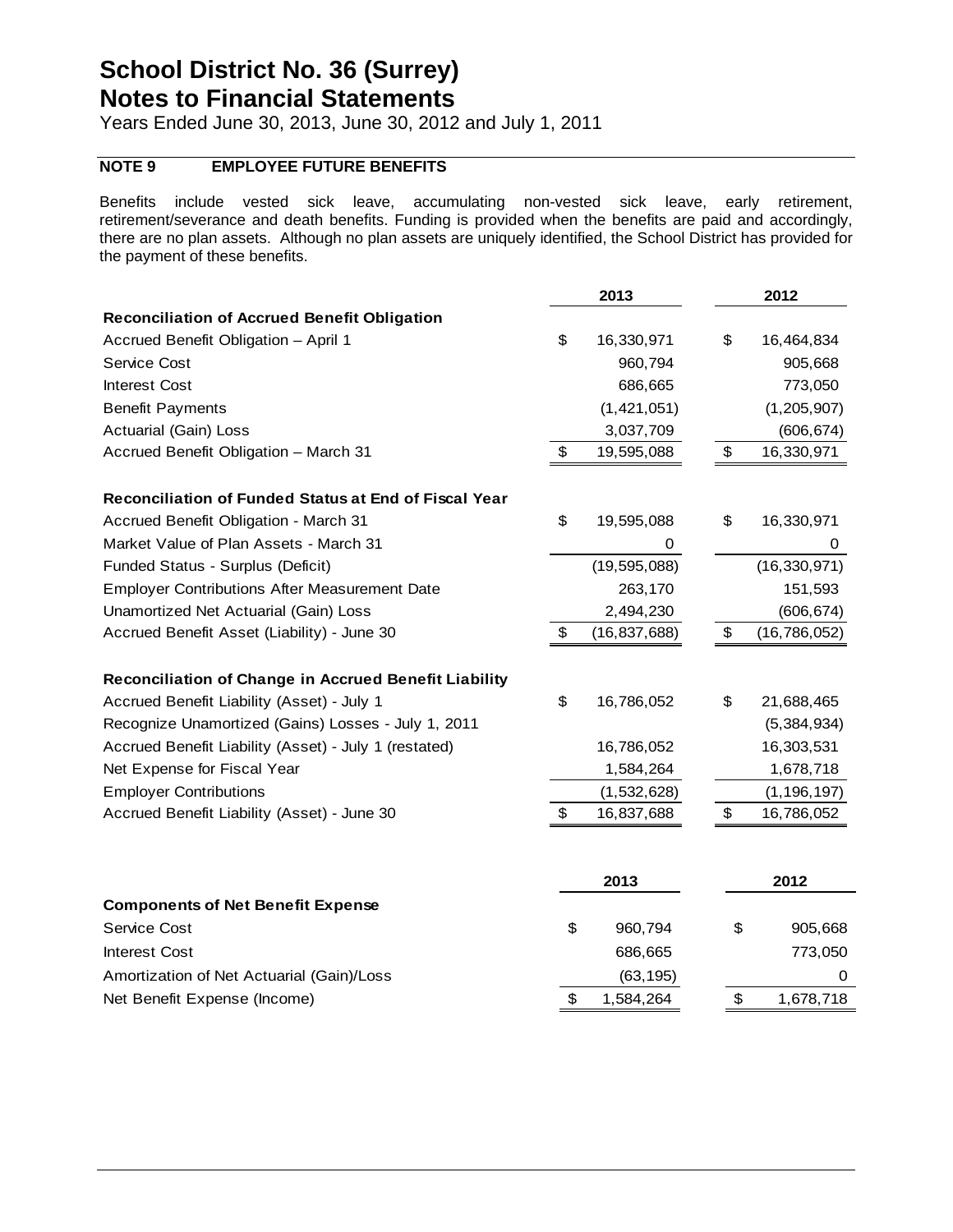Years Ended June 30, 2013, June 30, 2012 and July 1, 2011

#### **NOTE 9 EMPLOYEE FUTURE BENEFITS** *(Continued)*

The significant actuarial assumptions adopted for measuring the School District's accrued benefit obligations are:

|                                    | 2013                 | 2012                 |
|------------------------------------|----------------------|----------------------|
| Discount Rate - April 1            | 4.25%                | 4.75%                |
| Discount Rate - March 31           | 3.00%                | 4.25%                |
| Long Term Salary Growth – April 1  | $2.50\% +$ seniority | $2.50\% +$ seniority |
| Long Term Salary Growth - March 31 | $2.50\% +$ seniority | $2.50\% +$ seniority |
| EARSL - March 31                   | 10.1 years           | 9.6 years            |

#### **NOTE 10 OTHER LIABILITIES**

Vacation pay and banked overtime are recognized as an expense at the time the entitlement is earned through service. At June 30, 2013 the balance of \$6,617,756 (2012: \$6,716,423) is included in other liabilities.

#### **NOTE 11 EMPLOYEE PENSION PLANS**

The school district and its employees contribute to the Teachers' Pension Plan and Municipal Pension Plan, jointly trusteed pension plans. The board of trustees for these plans represents plan members and employers and is responsible for the management of the pension plan including investment of the assets and administration of benefits. The pension plans are multi-employer contributory pension plans.Basic pension benefits provided are based on a formula. Defined contribution plan accounting is applied to the plans as the plan exposes the participating entities to actuarial risks associated with the current and former employees of other entities, with the result that there is no consistent and reliable basis for allocating the obligation, plan assets and cost to individual entities participating in the plan. The School District's employer contributions to these plans in the fiscal year ended June 30, 2013 were \$53,616,613, (2012: \$52,149,855).

#### Teachers' Pension Plan

Every three years, an actuarial valuation is performed to assess the financial position of the plans and the adequacy of plan funding. The most recent actuarial valuation of the Teachers' Pension Plan as at December 31, 2011 indicated an \$855 million funding deficit for basic pension benefits. The next valuation will be as at December 31, 2014 with results available in 2015.

The Teachers' Pension Plan has about 46,000 active members from school districts, and approximately 31,000 retired members from school districts and 12,000 inactive members.

Teacher Pension Plan is determined on a formula based on contribution rates as a percentage of salary. The following rates were used for 2013 and 2012 fiscal years.

|                                                | Employer |
|------------------------------------------------|----------|
| On salary equal to or less than Year's Maximum |          |
| Pensionable Earnings (YMPE)                    | 13.33%   |
| On salary equal to or greater than Year's      |          |
| Maximum Pensionable Earnings (YMPE)            | 14.83%   |

YMPE for 2013 set at \$50,100. YMPE for 2012 set at \$48,300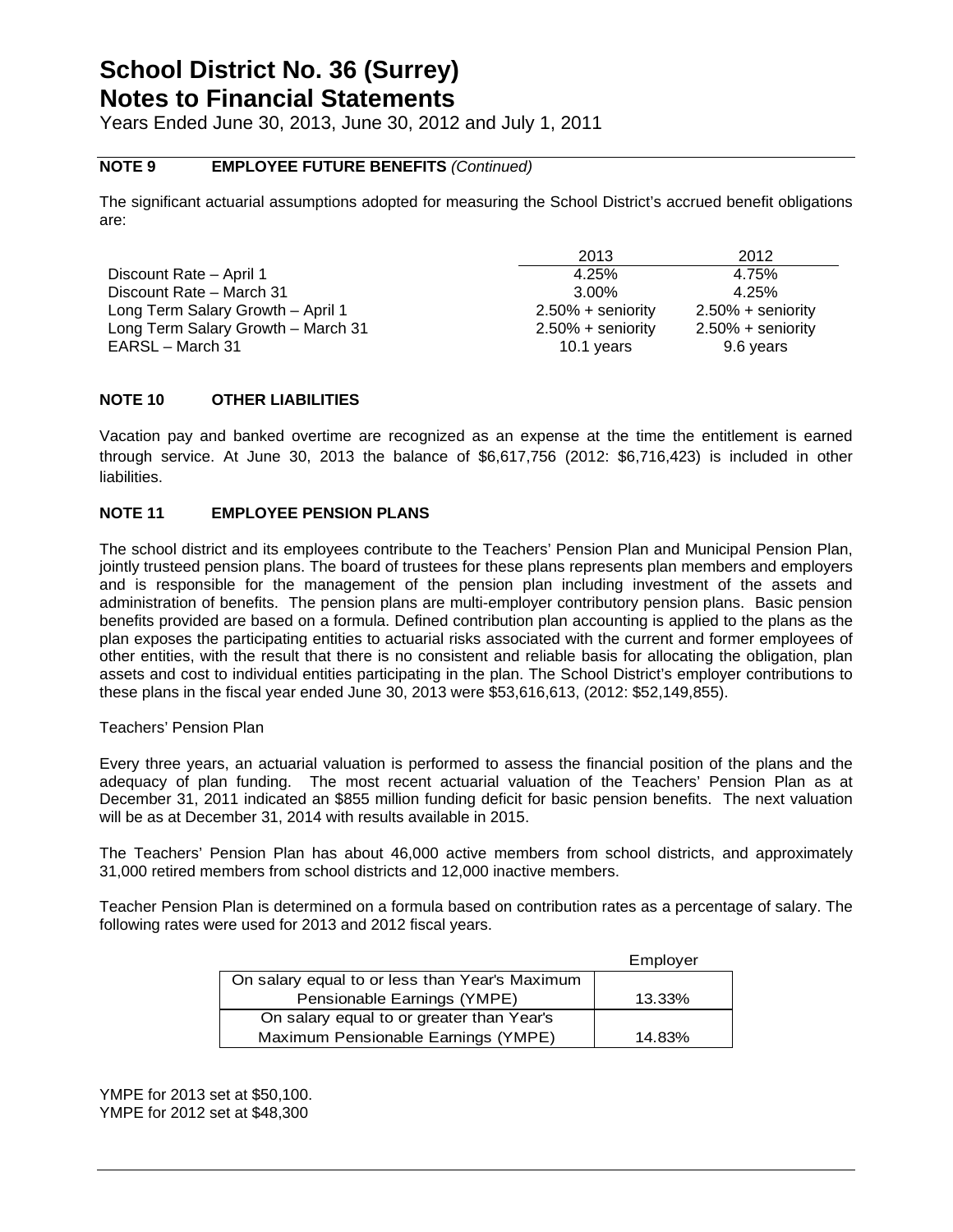Years Ended June 30, 2013, June 30, 2012 and July 1, 2011

#### **NOTE 11 EMPLOYEE PENSION PLANS** *(Continued)*

Municipal Pension Plan

The most recent actuarial valuation for the Municipal Pension Plan as at December 31, 2009 indicated a \$1,024 million funding deficit for basic pension benefits. The next valuation will be as at December 31, 2012 with results available in 2013.

The Municipal Pension Plan has about 175,000 active members, of which approximately 23,000 are from school districts.

Municipal Pension Plan is determined on a formula based on contribution rate of 9.28% of salary for 2013 (2012: 9.28%).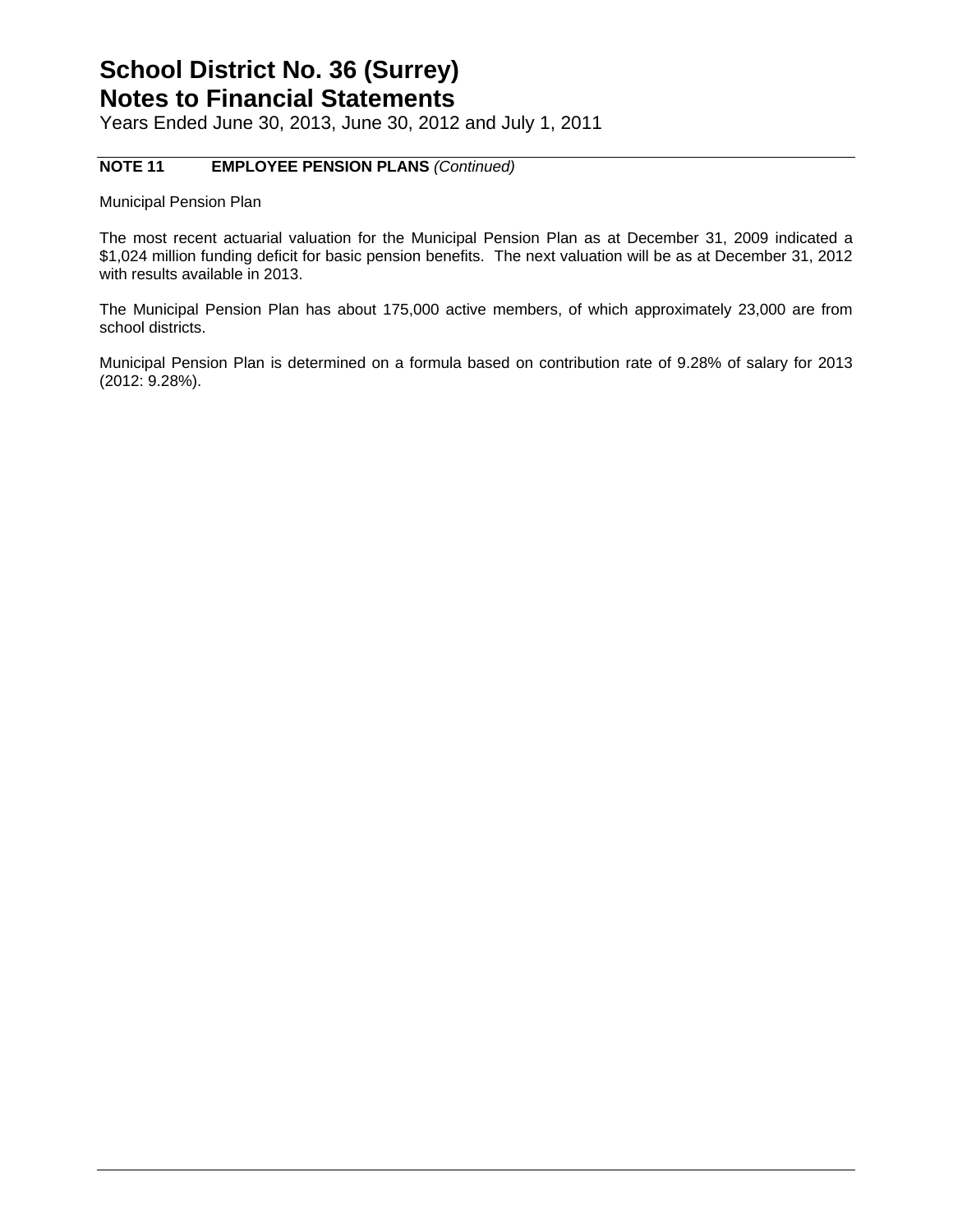Years Ended June 30, 2013, June 30, 2012 and July 1, 2011

| <b>NOTE 12</b>                  | <b>TANGIBLE CAPITAL ASSETS</b> |                 |               |           |            |            |               |
|---------------------------------|--------------------------------|-----------------|---------------|-----------|------------|------------|---------------|
|                                 |                                |                 | Furniture and |           | Computer   | Computer   |               |
| June 30, 2013                   | Land                           | <b>Building</b> | Equipment     | Vehicles  | Software   | Hardware   | 2013 Total    |
|                                 |                                |                 |               |           | S          |            |               |
| Cost                            |                                |                 |               |           |            |            |               |
| Beginning of year               | 200,603,045                    | 939,532,554     | 34,271,642    | 5,594,889 | 2,270,366  | 7,672,222  | 1,189,944,718 |
| Additions                       | 56,080,807                     | 41,074,659      | 3,228,291     | 743,451   | 835,057    | 1,848,848  | 103,811,113   |
| Disposals                       | (58, 481)                      | (1,024,707)     |               |           |            |            | (1,083,188)   |
| Deemed Disposals                |                                |                 | (3,438,027)   | (36, 113) | (354, 625) | (866, 732) | (4,695,497)   |
| <b>Write Downs</b>              | 0                              |                 |               | $\Omega$  |            |            |               |
| <b>Closing Balance</b>          | 256,625,371                    | 979,582,506     | 34,061,906    | 6,302,227 | 2,750,798  | 8,654,338  | 1,287,977,146 |
| <b>Accumulated Amortization</b> |                                |                 |               |           |            |            |               |
| <b>Beginning Balance</b>        |                                | 338,515,331     | 15,303,257    | 2,479,828 | 1,284,164  | 2,806,364  | 360, 388, 944 |
| Amortization                    |                                | 22,395,534      | 3,588,579     | 596,662   | 725,003    | 1,531,906  | 28,837,684    |
| Disposals                       |                                | (993, 799)      |               |           |            |            | (993, 799)    |
| Deemed Disposals                |                                |                 | (3,438,027)   | (36, 113) | (354, 625) | (866, 732) | (4,695,497)   |
| <b>Write Downs</b>              |                                |                 |               | O         |            |            |               |
| <b>Closing Balance</b>          |                                | 359,917,066     | 15,453,809    | 3,040,377 | 1,654,542  | 3,471,538  | 383,537,332   |
| Net Book Value                  | 256,625,371                    | 619,665,440     | 18,608,097    | 3,261,850 | 1,096,256  | 5,182,800  | 904,439,814   |
|                                 |                                |                 |               |           |            |            |               |

Cost at June 30<sup>th</sup>, 2013, includes work in progress on Buildings for \$30,679,322.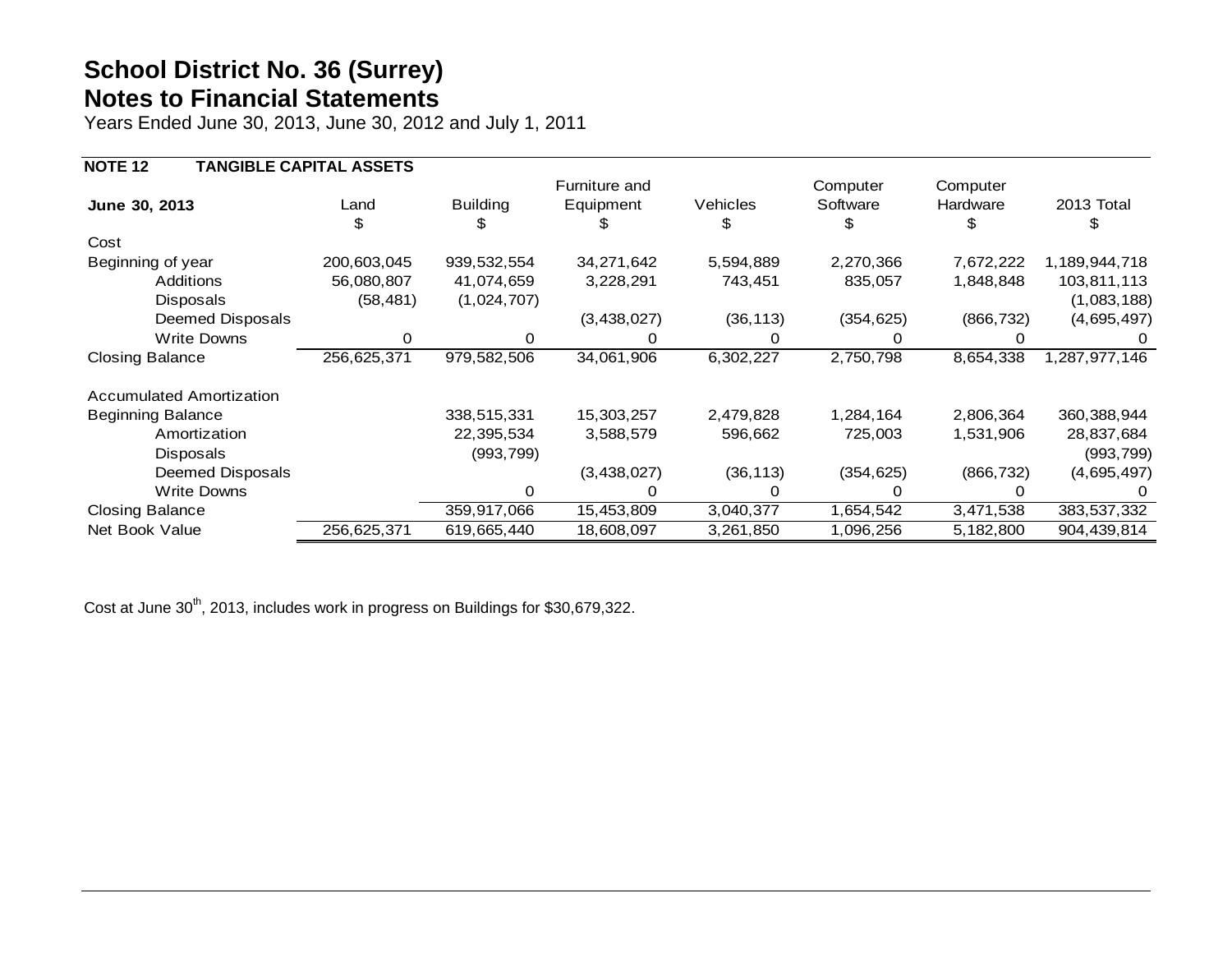Years Ended June 30, 2013, June 30, 2012 and July 1, 2011

| <b>NOTE 12</b>                  | <b>TANGIBLE CAPITAL ASSETS (Continued)</b> |                 |               |           |               |            |                  |
|---------------------------------|--------------------------------------------|-----------------|---------------|-----------|---------------|------------|------------------|
|                                 |                                            |                 | Furniture and |           | Computer      | Computer   |                  |
| June 30, 2012                   | Land                                       | <b>Building</b> | Equipment     | Vehicles  | Software      | Hardware   | 2012 Total       |
|                                 |                                            |                 | Ж,            | \$        | \$            |            |                  |
| Cost                            |                                            |                 |               |           |               |            |                  |
| Beginning of year               | 194, 134, 181                              | 911,305,895     | 34,742,063    | 5,098,410 | 3, 152, 491   | 6,053,081  | 1, 154, 486, 121 |
| <b>Additions</b>                | 6,468,864                                  | 33,672,998      | 4,353,548     | 496,479   | 359,047       | 2,598,089  | 47,949,025       |
| Disposals                       |                                            | (27, 150)       |               |           |               |            | (27, 150)        |
| Deemed Disposals                |                                            |                 | (4,823,969)   |           | (1, 241, 172) | (978, 948) | (7,044,089)      |
| Write Downs                     | 0                                          | 0               | 0             | 0         | 0             |            |                  |
| <b>Closing Balance</b>          | 200,603,045                                | 944, 951, 743   | 34,271,642    | 5,594,889 | 2,270,366     | 7,672,222  | 1,195,363,907    |
| <b>Accumulated Amortization</b> |                                            |                 |               |           |               |            |                  |
| <b>Beginning Balance</b>        |                                            | 316,551,280     | 16,435,342    | 1,945,163 | 1,671,509     | 2,502,310  | 339, 105, 604    |
| Amortization                    |                                            | 21,964,051      | 3,691,884     | 534,665   | 853,827       | 1,283,002  | 28,327,429       |
| <b>Disposals</b>                |                                            |                 |               |           |               |            |                  |
| Deemed Disposals                |                                            |                 | (4,823,969)   |           | (1, 241, 172) | (978, 948) | (7,044,089)      |
| Write Downs                     |                                            | O               | 0             | 0         | 0             |            |                  |
| <b>Closing Balance</b>          |                                            | 338,515,331     | 15,303,257    | 2,479,828 | 1,284,164     | 2,806,364  | 360,388,944      |
| Net Book Value                  | 200,603,045                                | 606,436,412     | 18,968,385    | 3,115,061 | 986,202       | 4,865,858  | 834,974,963      |

Cost at June 30<sup>th</sup>, 2012, includes work in progress on Buildings for \$5,419,189.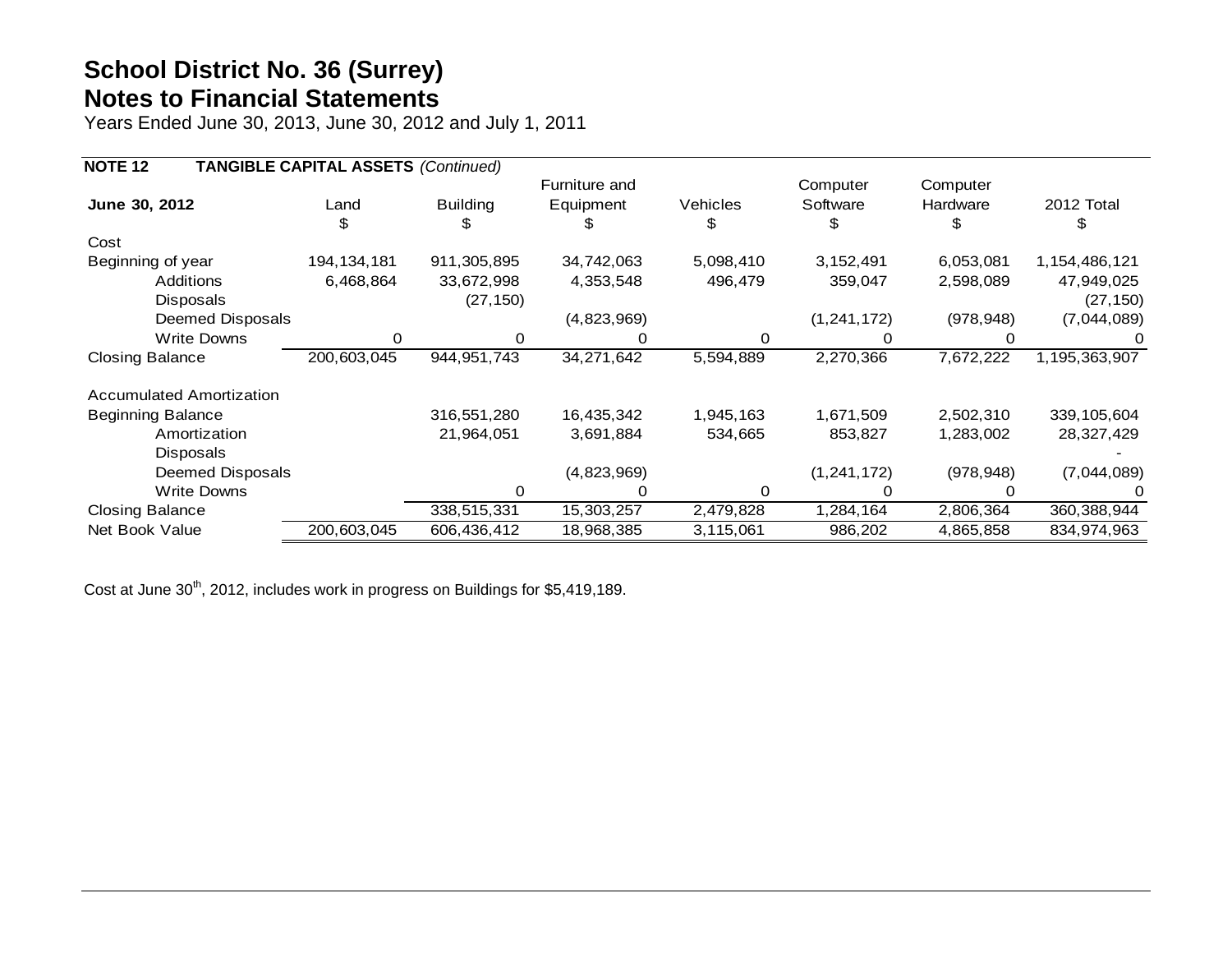Years Ended June 30, 2013, June 30, 2012 and July 1, 2011

| <b>NOTE 12</b>                  | <b>TANGIBLE CAPITAL ASSETS (Continued)</b> |                 |               |                 |            |            |               |
|---------------------------------|--------------------------------------------|-----------------|---------------|-----------------|------------|------------|---------------|
|                                 |                                            |                 | Furniture and |                 | Computer   | Computer   |               |
| <b>July, 2011</b>               | Land                                       | <b>Building</b> | Equipment     | <b>Vehicles</b> | Software   | Hardware   | 2011 Total    |
|                                 | \$                                         |                 |               | \$              | \$         | \$         | ъ             |
| Cost                            |                                            |                 |               |                 |            |            |               |
| Beginning of year               | 190,813,578                                | 850,215,701     | 36,335,059    | 4,799,489       | 3,349,662  | 4,690,238  | 1,090,203,727 |
| <b>Additions</b>                | 3,320,603                                  | 73,525,878      | 4,325,615     | 298,921         | 684,327    | 1,823,899  | 83,979,243    |
| <b>Disposals</b>                |                                            |                 |               |                 |            |            |               |
| Deemed Disposals                |                                            |                 | (5,918,611)   |                 | (881, 498) | (461, 056) | (7, 261, 165) |
| <b>Write Downs</b>              | 0                                          | $\Omega$        | 0             | 0               |            |            |               |
| <b>Closing Balance</b>          | 194, 134, 181                              | 923,741,579     | 34,742,063    | 5,098,410       | 3,152,491  | 6,053,081  | 1,166,921,805 |
| <b>Accumulated Amortization</b> |                                            |                 |               |                 |            |            |               |
| <b>Beginning Balance</b>        |                                            | 295,653,079     | 18,504,166    | 1,450,268       | 1,814,642  | 1,842,928  | 319,265,083   |
| Amortization                    |                                            | 20,898,201      | 3,849,787     | 494,895         | 738,365    | 1,120,438  | 27,101,686    |
| <b>Disposals</b>                |                                            |                 |               |                 |            |            |               |
| Deemed Disposals                |                                            |                 | (5,918,611)   |                 | (881, 498) | (461, 056) | (7, 261, 165) |
| <b>Write Downs</b>              |                                            |                 |               | 0               |            |            |               |
| <b>Closing Balance</b>          |                                            | 316,551,280     | 16,435,342    | 1,945,163       | 1,671,509  | 2,502,310  | 339, 105, 604 |
| Net Book Value                  | 194, 134, 181                              | 607,190,299     | 18,306,721    | 3, 153, 247     | 1,480,982  | 3,550,771  | 827,816,201   |

Cost at July 1<sup>st</sup>, 2011, includes work in progress on Buildings for \$12,435,684.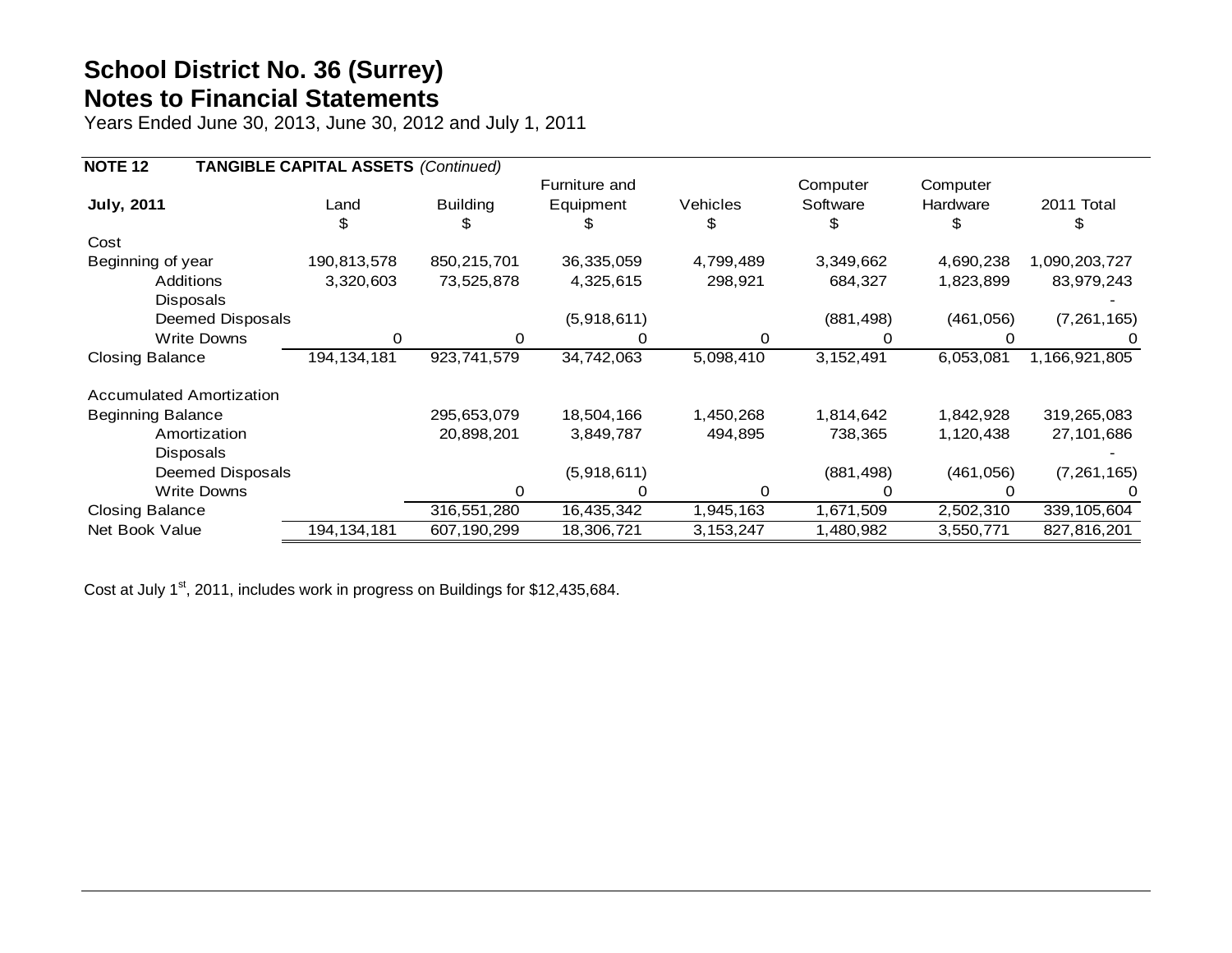Years Ended June 30, 2013, June 30, 2012 and July 1, 2011

#### **NOTE 13 DISPOSAL OF SITES AND BUILDINGS**

The School District sold Fleetwood Elementary on August 31, 2012. The school was acquired in 1941 at an original cost \$1,083,188. The sale price was \$9,312,500. Of the proceeds \$9,312,414 were allocated to Ministry of Education Restricted Capital within Deferred Capital Revenue.

#### **NOTE 14 INTERFUND TRANSFERS**

The School District manages their accounts using three different funds – operating, special purpose and capital. Transfers between funds during the current year are as follows:

- Transfers of \$2,578,203 (2012: \$2,846,599) from the operating fund and \$340,423 (2012: \$170,313) from the special purpose fund, totalling \$2,918,626 (2012: \$3,016,912) to the capital fund, were made to purchase capital assets;
- Transfers of \$18,918,700 (2012: \$9,116,118) from the operating fund to the capital fund's local capital were made for the purchase of furniture and equipment, vehicles and other infrastructure upgrades.

#### **NOTE 15 RELATED PARTY TRANSACTIONS**

The School District is related through common ownership to all Province of British Columbia ministries, agencies, school districts, health authorities, colleges, universities, and crown corporations. Transactions with these entities, unless disclosed separately, are considered to be in the normal course of operations and are recorded at the exchange amount.

#### **NOTE 16 CONTRACTUAL OBLIGATIONS**

The School District has a total of \$26,235,283 (2012: \$17,777,738) of contractual obligations at year end related to the construction or renovation of buildings, which are funded from deferred capital revenues of Ministry of Education Bylaw capital, Restricted Capital and Land Capital funds. Disclosure relates to the unperformed portion of the contracts.

|                                                  |               | <b>Estimated</b>       |
|--------------------------------------------------|---------------|------------------------|
| <b>Contractual Commitment</b>                    | <b>Amount</b> | <b>Completion Date</b> |
| Fraser Heights Addition - CCDC Contract          | 2,840,422     | Jan 2014               |
| Goldstone New School- CCDC Contract              | 6,687,566     | Mar 2014               |
| Guildford Park Fields - CCDC Contract            | 255,770       | Mar 2014               |
| Katzie New School - CCDC Contract                | 7.147.315     | Mar 2014               |
| Panorama Ridge Addition - CCDC Contract          | \$3,822,184   | Mar 2014               |
| Prince Charles - CCDC Contract                   | 118.872       | Oct 2013               |
| Summer 2013 Func Improvements - Purchase Orders  | 19.411        | Sept 2013              |
| Summer 2013 Mechanical Projects - CCDC Contracts | 2,265,972     | Dec 2013               |
| Summer 2013 Painting - CCDC Contracts            | 940,552       | Oct 2013               |
| Summer 2013 Roofing - CCDC Contracts             | 605,452       | Oct 2013               |
| Sunnyside Replacement- CCDC Contract             | 1,425,302     | Oct 2013               |
| Tamanawis Elect - CCDC Contract                  | 106,465       | Oct 2013               |
|                                                  | \$26,235,283  |                        |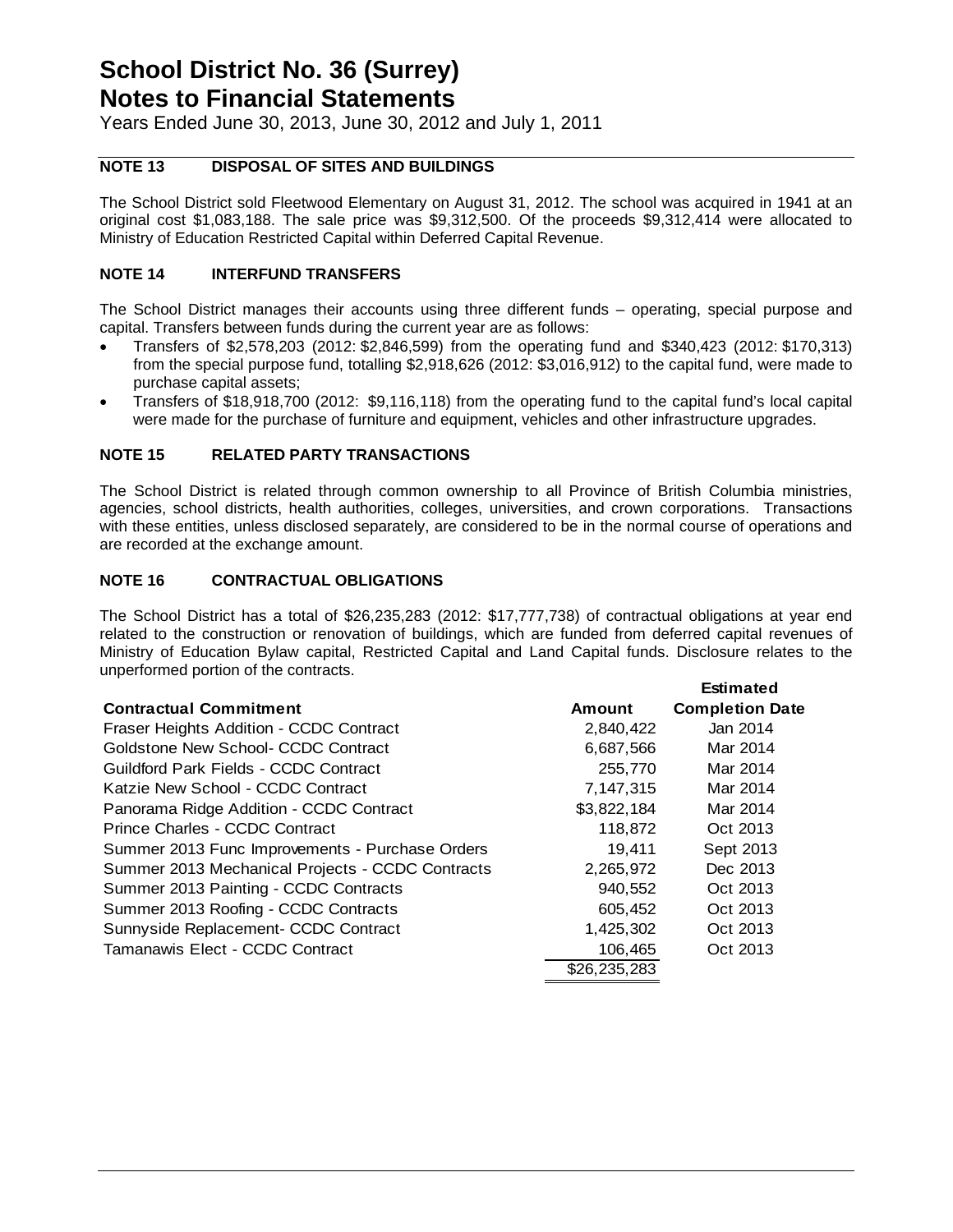Years Ended June 30, 2013, June 30, 2012 and July 1, 2011

#### **NOTE 17 OPERATING LEASE OBLIGATIONS**

The School District has operating lease agreements for facilities that require payments over the next four fiscal years ending June 30 as follows:

| 2014 | \$<br>1,130,437 |
|------|-----------------|
| 2015 | 772,230         |
| 2016 | 761,689         |
| 2017 | 761,689         |

#### **NOTE 18 CONTINGENCIES**

(a) Ongoing legal proceedings: In the ordinary course of operations, the School District has legal proceedings brought against it and provisions have been included in liabilities where appropriate. It is the opinion of management that final determination of these claims will not have a material effect on the financial position or operations of the School District.

(b) Class action lawsuit: In 2011, the School District was served a writ of summons in a class action lawsuit involving 25 other school districts throughout the Province, seeking recovery of tuition fees paid for summer school courses in prior fiscal periods. A settlement agreement was presented to the Court on August  $6<sup>th</sup>$ , 2013. Neither the outcome of this action nor any potential financial consequences are known at this time.

#### **NOTE 19 ASSET RETIREMENT OBLIGATION**

Legal liabilities may exist for the removal or disposal of asbestos in schools that will undergo major renovations or demolition. The value of the liability for asbestos removal or disposal will be recognized in the period in which a reasonable estimate of fair value can be made. As at June 30, 2013 the liability is not reasonably determinable.

#### **NOTE 20 EXPENSE BY OBJECT**

|               | 2012          |
|---------------|---------------|
| \$535,299,605 | \$514,971,983 |
| 73,635,719    | 75,435,236    |
| 28,837,684    | 28,327,429    |
| \$637,773,008 | \$618,734,648 |
|               | 2013          |

#### **NOTE 21 ECONOMIC DEPENDENCE**

The operations of the School District are dependent on continued funding from the Ministry of Education and various governmental agencies to carry out its programs. These financial statements have been prepared on a going concern basis.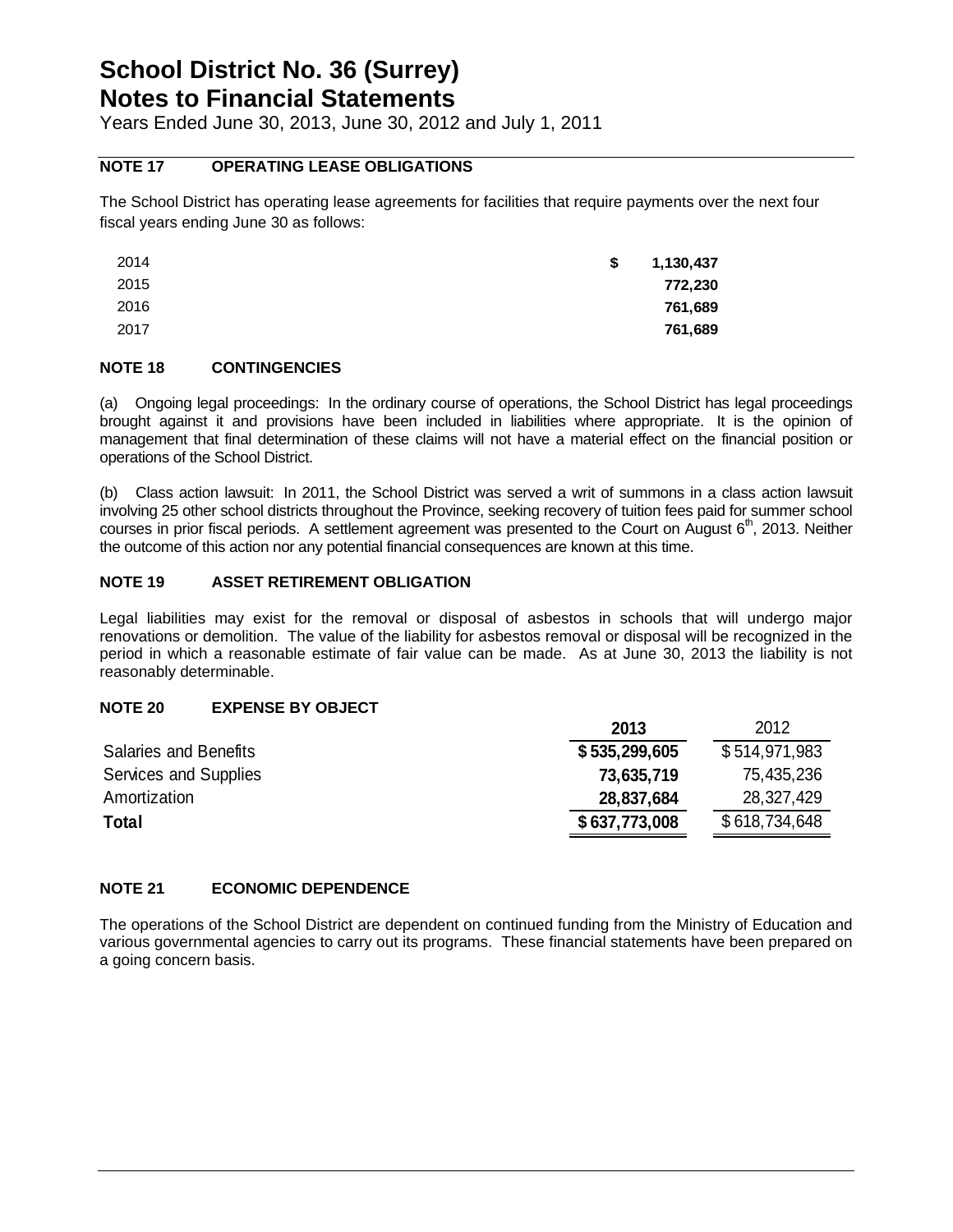Years Ended June 30, 2013, June 30, 2012 and July 1, 2011

#### **NOTE 22 BUDGET FIGURES**

Budget figures included in the financial statements are the School District's amended annual budget adopted by the Board of Education on February 14<sup>th</sup>, 2013 and reflect more current estimates on student FTE, revenues and expenditures. On Statement 2, the budget for Operations and Maintenance includes Amortization of Tangible Capital Assets.

|                                                    | <b>Original Budget</b> | <b>Amended Budget</b> | Change         |
|----------------------------------------------------|------------------------|-----------------------|----------------|
| Statement 2                                        | \$                     | S                     | \$             |
| Revenue                                            |                        |                       |                |
| <b>Provincial Grants</b>                           |                        |                       |                |
| Ministry of Education                              | 613,330,422            | 617,939,394           | 4,608,972      |
| Other                                              | 2,552,746              | 2,892,066             | 339,320        |
| Municipal Grants Spent on Sites                    |                        | 19,095,000            | 19,095,000     |
| <b>Federal Grants</b>                              | 752,666                | 749,155               | (3, 511)       |
| Tuition                                            | 9,696,045              | 10,242,074            | 546,029        |
| <b>Other Revenues</b>                              | 16,335,664             | 17,580,276            | 1,244,612      |
| <b>Rental and Leases</b>                           | 1,668,534              | 1,783,500             | 114,966        |
| Investment Income                                  | 1,200,301              | 1,300,000             | 99,699         |
| Gain (Loss) on Disposal of Tangible Capital Assets | 9,100,000              | (58, 481)             | (9, 158, 481)  |
| Amortization of Deferred Capital Revenue           | 20,267,000             | 20,276,000            | 9,000          |
| <b>Total Revenue</b>                               | 674,903,378            | 691,798,984           | 16,895,606     |
|                                                    |                        |                       |                |
| <b>Expenses</b>                                    |                        |                       |                |
| Instruction                                        | 544,794,349            | 550,998,457           | 6,204,108      |
| <b>District Adminstration</b>                      | 12,080,568             | 12,733,737            | 653,169        |
| Operations and Maintenance                         | 92,883,271             | 94,884,783            | 2,001,512      |
| Transportation and Housing                         | 5, 131, 355            | 5,296,677             | 165,322        |
| <b>Total Expense</b>                               | 654,889,543            | 663,913,654           | 9,024,111      |
|                                                    |                        |                       |                |
| Net Revenue                                        | 20,013,835             | 27,885,330            | 7,871,495      |
|                                                    |                        |                       |                |
| <b>Budgeted Allocation of Surplus (Deficit)</b>    | 13,713,832             | 30,428,040            | 16,714,208     |
|                                                    |                        |                       |                |
| Budgeted Surplus (Deficit) for the Year            | 33,727,667             | 58,313,370            | 24,585,703     |
|                                                    |                        |                       |                |
| Statement 4                                        |                        |                       |                |
| Surplus (Deficit) for the year                     | 20,013,835             | 27,885,330            | 7,871,495      |
|                                                    |                        |                       |                |
| Effect of change in Tangible Capital Assets        | (27, 362, 667)         | (93, 906, 643)        | (66,543,976)   |
| Acquisition of Tangible Capital Assets             | 28,202,000             | 29,012,000            | 810,000        |
| Amortization of Tangible Capital Assets            |                        | 58,481                | 58,481         |
| Total Effects of change in Tangible Assets         | 839,333                | (64,836,162)          | (65,675,495)   |
|                                                    |                        |                       |                |
| (Increase) Decrease in Net Financial Assets (Debt) |                        |                       |                |
| before Net Remeasurment Gains (Losses)             | 20,853,168             | (36, 950, 832)        | (57, 804, 000) |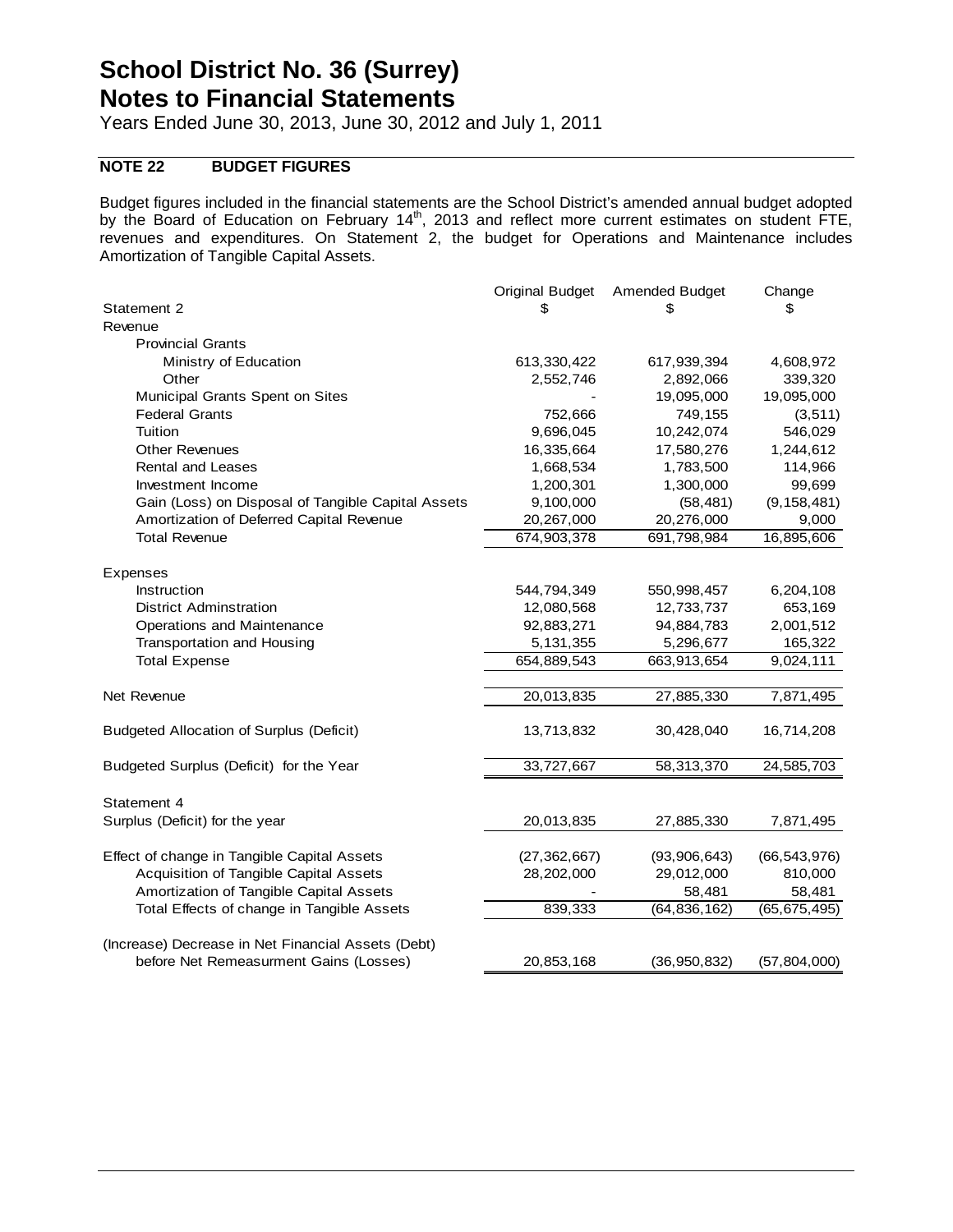Years Ended June 30, 2013, June 30, 2012 and July 1, 2011

#### **NOTE 22 BUDGET FIGURES** *(Continued)*

Statement 2

The significant changes between the original budget and amended were:

Revenues:

- Ministry Grants Release of provincial holdback operating grants to school districts
- Municipal Grants Spent on Sites Not budgeted in original budget
- Other revenues Contributions received in support of Community Link programs
- Gain on Disposal of Tangible Capital Assets Sale of asset never materialized

Expenses:

- Instruction Recognition of Board approved use of internally restricted funds from 2012
- Operations and Maintenance Recognition of Board approved use of internally restricted funds from 2012

Budgeted Allocation of Surplus – Actual 2012 year end Surplus greater than anticipated

Statement 4

The significant changes between original budget and amended were:

Subsequent approvals from Ministry of Education to draw on Deferred Capital revenues

#### **NOTE 23 INTERNALLY RESTRICTED – OPERATING FUND**

The School District attributes a portion of the accumulated surplus to an internal operating fund and internally restricts a portion of the balance. The detail of the operating surplus is as follows:

| 2013/2014 Operating Budget                 | \$<br>11,878,961 |
|--------------------------------------------|------------------|
| <b>Education Administration</b>            | 1,753,000        |
| Technology                                 | 1,179,907        |
| Net School Operating Surplus               | 831,961          |
| Aboriginal Education Targeted Funds        | 628,370          |
| Learning Resources                         | 500,647          |
| Instructional and Safe Schools Initiatives | 482,198          |
| <b>Food Services</b>                       | 330,530          |
| <b>Business Development</b>                | 101,319          |
| <b>Physical Plant</b>                      | 77,687           |
| Risk Management                            | 10,000           |
| <b>Total Internally Restricted Items</b>   | 17,774,580       |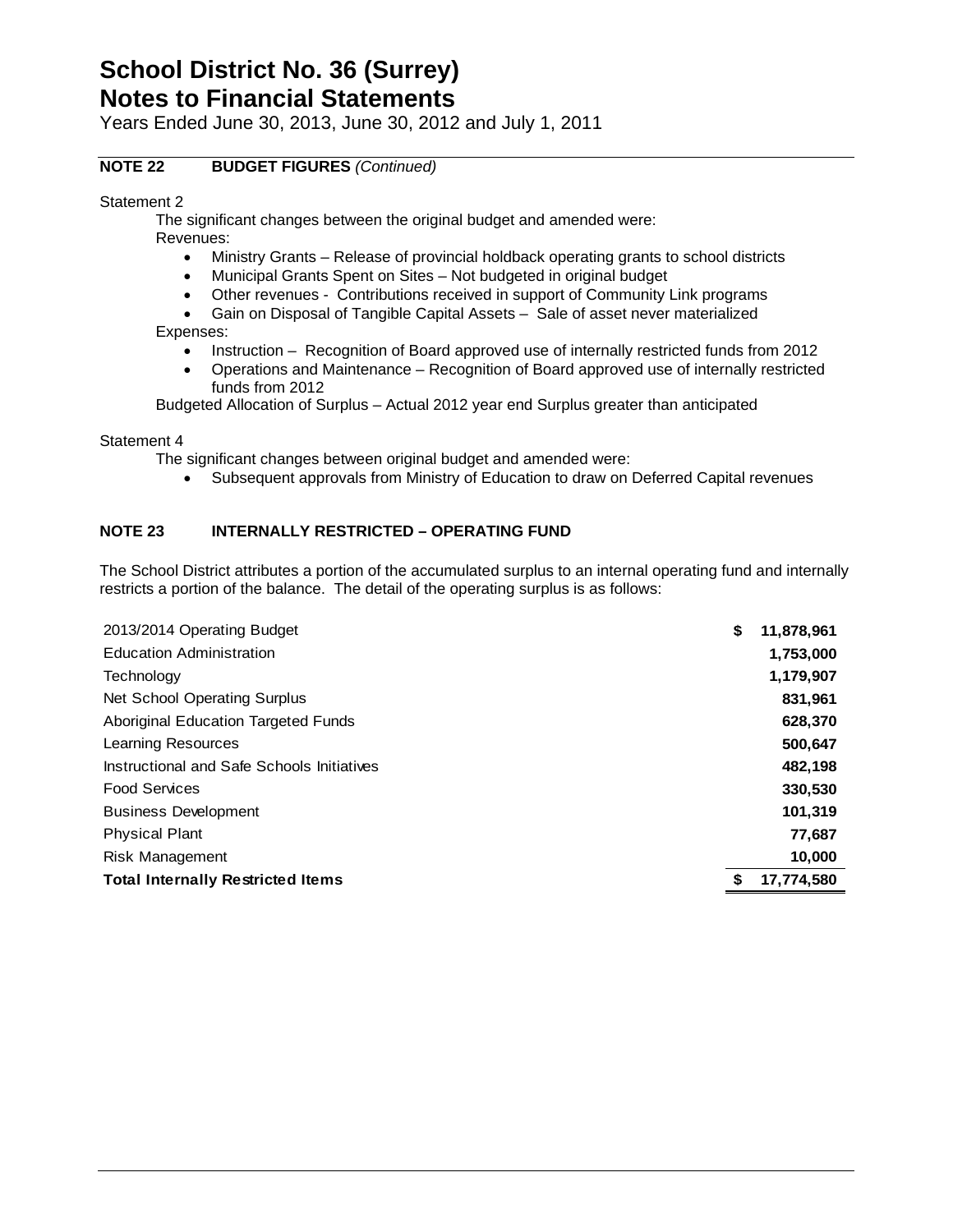Years Ended June 30, 2013, June 30, 2012 and July 1, 2011

#### **NOTE 24 RISK MANAGEMENT**

The School District has exposure to the following risks from its use of financial instruments: credit risk, market risk and liquidity risk.

The Board ensures that the School District has identified its risks and ensures that management monitors and controls them.

a) Credit risk:

Credit risk is the risk of financial loss to an institution if a customer or counterparty to a financial instrument fails to meet its contractual obligations. Such risks arise principally from certain financial assets held consisting of cash, amounts receivable and investments.

The School District is exposed to credit risk in the event of non-performance by a borrower. This risk is mitigated as most amounts receivable are due from the Province and are collectible.

It is management's opinion that the School District is not exposed to significant credit risk associated with its cash deposits and investments as they are placed in recognized Canadian and British Columbia financial institutions.

b) Market risk :

Market risk is the risk that the fair value or future cash flows of a financial instrument will fluctuate because of changes in market prices. Market risk is comprised of currency risk and interest rate risk.

Currency risk is the risk that the fair value or future cash flows of a financial instrument will fluctuate because of changes in the foreign exchange rates. It is management's opinion that the School District is not exposed to significant currency risk, as amounts held and purchases made in foreign currency are insignificant.

Interest rate risk is the risk that the fair value or future cash flows of a financial instrument will fluctuate because of changes in the market interest rates. The School District is exposed to interest rate risk through its investments. The investment objectives are on protecting investments rather than the potential for superior returns. The school district has very low tolerance for risk with investments and prefers a low degree of price volatility.

c) Liquidity risk

Liquidity risk is the risk that the School District will not be able to meet its financial obligations as they become due.

The School District manages liquidity risk by continually monitoring actual and forecasted cash flows from operations and anticipated investing activities to ensure, as far as possible, that it will always have sufficient liquidity to meet its liabilities when due, under both normal and stressed conditions, without incurring unacceptable losses or risking damage to the School District's reputation.

Risk Management and insurance services for all School Districts in British Columbia are provided by the Risk Management Branch of the Ministry of Finance.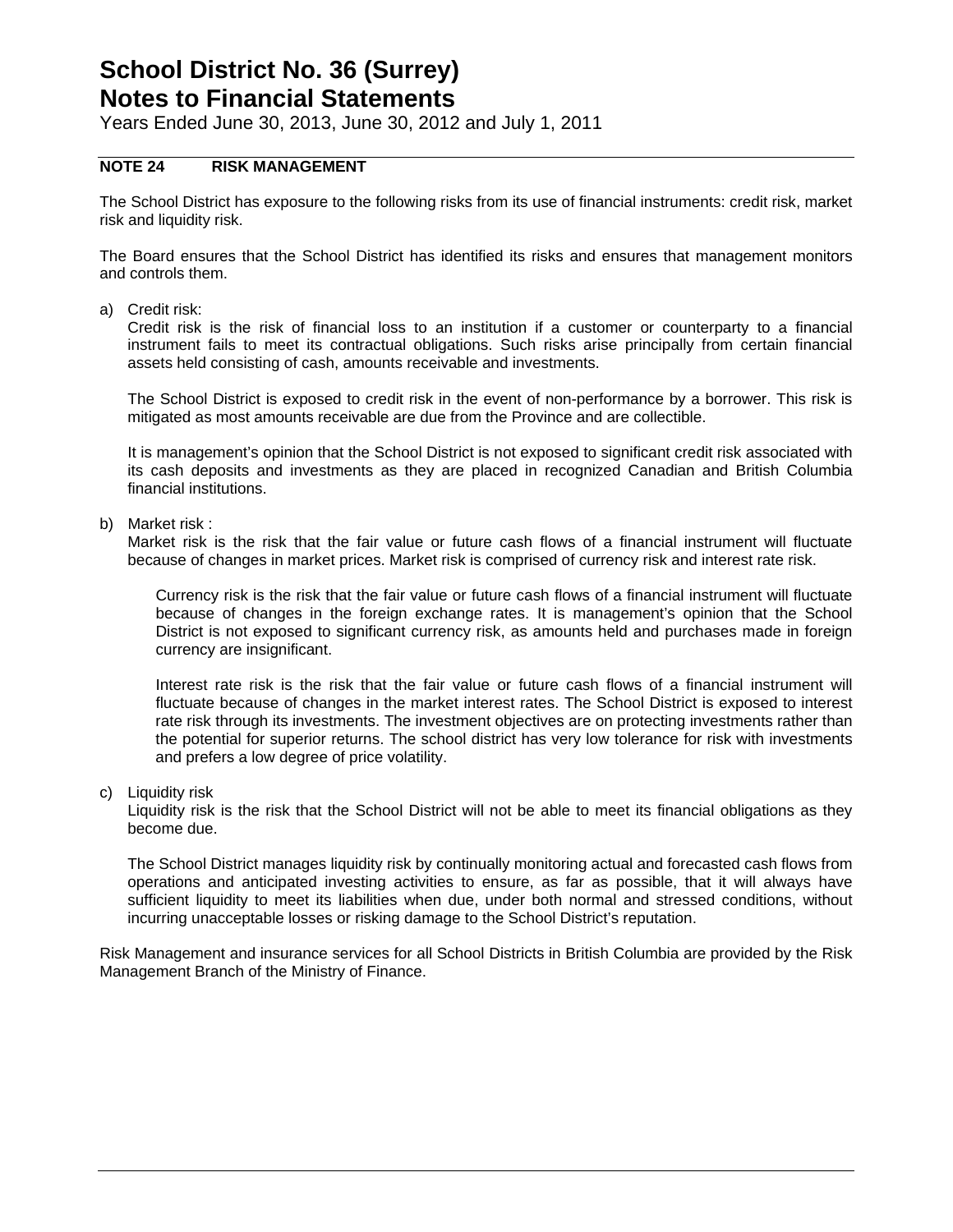Schedule of Changes in Accumulated Surplus (Deficit) by Fund Years Ending June 30, 2013 and June 30, 2012

|                                                               |                  |                        |               |                          | 2012              |
|---------------------------------------------------------------|------------------|------------------------|---------------|--------------------------|-------------------|
|                                                               | <b>Operating</b> | <b>Special Purpose</b> | Capital       | 2013                     | Actual            |
|                                                               | Fund             | Fund                   | Fund          | Actual                   | (Restated-Note 2) |
|                                                               |                  | ш                      |               |                          |                   |
| Accumulated Surplus (Deficit), beginning of yea               | 30,440,141       |                        | 356, 368, 857 | 386,808,998              | 367,802,795       |
| Change in Accounting Policies/Prior Period Adjustments        |                  |                        |               |                          |                   |
| Recognize unamortized gain (loss) on Employee Future Benefits |                  |                        |               |                          | 5,384,934         |
| <b>Reclassify Deferred Contributions</b>                      |                  |                        |               |                          | (435,369)         |
| Accumulated Surplus (Deficit), beginning of year, as restated | 30,440,141       |                        | 356,368,857   | 386,808,998              | 372,752,360       |
| Changes for the year                                          |                  |                        |               |                          |                   |
| Surplus (Deficit) for the year                                | 11.079.164       | 340,423                | 48,114,066    | 59,533,653               | 14,056,638        |
| <b>Interfund Transfers</b>                                    |                  |                        |               |                          |                   |
| Tangible Capital Assets Purchased                             | (2,578,203)      | (340, 423)             | 2,918,626     |                          |                   |
| Local Capital                                                 | (18,918,700)     |                        | 18,918,700    | $\overline{\phantom{a}}$ |                   |
| Net Changes for the year                                      | (10, 417, 739)   |                        | 69,951,392    | 59,533,653               | 14,056,638        |
| Accumulated Surplus (Deficit), end of year - Statement .      | 20,022,402       | ٠                      | 426,320,249   | 446, 342, 651            | 386,808,998       |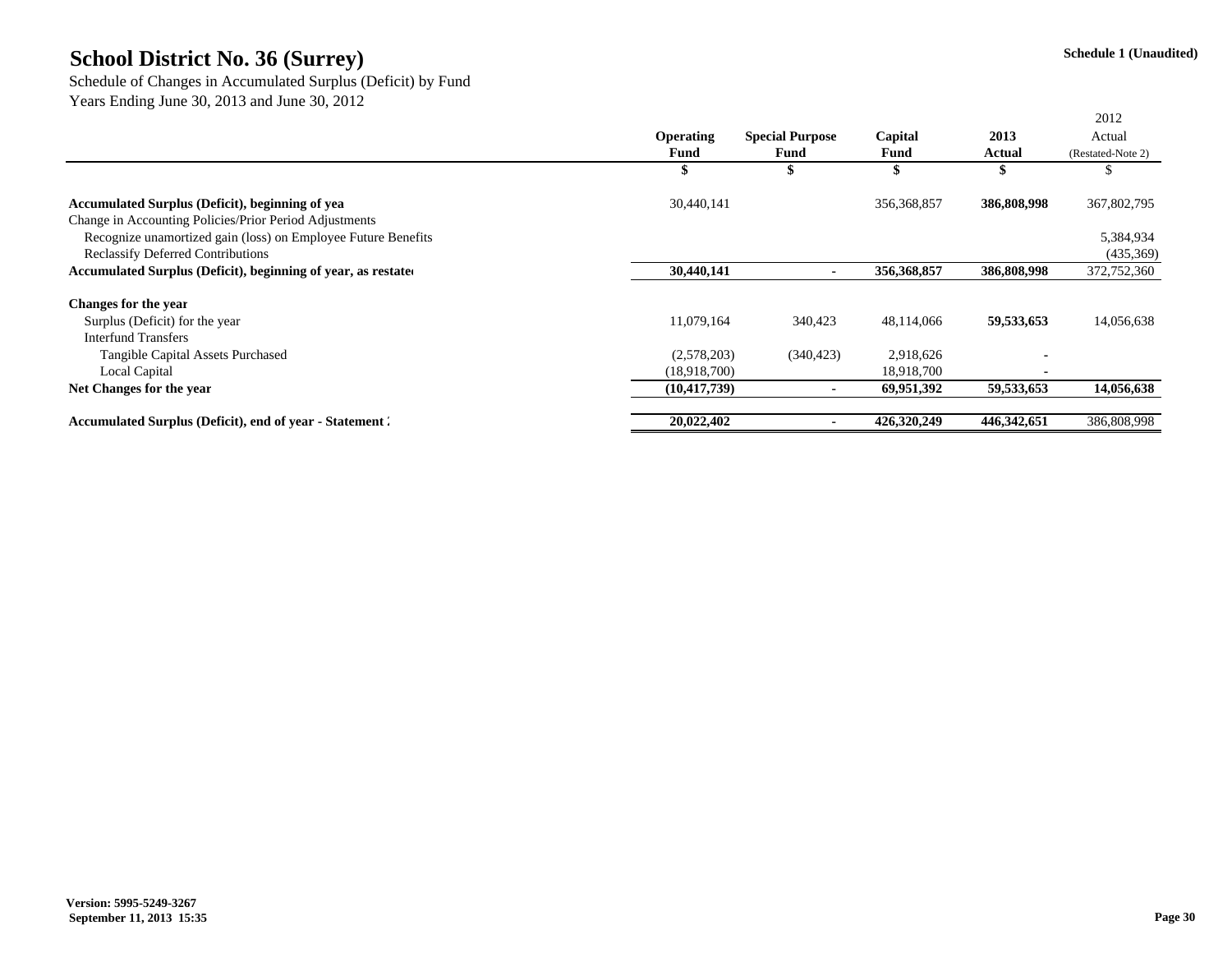|                                                                                                                         |                |                | 2012                     |
|-------------------------------------------------------------------------------------------------------------------------|----------------|----------------|--------------------------|
|                                                                                                                         | 2013           | 2013           | Actual                   |
|                                                                                                                         | <b>Budget</b>  | <b>Actual</b>  | (Restated-Note 2)        |
|                                                                                                                         | \$             | \$             | \$                       |
| <b>Revenues</b>                                                                                                         |                |                |                          |
| <b>Provincial Grants</b>                                                                                                |                |                |                          |
| Ministry of Education                                                                                                   | 565,950,252    | 567,849,361    | 558, 397, 766            |
| Other                                                                                                                   | 2,652,746      | 2,904,921      | 2,745,817                |
| <b>Federal Grants</b>                                                                                                   |                | 71,770         | 328,897                  |
| Tuition                                                                                                                 | 10,242,074     | 10,211,172     | 9,667,905                |
| Other Revenue                                                                                                           | 2,059,349      | 3,291,157      | 2,170,235                |
| <b>Rentals and Leases</b>                                                                                               | 1,783,500      | 2,021,094      | 1,894,906                |
| <b>Investment</b> Income                                                                                                | 1,100,000      | 1,294,201      | 2,618,474                |
| <b>Total Revenue</b>                                                                                                    | 583,787,921    | 587,643,676    | 577,824,000              |
| <b>Expenses</b>                                                                                                         |                |                |                          |
| Instruction                                                                                                             | 520,119,292    | 501,143,106    | 488,174,220              |
| District Administration                                                                                                 | 12,733,737     | 11,639,293     | 11,441,397               |
| Operations and Maintenance                                                                                              | 62,949,612     | 58,862,199     | 58,526,837               |
| Transportation and Housing                                                                                              | 5,296,677      | 4,919,914      | 4,588,456                |
| <b>Total Expense</b>                                                                                                    | 601,099,318    | 576,564,512    | 562,730,910              |
| <b>Operating Surplus (Deficit) for the year</b>                                                                         | (17, 311, 397) | 11,079,164     | 15,093,090               |
| <b>Budgeted Appropriation (Retirement) of Surplus (Deficit)</b>                                                         | 30,428,040     |                |                          |
| Net Transfers (to) from other funds                                                                                     |                |                |                          |
| Tangible Capital Assets Purchased                                                                                       | (2,712,943)    | (2,578,203)    | (2,846,599)              |
| Local Capital                                                                                                           | (10, 403, 700) | (18,918,700)   | (9,116,118)              |
| Other                                                                                                                   |                |                | 498,238                  |
| <b>Total Net Transfers</b>                                                                                              | (13, 116, 643) | (21, 496, 903) | (11,464,479)             |
| Total Operating Surplus (Deficit), for the year                                                                         | $\sim$         | (10, 417, 739) | 3,628,611                |
|                                                                                                                         |                |                |                          |
| Operating Surplus (Deficit), beginning of year                                                                          |                | 30,440,141     | 21,861,965               |
| Change in Accounting Policies/Prior Period Adjustments<br>Recognize unamortized gain (loss) on Employee Future Benefits |                |                |                          |
|                                                                                                                         |                |                | 5,384,934                |
| <b>Reclassify Deferred Contributions</b>                                                                                |                |                | (435, 369)<br>26,811,530 |
| Operating Surplus (Deficit), beginning of year, as restated                                                             |                | 30,440,141     |                          |
| Operating Surplus (Deficit), end of year                                                                                |                | 20,022,402     | 30,440,141               |
| <b>Operating Surplus (Deficit), end of year</b>                                                                         |                |                |                          |
| <b>Internally Restricted</b>                                                                                            |                | 17,774,580     | 25,214,976               |
| Unrestricted                                                                                                            |                | 2,247,822      | 5,225,165                |
| <b>Total Operating Surplus (Deficit), end of year</b>                                                                   |                | 20,022,402     | 30,440,141               |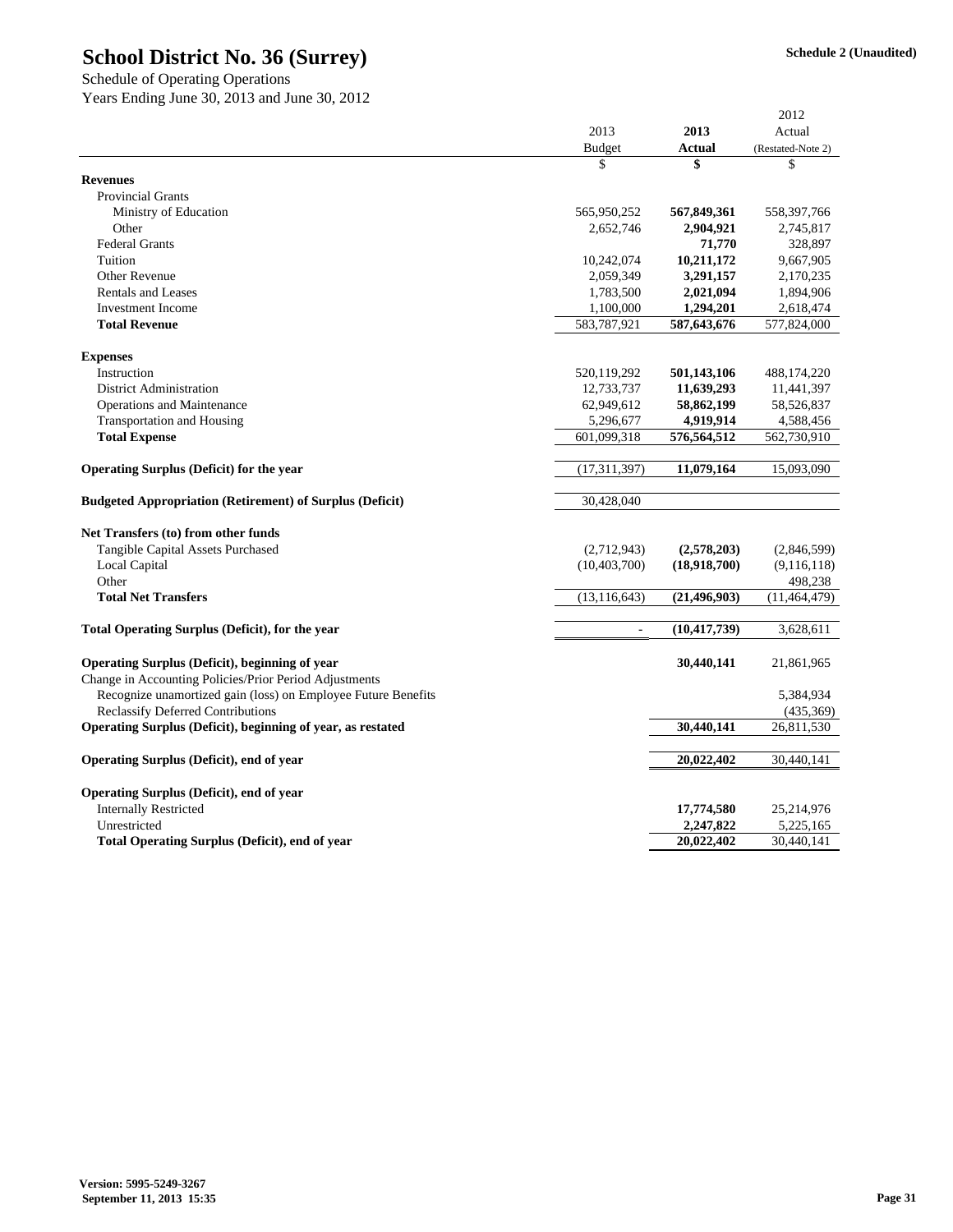Years Ending June 30, 2013 and June 30, 2012

|                                                        |                          |               | 2012              |
|--------------------------------------------------------|--------------------------|---------------|-------------------|
|                                                        | 2013                     | 2013          | Actual            |
|                                                        | <b>Budget</b>            | <b>Actual</b> | (Restated-Note 2) |
|                                                        | \$                       | \$            | \$                |
| <b>Provincial Grants - Ministry of Education</b>       |                          |               |                   |
| Operating Grant, Ministry of Education                 | 557,937,018              | 557,150,274   | 550,383,933       |
| <b>AANDC/LEA Recovery</b>                              | (73,017)                 | (73, 017)     | (82,260)          |
| Other Ministry of Education Grants                     |                          |               |                   |
| Pay Equity                                             | 6,861,222                | 6,861,222     | 6,861,224         |
| <b>Graduated Adult Ed</b>                              | 1,166,474                | 3,820,096     | 1,177,273         |
| <b>Other Miscellaneous</b>                             | 58,555                   | 90,786        | 57,596            |
| <b>Total Provincial Grants - Ministry of Education</b> | 565,950,252              | 567,849,361   | 558,397,766       |
| <b>Provincial Grants - Other</b>                       | 2,652,746                | 2,904,921     | 2,745,817         |
| <b>Federal Grants</b>                                  | $\overline{\phantom{a}}$ | 71,770        | 328,897           |
| <b>Tuition</b>                                         |                          |               |                   |
| Summer School Fees                                     | 97,029                   | 97,029        | 111,751           |
| <b>Continuing Education</b>                            | 1,397,045                | 1,174,735     | 1,470,567         |
| <b>Offshore Tuition Fees</b>                           | 8,748,000                | 8,939,408     | 8,085,587         |
| <b>Total Tuition</b>                                   | 10,242,074               | 10,211,172    | 9,667,905         |
| <b>Other Revenues</b>                                  |                          |               |                   |
| <b>LEA/Direct Funding from First Nations</b>           | 73,017                   | 73,017        | 74,147            |
| Miscellaneous                                          |                          |               |                   |
| <b>Teaching Kitchen</b>                                | 928,000                  | 855,152       | 832,418           |
| <b>Energy Management</b>                               | 238,901                  | 319,618       | 112,507           |
| <b>Other Miscellaneous</b>                             | 819,431                  | 2,043,370     | 1,151,163         |
| <b>Total Other Revenue</b>                             | 2,059,349                | 3,291,157     | 2,170,235         |
| <b>Rentals and Leases</b>                              | 1,783,500                | 2,021,094     | 1,894,906         |
| <b>Investment Income</b>                               | 1,100,000                | 1,294,201     | 2,618,474         |
| <b>Total Operating Revenue</b>                         | 583,787,921              | 587,643,676   | 577,824,000       |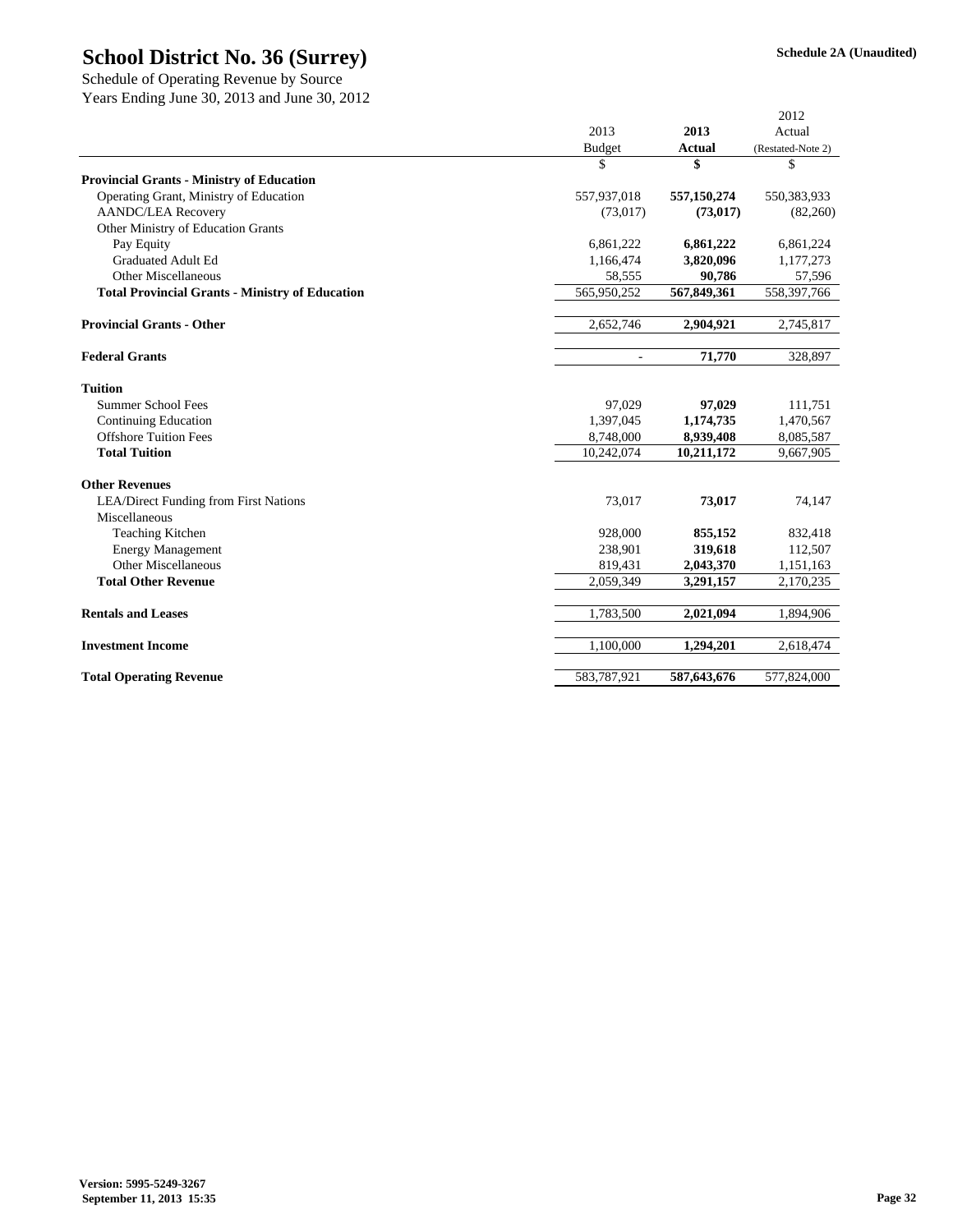Years Ending June 30, 2013 and June 30, 2012 Schedule of Operating Expense by Object

| 2013<br>2013<br>Actual<br><b>Actual</b><br>Budget<br>\$<br>S<br>\$<br><b>Salaries</b><br>Teachers<br>288,764,364<br>285,794,901<br>Principals and Vice Principals<br>25,038,359<br>25,274,090<br><b>Educational Assistants</b><br>45.583.661<br>42,220,897<br><b>Support Staff</b><br>49,242,998<br>47,641,678<br><b>Other Professionals</b><br>8,073,907<br>7,916,560<br><b>Substitutes</b><br>20,540,131<br>17,478,405<br>437,243,420<br>426,326,531<br><b>Total Salaries</b><br><b>Employee Benefits</b><br>100,276,162<br>97,738,445<br><b>Total Salaries and Benefits</b><br>537,519,582<br>524,064,976<br><b>Services and Supplies</b><br><b>Services</b><br>13,597,435<br>12,707,226<br><b>Student Transportation</b><br>4,642,523<br>4,247,275<br>Professional Development and Travel<br>2,058,433<br>1,846,367<br>Rentals and Leases<br>2,052,800<br>1,833,364<br>Dues and Fees<br>1,554,754<br>1,586,261<br>1,569,290<br>1,521,393<br>Insurance<br>27,776,229<br>19,447,440<br>Supplies<br><b>Utilities</b><br>10,296,765<br>9,341,717<br><b>Total Services and Supplies</b><br>63,579,736<br>52,499,536 |  | 2012              |
|--------------------------------------------------------------------------------------------------------------------------------------------------------------------------------------------------------------------------------------------------------------------------------------------------------------------------------------------------------------------------------------------------------------------------------------------------------------------------------------------------------------------------------------------------------------------------------------------------------------------------------------------------------------------------------------------------------------------------------------------------------------------------------------------------------------------------------------------------------------------------------------------------------------------------------------------------------------------------------------------------------------------------------------------------------------------------------------------------------------------|--|-------------------|
|                                                                                                                                                                                                                                                                                                                                                                                                                                                                                                                                                                                                                                                                                                                                                                                                                                                                                                                                                                                                                                                                                                                    |  |                   |
|                                                                                                                                                                                                                                                                                                                                                                                                                                                                                                                                                                                                                                                                                                                                                                                                                                                                                                                                                                                                                                                                                                                    |  | (Restated-Note 2) |
|                                                                                                                                                                                                                                                                                                                                                                                                                                                                                                                                                                                                                                                                                                                                                                                                                                                                                                                                                                                                                                                                                                                    |  |                   |
|                                                                                                                                                                                                                                                                                                                                                                                                                                                                                                                                                                                                                                                                                                                                                                                                                                                                                                                                                                                                                                                                                                                    |  |                   |
|                                                                                                                                                                                                                                                                                                                                                                                                                                                                                                                                                                                                                                                                                                                                                                                                                                                                                                                                                                                                                                                                                                                    |  | 277,507,441       |
|                                                                                                                                                                                                                                                                                                                                                                                                                                                                                                                                                                                                                                                                                                                                                                                                                                                                                                                                                                                                                                                                                                                    |  | 25,149,327        |
|                                                                                                                                                                                                                                                                                                                                                                                                                                                                                                                                                                                                                                                                                                                                                                                                                                                                                                                                                                                                                                                                                                                    |  | 39,177,832        |
|                                                                                                                                                                                                                                                                                                                                                                                                                                                                                                                                                                                                                                                                                                                                                                                                                                                                                                                                                                                                                                                                                                                    |  | 47,149,125        |
|                                                                                                                                                                                                                                                                                                                                                                                                                                                                                                                                                                                                                                                                                                                                                                                                                                                                                                                                                                                                                                                                                                                    |  | 7,957,890         |
|                                                                                                                                                                                                                                                                                                                                                                                                                                                                                                                                                                                                                                                                                                                                                                                                                                                                                                                                                                                                                                                                                                                    |  | 18,672,501        |
|                                                                                                                                                                                                                                                                                                                                                                                                                                                                                                                                                                                                                                                                                                                                                                                                                                                                                                                                                                                                                                                                                                                    |  | 415,614,116       |
|                                                                                                                                                                                                                                                                                                                                                                                                                                                                                                                                                                                                                                                                                                                                                                                                                                                                                                                                                                                                                                                                                                                    |  |                   |
|                                                                                                                                                                                                                                                                                                                                                                                                                                                                                                                                                                                                                                                                                                                                                                                                                                                                                                                                                                                                                                                                                                                    |  | 95,043,715        |
|                                                                                                                                                                                                                                                                                                                                                                                                                                                                                                                                                                                                                                                                                                                                                                                                                                                                                                                                                                                                                                                                                                                    |  | 510,657,831       |
|                                                                                                                                                                                                                                                                                                                                                                                                                                                                                                                                                                                                                                                                                                                                                                                                                                                                                                                                                                                                                                                                                                                    |  |                   |
|                                                                                                                                                                                                                                                                                                                                                                                                                                                                                                                                                                                                                                                                                                                                                                                                                                                                                                                                                                                                                                                                                                                    |  | 11,899,526        |
|                                                                                                                                                                                                                                                                                                                                                                                                                                                                                                                                                                                                                                                                                                                                                                                                                                                                                                                                                                                                                                                                                                                    |  | 3,712,444         |
|                                                                                                                                                                                                                                                                                                                                                                                                                                                                                                                                                                                                                                                                                                                                                                                                                                                                                                                                                                                                                                                                                                                    |  | 1,673,496         |
|                                                                                                                                                                                                                                                                                                                                                                                                                                                                                                                                                                                                                                                                                                                                                                                                                                                                                                                                                                                                                                                                                                                    |  | 2,092,051         |
|                                                                                                                                                                                                                                                                                                                                                                                                                                                                                                                                                                                                                                                                                                                                                                                                                                                                                                                                                                                                                                                                                                                    |  | 1,452,984         |
|                                                                                                                                                                                                                                                                                                                                                                                                                                                                                                                                                                                                                                                                                                                                                                                                                                                                                                                                                                                                                                                                                                                    |  | 1,660,570         |
|                                                                                                                                                                                                                                                                                                                                                                                                                                                                                                                                                                                                                                                                                                                                                                                                                                                                                                                                                                                                                                                                                                                    |  | 20,107,009        |
|                                                                                                                                                                                                                                                                                                                                                                                                                                                                                                                                                                                                                                                                                                                                                                                                                                                                                                                                                                                                                                                                                                                    |  | 9,474,999         |
|                                                                                                                                                                                                                                                                                                                                                                                                                                                                                                                                                                                                                                                                                                                                                                                                                                                                                                                                                                                                                                                                                                                    |  | 52,073,079        |
| 601,099,318<br>576.564.512<br><b>Total Operating Expense</b>                                                                                                                                                                                                                                                                                                                                                                                                                                                                                                                                                                                                                                                                                                                                                                                                                                                                                                                                                                                                                                                       |  | 562,730,910       |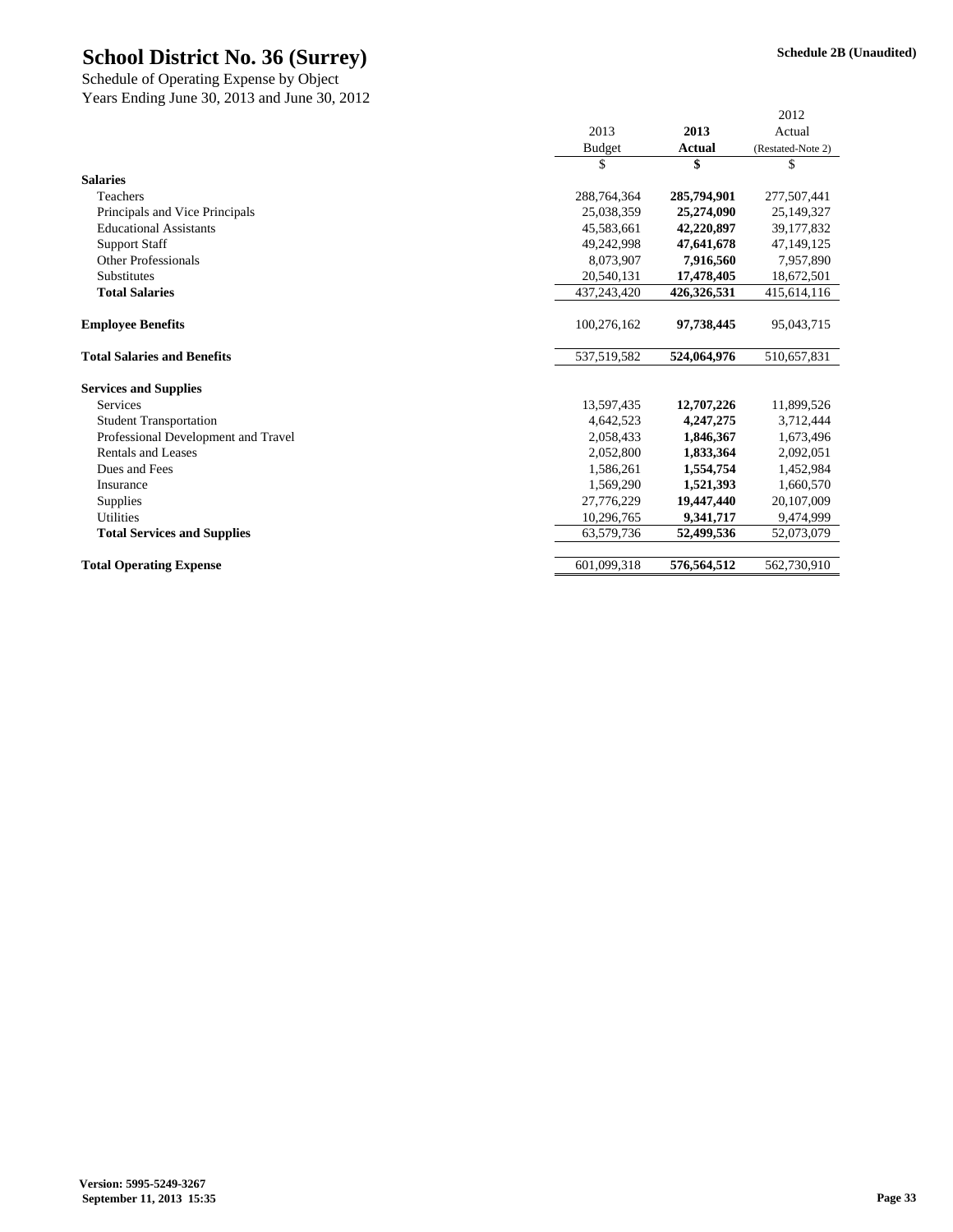Operating Expense by Function, Program and Object

Year Ended June 30, 2013

|                                                | <b>Teachers</b><br><b>Salaries</b> | <b>Principals and</b><br><b>Vice Principals</b><br><b>Salaries</b> | <b>Educational</b><br><b>Assistants</b><br><b>Salaries</b> | <b>Support</b><br><b>Staff</b><br><b>Salaries</b> | <b>Other</b><br><b>Professionals</b><br><b>Salaries</b> | <b>Substitutes</b><br><b>Salaries</b> | <b>Total</b><br><b>Salaries</b> |
|------------------------------------------------|------------------------------------|--------------------------------------------------------------------|------------------------------------------------------------|---------------------------------------------------|---------------------------------------------------------|---------------------------------------|---------------------------------|
|                                                | \$                                 | \$                                                                 | \$                                                         | \$                                                | \$                                                      | \$                                    | \$                              |
| 1 Instruction                                  |                                    |                                                                    |                                                            |                                                   |                                                         |                                       |                                 |
| 1.02 Regular Instruction                       | 218,802,941                        | 3,683,511                                                          |                                                            | 5,584,158                                         | 621,138                                                 | 9,501,434                             | 238,193,182                     |
| 1.03 Career Programs                           | 2,893,520                          | 100,334                                                            |                                                            | 1,199,069                                         |                                                         | 152,075                               | 4,344,998                       |
| 1.07 Library Services                          | 5,982,833                          |                                                                    |                                                            | 581,434                                           | 71,482                                                  | 248,638                               | 6,884,387                       |
| 1.08 Counselling                               | 7,064,874                          | 168,248                                                            |                                                            |                                                   |                                                         | 298,789                               | 7,531,911                       |
| 1.10 Special Education                         | 33,868,619                         | 1,595,728                                                          | 39,100,048                                                 | 395,147                                           |                                                         | 4,591,441                             | 79,550,983                      |
| 1.30 English Language Learning                 | 11,325,015                         |                                                                    | 411,416                                                    |                                                   |                                                         | 476,521                               | 12,212,952                      |
| 1.31 Aboriginal Education                      | 857,065                            | 116,651                                                            | 1,656,167                                                  | 73,511                                            |                                                         | 43,001                                | 2,746,395                       |
| 1.41 School Administration                     | 23,897                             | 18,844,239                                                         |                                                            | 11,144,024                                        |                                                         | 657,931                               | 30,670,091                      |
| 1.60 Summer School                             | 1,326,171                          | 150,010                                                            | 1,199                                                      | 150,972                                           |                                                         |                                       | 1,628,352                       |
| 1.61 Continuing Education                      | 258,738                            | 102,020                                                            |                                                            | 195,181                                           |                                                         | 14,369                                | 570,308                         |
| 1.62 Off Shore Students                        | 2,726,094                          | 72,522                                                             | 16,285                                                     | 620,594                                           | 253,332                                                 | 131,033                               | 3,819,860                       |
| 1.64 Other                                     | 272,812                            |                                                                    | 1,017,704                                                  | 135,913                                           | 100,777                                                 |                                       | 1,527,206                       |
| <b>Total Function 1</b>                        | 285,402,579                        | 24,833,263                                                         | 42,202,819                                                 | 20,080,003                                        | 1,046,729                                               | 16,115,232                            | 389,680,625                     |
| <b>4 District Administration</b>               |                                    |                                                                    |                                                            |                                                   |                                                         |                                       |                                 |
| 4.11 Educational Administration                | 265,148                            |                                                                    |                                                            | 133,131                                           | 1,483,680                                               | 6,949                                 | 1,888,908                       |
| 4.40 School District Governance                | 2,000                              |                                                                    |                                                            | 131,319                                           | 329,615                                                 |                                       | 462,934                         |
| 4.41 Business Administration                   | 17,670                             | 440,827                                                            |                                                            | 2,381,200                                         | 2,673,213                                               | 48,919                                | 5,561,829                       |
| <b>Total Function 4</b>                        | 284,818                            | 440.827                                                            | $\blacksquare$                                             | 2,645,650                                         | 4,486,508                                               | 55,868                                | 7,913,671                       |
| <b>5 Operations and Maintenance</b>            |                                    |                                                                    |                                                            |                                                   |                                                         |                                       |                                 |
| 5.41 Operations and Maintenance Administration | 100,575                            |                                                                    | 18,078                                                     | 972,114                                           | 1,240,989                                               | 14,519                                | 2,346,275                       |
| 5.50 Maintenance Operations                    | 6,929                              |                                                                    |                                                            | 21,604,351                                        | 913,728                                                 | 1,266,624                             | 23,791,632                      |
| 5.52 Maintenance of Grounds                    |                                    |                                                                    |                                                            | 1,932,508                                         | 89,647                                                  | 26,162                                | 2,048,317                       |
| 5.56 Utilities                                 |                                    |                                                                    |                                                            |                                                   |                                                         |                                       |                                 |
| <b>Total Function 5</b>                        | 107,504                            | $\blacksquare$                                                     | 18,078                                                     | 24,508,973                                        | 2,244,364                                               | 1,307,305                             | 28,186,224                      |
| <b>7 Transportation and Housing</b>            |                                    |                                                                    |                                                            |                                                   |                                                         |                                       |                                 |
| 7.41 Transportation and Housing Administration |                                    |                                                                    |                                                            | 83,348                                            | 138,959                                                 |                                       | 222,307                         |
| 7.70 Student Transportation                    |                                    |                                                                    |                                                            | 323,704                                           |                                                         |                                       | 323,704                         |
| <b>Total Function 7</b>                        | $\blacksquare$                     | $\blacksquare$                                                     | $\blacksquare$                                             | 407,052                                           | 138,959                                                 | $\blacksquare$                        | 546,011                         |
| <b>9 Debt Services</b>                         |                                    |                                                                    |                                                            |                                                   |                                                         |                                       |                                 |
| <b>Total Function 9</b>                        | $\blacksquare$                     | $\blacksquare$                                                     | $\blacksquare$                                             | $\blacksquare$                                    |                                                         | $\blacksquare$                        |                                 |
| <b>Total Functions 1 - 9</b>                   | 285,794,901                        | 25,274,090                                                         | 42,220,897                                                 | 47,641,678                                        | 7,916,560                                               | 17,478,405                            | 426,326,531                     |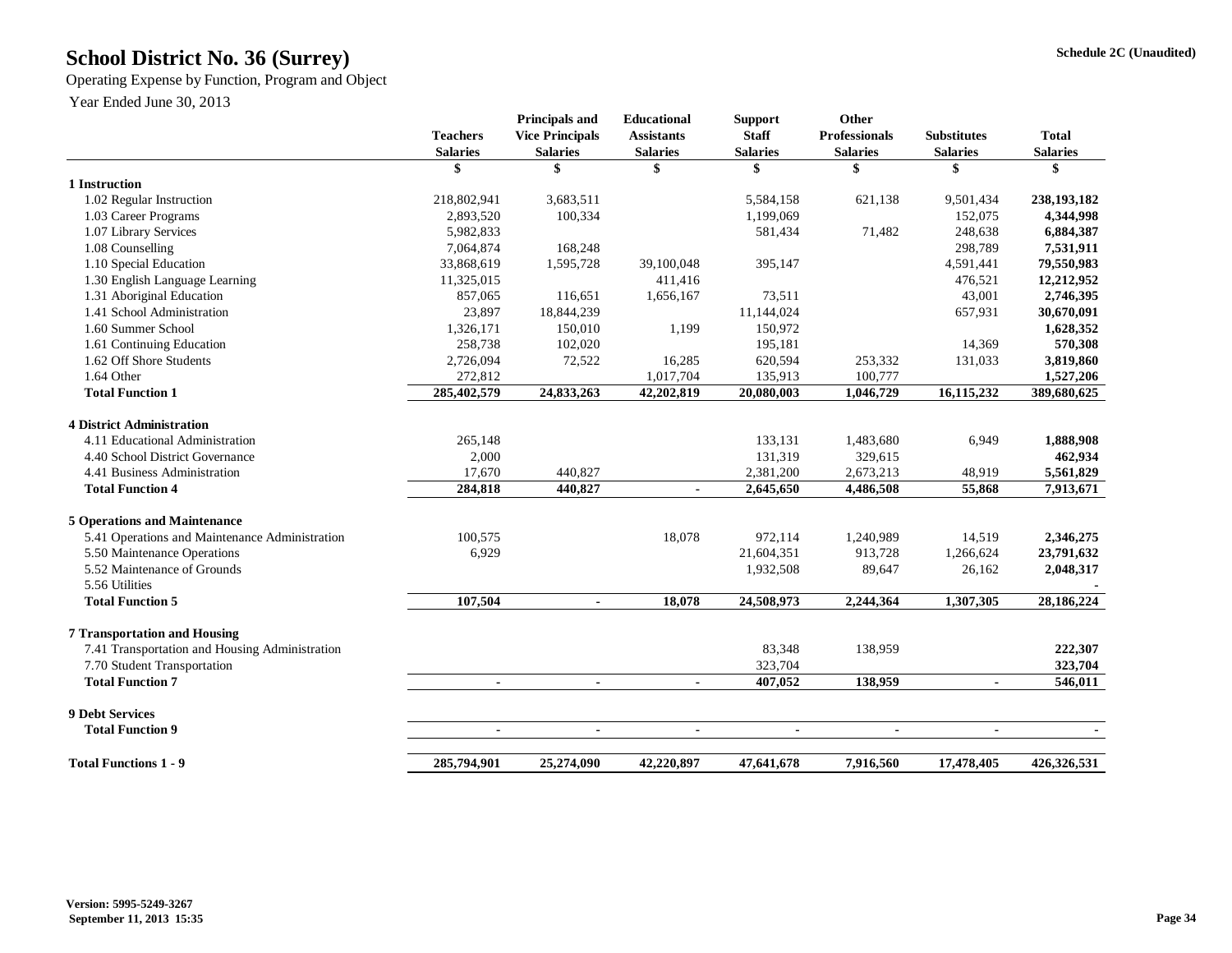Operating Expense by Function, Program and Object

Year Ended June 30, 2013

|                                                |                 |                 |                       |                     |                |             | 2012              |
|------------------------------------------------|-----------------|-----------------|-----------------------|---------------------|----------------|-------------|-------------------|
|                                                | <b>Total</b>    | <b>Employee</b> | <b>Total Salaries</b> | <b>Services and</b> | 2013           | 2013        | Actual            |
|                                                | <b>Salaries</b> | <b>Benefits</b> | and Benefits          | <b>Supplies</b>     | Actual         | Budget      | (Restated-Note 2) |
|                                                | \$              | \$              | \$                    | \$                  | \$             | \$          | $\mathcal{S}$     |
| 1 Instruction                                  |                 |                 |                       |                     |                |             |                   |
| 1.02 Regular Instruction                       | 238,193,182     | 53,449,185      | 291,642,367           | 9,808,853           | 301,451,220    | 312,161,901 | 295,853,696       |
| 1.03 Career Programs                           | 4,344,998       | 1,021,427       | 5,366,425             | 1,246,486           | 6,612,911      | 7,098,391   | 6,618,152         |
| 1.07 Library Services                          | 6,884,387       | 1,555,198       | 8,439,585             | 4,595,059           | 13,034,644     | 13,713,114  | 13,005,979        |
| 1.08 Counselling                               | 7,531,911       | 1,721,780       | 9,253,691             |                     | 9,253,691      | 9.403.963   | 9.189.507         |
| 1.10 Special Education                         | 79,550,983      | 19,614,126      | 99,165,109            | 1,267,685           | 100,432,794    | 104,690,387 | 94,382,734        |
| 1.30 English Language Learning                 | 12,212,952      | 2,811,211       | 15,024,163            |                     | 15,024,163     | 15,288,945  | 15,322,102        |
| 1.31 Aboriginal Education                      | 2,746,395       | 607,014         | 3,353,409             | 415,426             | 3,768,835      | 4,303,468   | 3,353,222         |
| 1.41 School Administration                     | 30,670,091      | 7,068,761       | 37,738,852            | 1,011,272           | 38,750,124     | 39,559,323  | 37,704,302        |
| 1.60 Summer School                             | 1,628,352       | 299,155         | 1,927,507             | 236,534             | 2,164,041      | 2,219,046   | 2,373,780         |
| 1.61 Continuing Education                      | 570,308         | 90,029          | 660,337               | 764,443             | 1,424,780      | 1,485,762   | 1,425,128         |
| 1.62 Off Shore Students                        | 3,819,860       | 880,851         | 4,700,711             | 2,267,668           | 6,968,379      | 7,425,284   | 6,121,593         |
| 1.64 Other                                     | 1,527,206       | 337,649         | 1,864,855             | 392,669             | 2,257,524      | 2,769,708   | 2,824,025         |
| <b>Total Function 1</b>                        | 389,680,625     | 89,456,386      | 479,137,011           | 22,006,095          | 501,143,106    | 520,119,292 | 488,174,220       |
|                                                |                 |                 |                       |                     |                |             |                   |
| <b>4 District Administration</b>               |                 |                 |                       |                     |                |             |                   |
| 4.11 Educational Administration                | 1,888,908       | 401,494         | 2,290,402             | 439,700             | 2,730,102      | 3,099,080   | 2,598,472         |
| 4.40 School District Governance                | 462,934         | 55,647          | 518,581               | 264,473             | 783,054        | 793,043     | 790,544           |
| 4.41 Business Administration                   | 5,561,829       | 1,132,355       | 6,694,184             | 1,431,953           | 8,126,137      | 8,841,614   | 8,052,381         |
| <b>Total Function 4</b>                        | 7.913.671       | 1,589,496       | 9,503,167             | 2,136,126           | 11,639,293     | 12,733,737  | 11,441,397        |
| <b>5 Operations and Maintenance</b>            |                 |                 |                       |                     |                |             |                   |
| 5.41 Operations and Maintenance Administration | 2,346,275       | 427,267         | 2,773,542             | 2,908,342           | 5,681,884      | 5,899,539   | 5,771,411         |
| 5.50 Maintenance Operations                    | 23,791,632      | 5,643,128       | 29,434,760            | 11,067,279          | 40,502,039     | 43,097,468  | 39,814,322        |
| 5.52 Maintenance of Grounds                    | 2,048,317       | 492,916         | 2,541,233             | 785,331             | 3,326,564      | 3,645,840   | 3,457,420         |
| 5.56 Utilities                                 |                 |                 |                       | 9,351,712           | 9,351,712      | 10,306,765  | 9,483,684         |
| <b>Total Function 5</b>                        | 28,186,224      | 6,563,311       | 34,749,535            | 24,112,664          | 58,862,199     | 62,949,612  | 58,526,837        |
|                                                |                 |                 |                       |                     |                |             |                   |
| <b>7 Transportation and Housing</b>            |                 |                 |                       |                     |                |             |                   |
| 7.41 Transportation and Housing Administration | 222,307         | 45,251          | 267,558               | 1,806               | 269,364        | 302,868     | 303,747           |
| 7.70 Student Transportation                    | 323,704         | 84,001          | 407,705               | 4,242,845           | 4,650,550      | 4,993,809   | 4,284,709         |
| <b>Total Function 7</b>                        | 546,011         | 129,252         | 675,263               | 4,244,651           | 4,919,914      | 5,296,677   | 4,588,456         |
| 9 Debt Services                                |                 |                 |                       |                     |                |             |                   |
| <b>Total Function 9</b>                        | $\blacksquare$  | $\blacksquare$  | $\blacksquare$        | $\blacksquare$      | $\blacksquare$ | $\sim$      |                   |
|                                                |                 |                 |                       |                     |                |             |                   |
| <b>Total Functions 1 - 9</b>                   | 426,326,531     | 97,738,445      | 524,064,976           | 52,499,536          | 576,564,512    | 601,099,318 | 562,730,910       |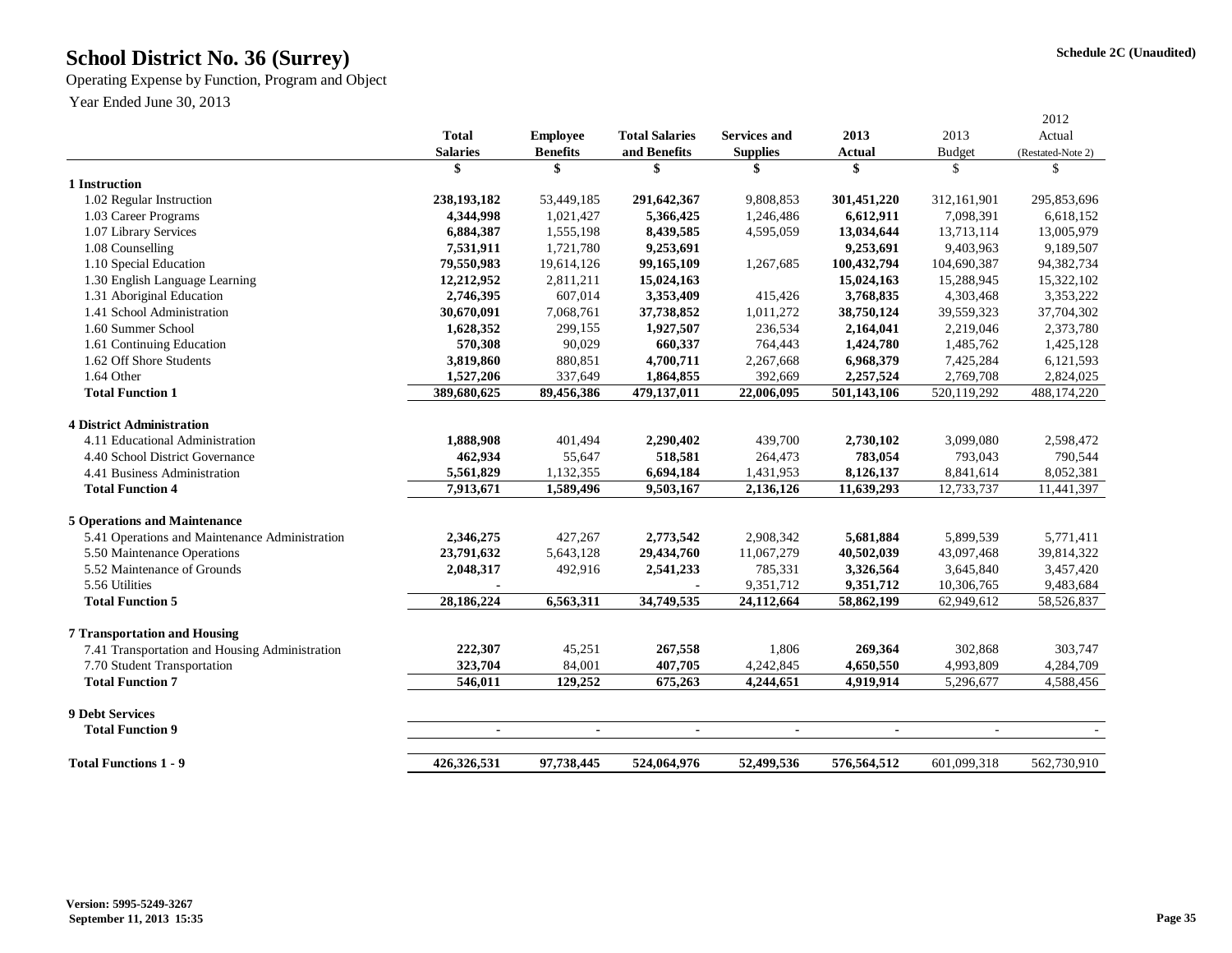| $50, 20, 2015$ and $50, 50$ ,                               |               |                | 2012              |
|-------------------------------------------------------------|---------------|----------------|-------------------|
|                                                             | 2013          | 2013           | Actual            |
|                                                             | <b>Budget</b> | <b>Actual</b>  | (Restated-Note 2) |
|                                                             | \$            | \$             | \$                |
| <b>Revenues</b>                                             |               |                |                   |
| <b>Provincial Grants</b>                                    |               |                |                   |
| Ministry of Education                                       | 17,786,142    | 15,549,540     | 8,696,288         |
| Other                                                       | 239,320       | 115,726        | 901,506           |
| <b>Federal Grants</b>                                       | 749,155       | 556,158        | 974,301           |
| Other Revenue                                               | 15,467,719    | 16,481,748     | 17,088,322        |
| <b>Investment Income</b>                                    |               | 8,063          | 8,797             |
| <b>Total Revenue</b>                                        | 34,242,336    | 32,711,235     | 27,669,214        |
| <b>Expenses</b>                                             |               |                |                   |
| Instruction                                                 | 30,879,165    | 29,781,847     | 24, 147, 509      |
| Operations and Maintenance                                  | 2,923,171     | 2,588,965      | 2,853,154         |
| <b>Total Expense</b>                                        | 33,802,336    | 32,370,812     | 27,000,663        |
| Special Purpose Surplus (Deficit) for the year              | 440,000       | 340,423        | 668,551           |
| Net Transfers (to) from other funds                         |               |                |                   |
| Tangible Capital Assets Purchased                           | (440,000)     | (340, 423)     | (170, 313)        |
| Other                                                       |               |                | (498, 238)        |
| <b>Total Net Transfers</b>                                  | (440,000)     | (340, 423)     | (668, 551)        |
| <b>Total Special Purpose Surplus (Deficit) for the year</b> | ٠             |                |                   |
| Special Purpose Surplus (Deficit), beginning of year        |               |                |                   |
| Special Purpose Surplus (Deficit), end of year              |               | $\blacksquare$ |                   |
| Special Purpose Surplus (Deficit), end of year              |               |                |                   |
| Total Special Purpose Surplus (Deficit), end of year        |               |                |                   |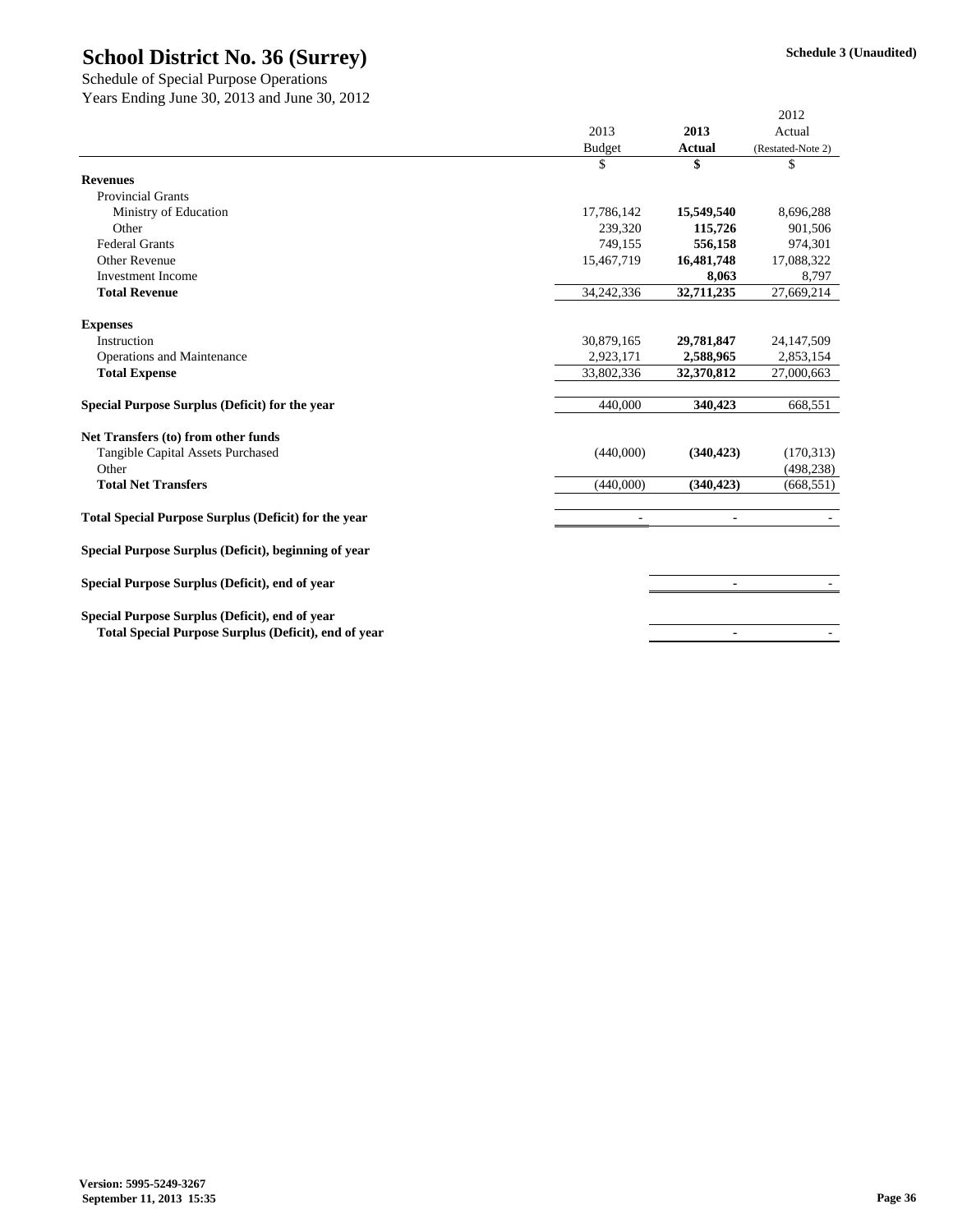|                                                                       | Annual<br>Facility<br>Grant | Learning<br><b>Improvement</b><br>Fund | <b>Special</b><br><b>Education</b><br>Equipment | <b>School</b><br><b>Generated</b><br><b>Funds</b> | <b>Strong</b><br><b>Start</b> | Ready,<br>Set,<br>Learn |
|-----------------------------------------------------------------------|-----------------------------|----------------------------------------|-------------------------------------------------|---------------------------------------------------|-------------------------------|-------------------------|
|                                                                       | \$                          | \$                                     |                                                 | \$                                                | \$                            | \$                      |
| Deferred Revenue, beginning of year                                   | 95,628                      |                                        | 111,824                                         | 2,776,412                                         |                               |                         |
| Transfer (to) from Operating Surplus - as at July 1, 2011             |                             |                                        |                                                 |                                                   | 117,611                       | 317,758                 |
| Transfer to/from Operating Revenue/Expense - year ended June 30, 2012 |                             |                                        |                                                 |                                                   | (10,620)                      | (28, 448)               |
| Deferred Revenue, beginning of year, as restated                      | 95,628                      | $\frac{1}{2}$                          | 111,824                                         | 2,776,412                                         | 106,991                       | 289,310                 |
| <b>Add:</b> Restricted Grants                                         |                             |                                        |                                                 |                                                   |                               |                         |
| Provincial Grants - Ministry of Education<br>Federal Grants           | 2,492,872                   | 7,163,622                              | 144,563                                         |                                                   | 740,000                       | 247,450                 |
| Other                                                                 |                             |                                        |                                                 | 13,851,687                                        |                               |                         |
| <b>Investment Income</b>                                              | 465                         |                                        |                                                 |                                                   |                               |                         |
|                                                                       | 2,493,337                   | 7,163,622                              | 144,563                                         | 13,851,687                                        | 740,000                       | 247,450                 |
| <b>Less:</b> Allocated to Revenue                                     | 2,588,965                   | 7,163,622                              | 193,962                                         | 13,683,667                                        | 763,084                       | 354,915                 |
| Deferred Revenue, end of year                                         | $\blacksquare$              | $\blacksquare$                         | 62,425                                          | 2,944,432                                         | 83,907                        | 181,845                 |
| <b>Revenues</b>                                                       |                             |                                        |                                                 |                                                   |                               |                         |
| Provincial Grants - Ministry of Education                             | 2,588,500                   | 7,163,622                              | 193,962                                         |                                                   | 763,084                       | 354,915                 |
| Provincial Grants - Other                                             |                             |                                        |                                                 |                                                   |                               |                         |
| <b>Federal Grants</b>                                                 |                             |                                        |                                                 |                                                   |                               |                         |
| <b>Other Revenue</b>                                                  |                             |                                        |                                                 | 13,683,667                                        |                               |                         |
| <b>Investment</b> Income                                              | 465                         |                                        |                                                 |                                                   |                               |                         |
|                                                                       | 2,588,965                   | 7,163,622                              | 193,962                                         | 13,683,667                                        | 763,084                       | 354,915                 |
| <b>Expenses</b><br><b>Salaries</b>                                    |                             |                                        |                                                 |                                                   |                               |                         |
| Teachers                                                              |                             | 3,013,233                              |                                                 |                                                   |                               | 99,075                  |
| <b>Educational Assistants</b>                                         |                             | 2,674,629                              |                                                 |                                                   | 917                           | 7,328                   |
| <b>Support Staff</b>                                                  | 102,569                     | 55,918                                 |                                                 |                                                   | 466,139                       | 17,440                  |
| Other Professionals                                                   |                             |                                        |                                                 |                                                   | 62,644                        |                         |
| Substitutes                                                           |                             | 85,707                                 |                                                 |                                                   | 6,431                         |                         |
|                                                                       | 102,569                     | 5,829,487                              | $\overline{\phantom{a}}$                        | $\blacksquare$                                    | 536,131                       | 123,843                 |
| <b>Employee Benefits</b>                                              | 21,302                      | 1,314,904                              |                                                 |                                                   | 149,004                       | 6,190                   |
| Services and Supplies                                                 | 2,465,094                   | 19,231                                 | 193,962                                         | 13,683,667                                        | 77,949                        | 224,882                 |
|                                                                       | 2,588,965                   | 7,163,622                              | 193,962                                         | 13,683,667                                        | 763,084                       | 354,915                 |
| <b>Net Revenue (Expense) before Interfund Transfers</b>               |                             | ÷,                                     |                                                 | $\sim$                                            | $\sim$                        |                         |
| <b>Interfund Transfers</b>                                            |                             |                                        |                                                 |                                                   |                               |                         |
| Tangible Capital Assets Purchased                                     |                             |                                        |                                                 |                                                   |                               |                         |
|                                                                       | $\sim$                      | $\overline{a}$                         | $\overline{a}$                                  | $\overline{a}$                                    | $\overline{a}$                |                         |
| <b>Net Revenue (Expense)</b>                                          | $\sim$                      | $\blacksquare$                         | $\sim$                                          | $\blacksquare$                                    | $\sim$                        |                         |
|                                                                       |                             |                                        |                                                 |                                                   |                               |                         |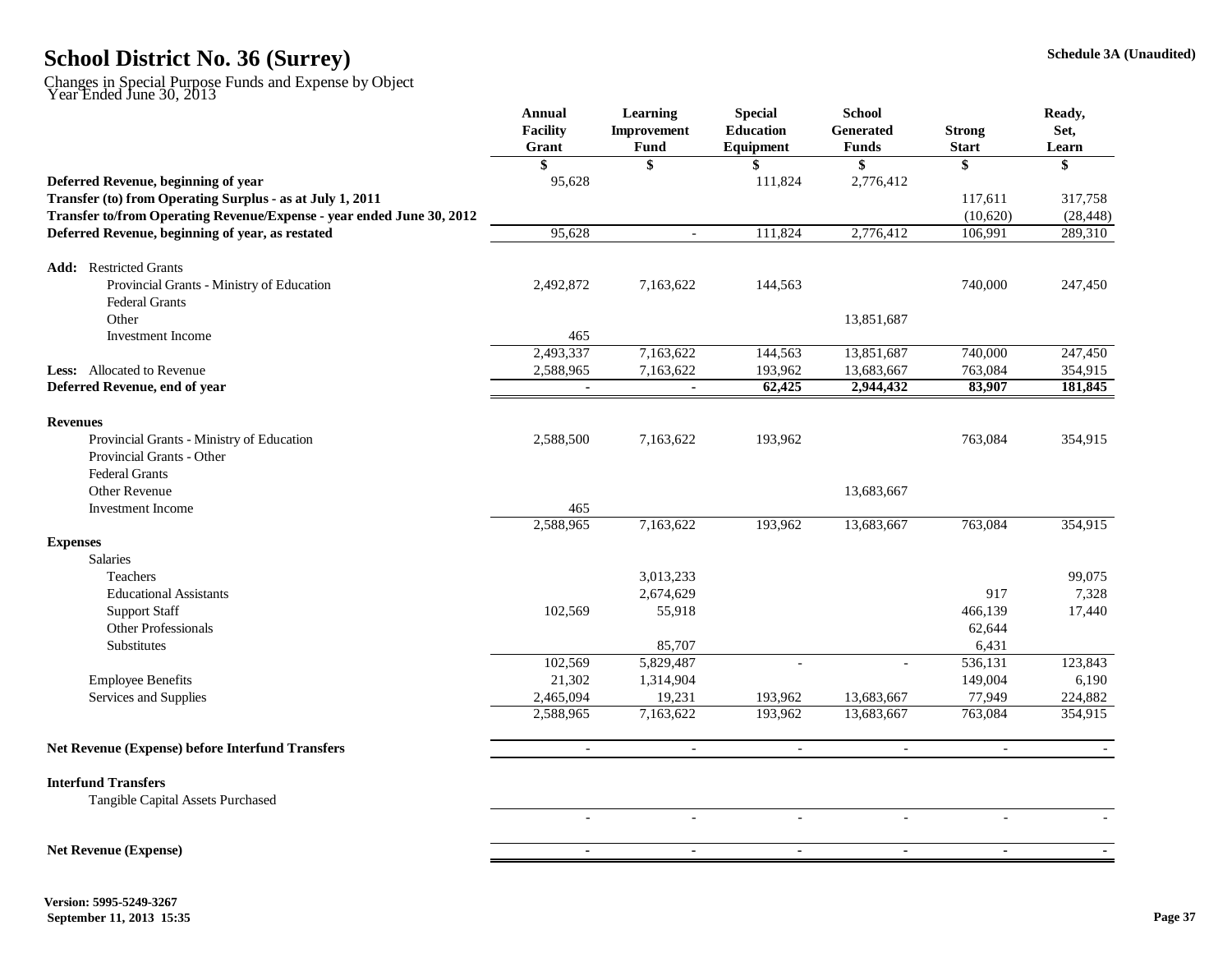|                                                                       | Adolescent<br>Psychiatric<br>Unit | <b>School</b><br><b>Meals</b> | Adolescent<br>Program | Daughters &<br>Day Treatment Sisters P.L.E.A.<br>Program | Waypoint<br><b>Substance</b><br>House | French                   | Literacy<br><b>Innovation</b> |
|-----------------------------------------------------------------------|-----------------------------------|-------------------------------|-----------------------|----------------------------------------------------------|---------------------------------------|--------------------------|-------------------------------|
|                                                                       | \$                                | \$                            | \$                    | \$                                                       | \$                                    | \$                       | \$                            |
| Deferred Revenue, beginning of year                                   |                                   |                               | 21,487                | 11,172                                                   | 8,061                                 | 376,183                  | 266,472                       |
| Transfer (to) from Operating Surplus - as at July 1, 2011             |                                   |                               |                       |                                                          |                                       |                          |                               |
| Transfer to/from Operating Revenue/Expense - year ended June 30, 2012 |                                   |                               |                       |                                                          |                                       |                          |                               |
| Deferred Revenue, beginning of year, as restated                      |                                   |                               | 21,487                | 11,172                                                   | 8,061                                 | 376,183                  | 266,472                       |
| <b>Add:</b> Restricted Grants                                         |                                   |                               |                       |                                                          |                                       |                          |                               |
| Provincial Grants - Ministry of Education                             | 139,250                           | 2,000,000                     | 257,358               | 102,815                                                  | 98,061                                | 522,754                  |                               |
| <b>Federal Grants</b>                                                 |                                   |                               |                       |                                                          |                                       |                          |                               |
| Other                                                                 |                                   | 240,013                       |                       |                                                          |                                       |                          |                               |
| <b>Investment</b> Income                                              |                                   |                               |                       |                                                          |                                       |                          |                               |
|                                                                       | 139,250                           | 2,240,013                     | 257,358               | 102,815                                                  | 98,061                                | 522,754                  |                               |
| <b>Less:</b> Allocated to Revenue                                     | 139,250                           | 2,239,493                     | 278,845               | 113,987                                                  | 92,048                                | 765,595                  |                               |
| Deferred Revenue, end of year                                         |                                   | 520                           |                       |                                                          | 14,074                                | 133,342                  | 266,472                       |
|                                                                       |                                   |                               |                       |                                                          |                                       |                          |                               |
| <b>Revenues</b><br>Provincial Grants - Ministry of Education          | 139,250                           | 1,999,480                     | 278,845               | 113,987                                                  | 92,048                                | 765,595                  |                               |
| Provincial Grants - Other                                             |                                   |                               |                       |                                                          |                                       |                          |                               |
| <b>Federal Grants</b>                                                 |                                   |                               |                       |                                                          |                                       |                          |                               |
| Other Revenue                                                         |                                   | 240,013                       |                       |                                                          |                                       |                          |                               |
| <b>Investment</b> Income                                              |                                   |                               |                       |                                                          |                                       |                          |                               |
|                                                                       | 139,250                           | 2,239,493                     | 278,845               | 113,987                                                  | 92,048                                | 765,595                  |                               |
| <b>Expenses</b>                                                       |                                   |                               |                       |                                                          |                                       |                          |                               |
| <b>Salaries</b>                                                       |                                   |                               |                       |                                                          |                                       |                          |                               |
| Teachers                                                              | 84,781                            |                               | 170,456               | 85,779                                                   | 64,518                                | 142,316                  |                               |
| <b>Educational Assistants</b>                                         | 17,469                            |                               | 35,778                |                                                          |                                       |                          |                               |
| <b>Support Staff</b>                                                  |                                   | 346,154                       |                       |                                                          |                                       | 2,533                    |                               |
| Other Professionals                                                   |                                   | 69,451                        |                       |                                                          |                                       |                          |                               |
| Substitutes                                                           |                                   | 37,011                        |                       |                                                          | 3,974                                 |                          |                               |
|                                                                       | 102,250                           | 452,616                       | 206,234               | 85,779                                                   | 68,492                                | 144,849                  |                               |
| <b>Employee Benefits</b>                                              | 23,696                            | 107,356                       | 46,312                | 17,593                                                   | 12,865                                | 10,227                   |                               |
| Services and Supplies                                                 | 13,304                            | 1,679,521                     | 26,299                | 10,615                                                   | 10,691                                | 610,519                  |                               |
|                                                                       | 139,250                           | 2,239,493                     | 278,845               | 113,987                                                  | 92,048                                | 765,595                  |                               |
| Net Revenue (Expense) before Interfund Transfers                      | $\sim$                            | $\overline{\phantom{a}}$      | $\blacksquare$        | $\blacksquare$                                           | $\sim$                                | $\overline{\phantom{a}}$ | $\sim$                        |
| <b>Interfund Transfers</b>                                            |                                   |                               |                       |                                                          |                                       |                          |                               |
| Tangible Capital Assets Purchased                                     |                                   |                               |                       |                                                          |                                       |                          |                               |
|                                                                       | $\sim$                            | $\sim$                        | $\sim$                | $\sim$                                                   | $\sim$                                | $\sim$                   |                               |
| <b>Net Revenue (Expense)</b>                                          | $\blacksquare$                    | $\blacksquare$                | $\sim$                | $\sim$                                                   | $\sim$                                | $\sim$                   | $\sim$                        |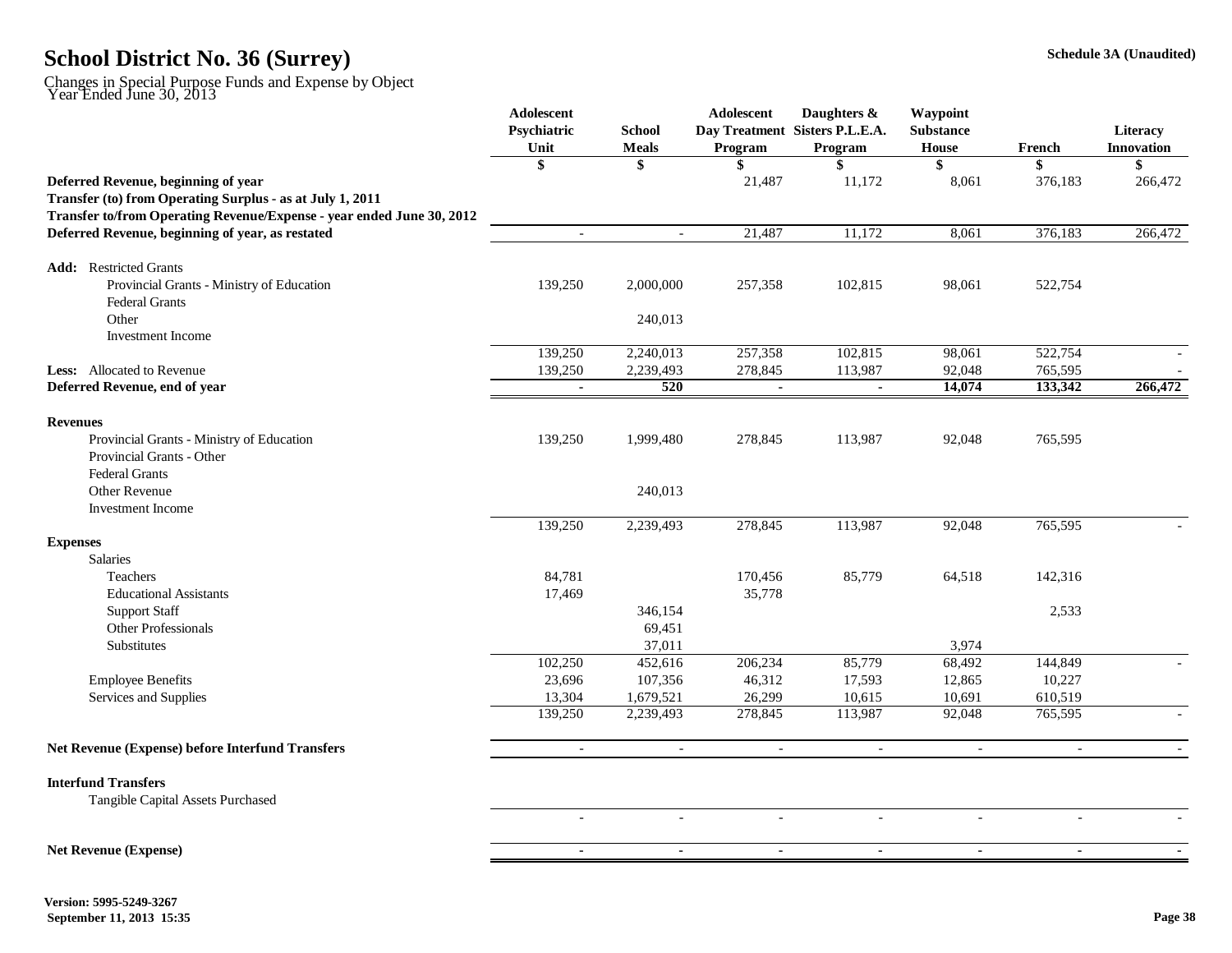|                                                                                                                                    | <b>Community Link</b><br>Community<br><b>Schools</b> | <b>Intensive</b><br><b>Core French</b> | <b>Commuity Link</b><br><b>Innercity</b><br><b>Schools</b> | <b>Diverse</b><br><b>Youth Gang</b><br>Prevention | <b>Donations</b>       | <b>PAC</b><br><b>Contributions</b> | IR <sub>3</sub> |
|------------------------------------------------------------------------------------------------------------------------------------|------------------------------------------------------|----------------------------------------|------------------------------------------------------------|---------------------------------------------------|------------------------|------------------------------------|-----------------|
|                                                                                                                                    |                                                      |                                        | \$                                                         |                                                   | \$                     |                                    | \$              |
| Deferred Revenue, beginning of year                                                                                                | 627,417                                              | 80,324                                 | 392,077                                                    | 199,320                                           | 1,173,030              | 295,930                            | 268,896         |
| Transfer (to) from Operating Surplus - as at July 1, 2011<br>Transfer to/from Operating Revenue/Expense - year ended June 30, 2012 |                                                      |                                        |                                                            |                                                   | (12,101)               |                                    | (268, 896)      |
| Deferred Revenue, beginning of year, as restated                                                                                   | 627,417                                              | 80,324                                 | 392,077                                                    | 199,320                                           | 1,160,929              | 295,930                            |                 |
| <b>Add:</b> Restricted Grants                                                                                                      |                                                      |                                        |                                                            |                                                   |                        |                                    |                 |
| Provincial Grants - Ministry of Education<br><b>Federal Grants</b>                                                                 | 1,548,184                                            | 30,850                                 | 277,380                                                    |                                                   |                        |                                    |                 |
| Other                                                                                                                              | 708,848                                              | 75                                     |                                                            |                                                   | 671,754                | 484,380                            |                 |
| <b>Investment</b> Income                                                                                                           |                                                      |                                        |                                                            |                                                   | 7,598                  |                                    |                 |
|                                                                                                                                    | 2,257,032                                            | 30,925                                 | 277,380                                                    | $\overline{a}$                                    | 679,352                | 484,380                            |                 |
| <b>Less:</b> Allocated to Revenue                                                                                                  | 1,968,835                                            | 104,849                                | 252,710                                                    | 115,101                                           | 774,955                | 560,569                            |                 |
| Deferred Revenue, end of year                                                                                                      | 915,614                                              | 6,400                                  | 416,747                                                    | 84,219                                            | 1,065,326              | 219,741                            |                 |
| <b>Revenues</b>                                                                                                                    |                                                      |                                        |                                                            |                                                   |                        |                                    |                 |
| Provincial Grants - Ministry of Education                                                                                          | 738,768                                              | 104,774                                | 252,710                                                    |                                                   |                        |                                    |                 |
| <b>Provincial Grants - Other</b>                                                                                                   |                                                      |                                        |                                                            | 115,101                                           |                        |                                    |                 |
| <b>Federal Grants</b>                                                                                                              |                                                      |                                        |                                                            |                                                   |                        |                                    |                 |
| Other Revenue                                                                                                                      | 1,230,067                                            | 75                                     |                                                            |                                                   | 767,357                | 560,569                            |                 |
| <b>Investment</b> Income                                                                                                           |                                                      |                                        |                                                            |                                                   | 7,598                  |                                    |                 |
|                                                                                                                                    | 1,968,835                                            | 104,849                                | 252,710                                                    | 115,101                                           | 774,955                | 560,569                            |                 |
| <b>Expenses</b>                                                                                                                    |                                                      |                                        |                                                            |                                                   |                        |                                    |                 |
| Salaries                                                                                                                           |                                                      |                                        |                                                            |                                                   |                        |                                    |                 |
| Teachers                                                                                                                           | 36,188                                               | 5,949                                  | 36,141                                                     |                                                   | 8,597                  |                                    |                 |
| <b>Educational Assistants</b>                                                                                                      |                                                      |                                        | 200                                                        |                                                   | 1,750                  |                                    |                 |
| <b>Support Staff</b>                                                                                                               | 848,865                                              |                                        |                                                            | 44,115                                            |                        |                                    |                 |
| Other Professionals                                                                                                                | 257,600                                              |                                        |                                                            |                                                   |                        |                                    |                 |
| Substitutes                                                                                                                        |                                                      |                                        |                                                            |                                                   |                        |                                    |                 |
|                                                                                                                                    | 1,142,653                                            | 5,949                                  | 36,341                                                     | 44,115                                            | 10,347                 |                                    |                 |
| <b>Employee Benefits</b>                                                                                                           | 221,956                                              |                                        | 10,241                                                     | 10,741                                            | 375                    |                                    |                 |
| Services and Supplies                                                                                                              | 604,226<br>1,968,835                                 | 98,900<br>104,849                      | 206,128<br>252,710                                         | 60,245<br>115,101                                 | 700,364<br>711,086     | 284,640<br>284,640                 |                 |
|                                                                                                                                    |                                                      |                                        |                                                            |                                                   |                        |                                    |                 |
| Net Revenue (Expense) before Interfund Transfers                                                                                   | $\blacksquare$                                       | $\blacksquare$                         | $\overline{\phantom{a}}$                                   | $\overline{\phantom{a}}$                          | 63,869                 | 275,929                            | $\sim$          |
| <b>Interfund Transfers</b>                                                                                                         |                                                      |                                        |                                                            |                                                   |                        |                                    |                 |
| Tangible Capital Assets Purchased                                                                                                  | $\blacksquare$                                       | $\overline{\phantom{a}}$               | $\overline{\phantom{a}}$                                   | $\overline{\phantom{a}}$                          | (63, 869)<br>(63, 869) | (275, 929)<br>(275, 929)           |                 |
|                                                                                                                                    |                                                      |                                        |                                                            |                                                   |                        |                                    |                 |
| <b>Net Revenue (Expense)</b>                                                                                                       | $\sim$                                               | $\blacksquare$                         | $\blacksquare$                                             | $\sim$                                            | $\sim$                 | $\sim$                             |                 |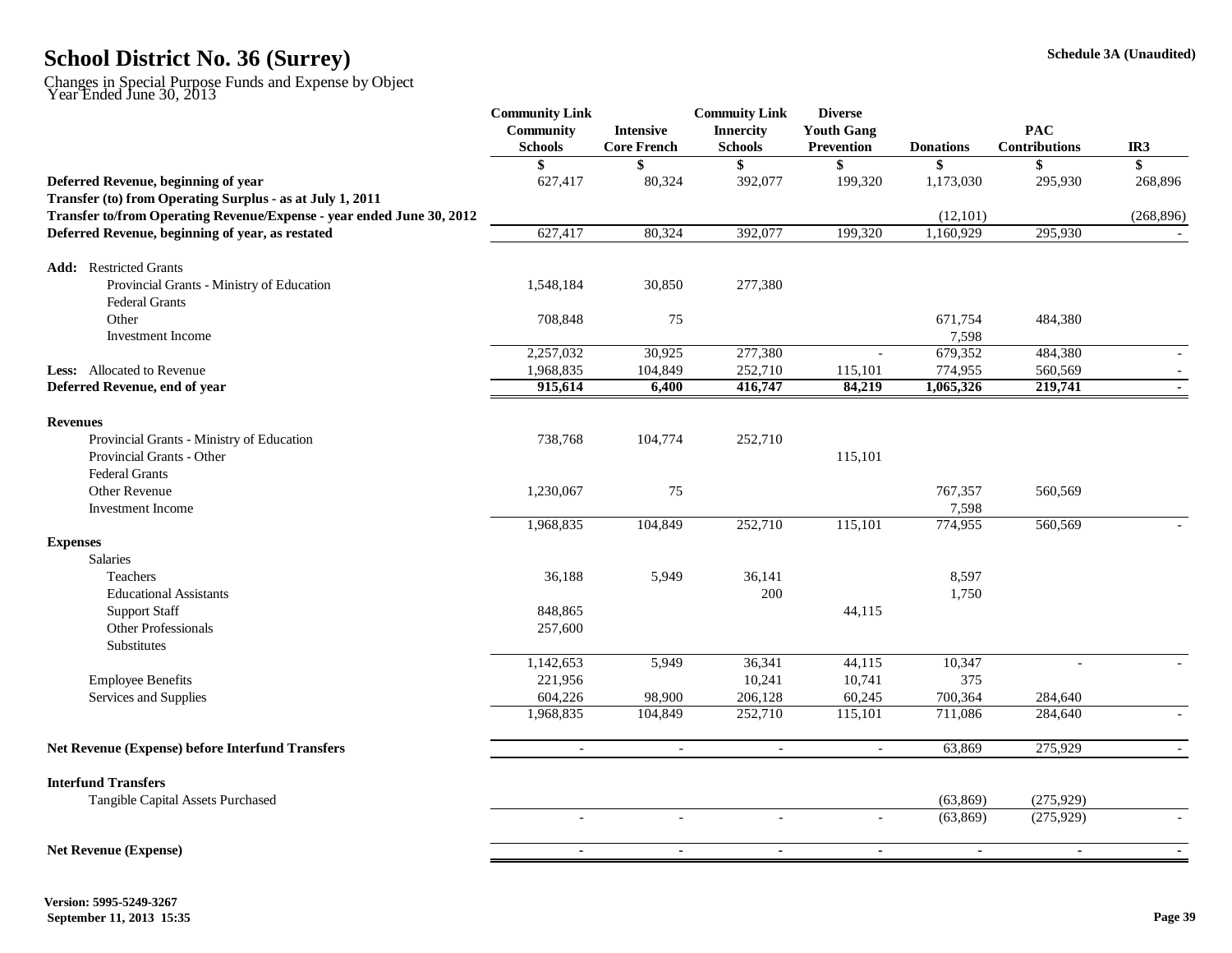|                                                                       |                          |                          | <b>SAME</b>              | Coyote           |              |
|-----------------------------------------------------------------------|--------------------------|--------------------------|--------------------------|------------------|--------------|
|                                                                       | <b>IPALS</b>             | Wraparound               | Project                  | <b>Creek BEP</b> | <b>TOTAL</b> |
|                                                                       | \$                       | \$                       | \$                       | \$               | \$           |
| Deferred Revenue, beginning of year                                   | 10,379                   | 51,141                   | 125,348                  | 40,000           | 6,931,101    |
| Transfer (to) from Operating Surplus - as at July 1, 2011             |                          |                          |                          |                  | 435,369      |
| Transfer to/from Operating Revenue/Expense - year ended June 30, 2012 | (10, 379)                |                          |                          |                  | (330, 444)   |
| Deferred Revenue, beginning of year, as restated                      |                          | 51,141                   | 125,348                  | 40.000           | 7,036,026    |
| <b>Add:</b> Restricted Grants                                         |                          |                          |                          |                  |              |
| Provincial Grants - Ministry of Education                             |                          |                          |                          |                  | 15,765,159   |
| <b>Federal Grants</b>                                                 |                          | 290,451                  | 343,380                  |                  | 633,831      |
| Other                                                                 |                          |                          |                          |                  | 15,956,757   |
| <b>Investment</b> Income                                              |                          |                          |                          |                  | 8,063        |
|                                                                       | $\equiv$                 | 290,451                  | 343,380                  | $\blacksquare$   | 32,363,810   |
| <b>Less:</b> Allocated to Revenue                                     |                          | 281,407                  | 274,751                  | 625              | 32,711,235   |
| Deferred Revenue, end of year                                         | $\mathbf{r}$             | 60,185                   | 193,977                  | 39,375           | 6,688,601    |
| <b>Revenues</b>                                                       |                          |                          |                          |                  |              |
| Provincial Grants - Ministry of Education                             |                          |                          |                          |                  | 15,549,540   |
| Provincial Grants - Other                                             |                          |                          |                          | 625              | 115,726      |
| <b>Federal Grants</b>                                                 |                          | 281,407                  | 274,751                  |                  | 556,158      |
| Other Revenue                                                         |                          |                          |                          |                  | 16,481,748   |
| <b>Investment Income</b>                                              |                          |                          |                          |                  | 8,063        |
|                                                                       | $\sim$                   | 281,407                  | 274,751                  | 625              | 32,711,235   |
| <b>Expenses</b>                                                       |                          |                          |                          |                  |              |
| Salaries                                                              |                          |                          |                          |                  |              |
| Teachers                                                              |                          | 46,511                   |                          |                  | 3,793,544    |
| <b>Educational Assistants</b>                                         |                          |                          |                          |                  | 2,738,071    |
| <b>Support Staff</b>                                                  |                          | 92,262                   | 129,458                  |                  | 2,105,453    |
| Other Professionals                                                   |                          | 55,854                   |                          |                  | 445,549      |
| <b>Substitutes</b>                                                    |                          |                          | 4,075                    |                  | 137,198      |
|                                                                       | $\sim$                   | 194,627                  | 133,533                  | $\sim$           | 9,219,815    |
| <b>Employee Benefits</b>                                              |                          | 36,373                   | 25,679                   |                  | 2,014,814    |
| Services and Supplies                                                 |                          | 50,407                   | 115,539                  |                  | 21,136,183   |
|                                                                       | $\overline{a}$           | 281,407                  | 274,751                  |                  | 32,370,812   |
| <b>Net Revenue (Expense) before Interfund Transfers</b>               | $\blacksquare$           | $\blacksquare$           | $\overline{\phantom{a}}$ | 625              | 340,423      |
| <b>Interfund Transfers</b>                                            |                          |                          |                          |                  |              |
| Tangible Capital Assets Purchased                                     |                          |                          |                          | (625)            | (340, 423)   |
|                                                                       | $\overline{\phantom{a}}$ | $\overline{\phantom{a}}$ | $\overline{\phantom{a}}$ | (625)            | (340, 423)   |
| <b>Net Revenue (Expense)</b>                                          | $\blacksquare$           | $\ddot{\phantom{a}}$     | $\blacksquare$           | $\blacksquare$   |              |
|                                                                       |                          |                          |                          |                  |              |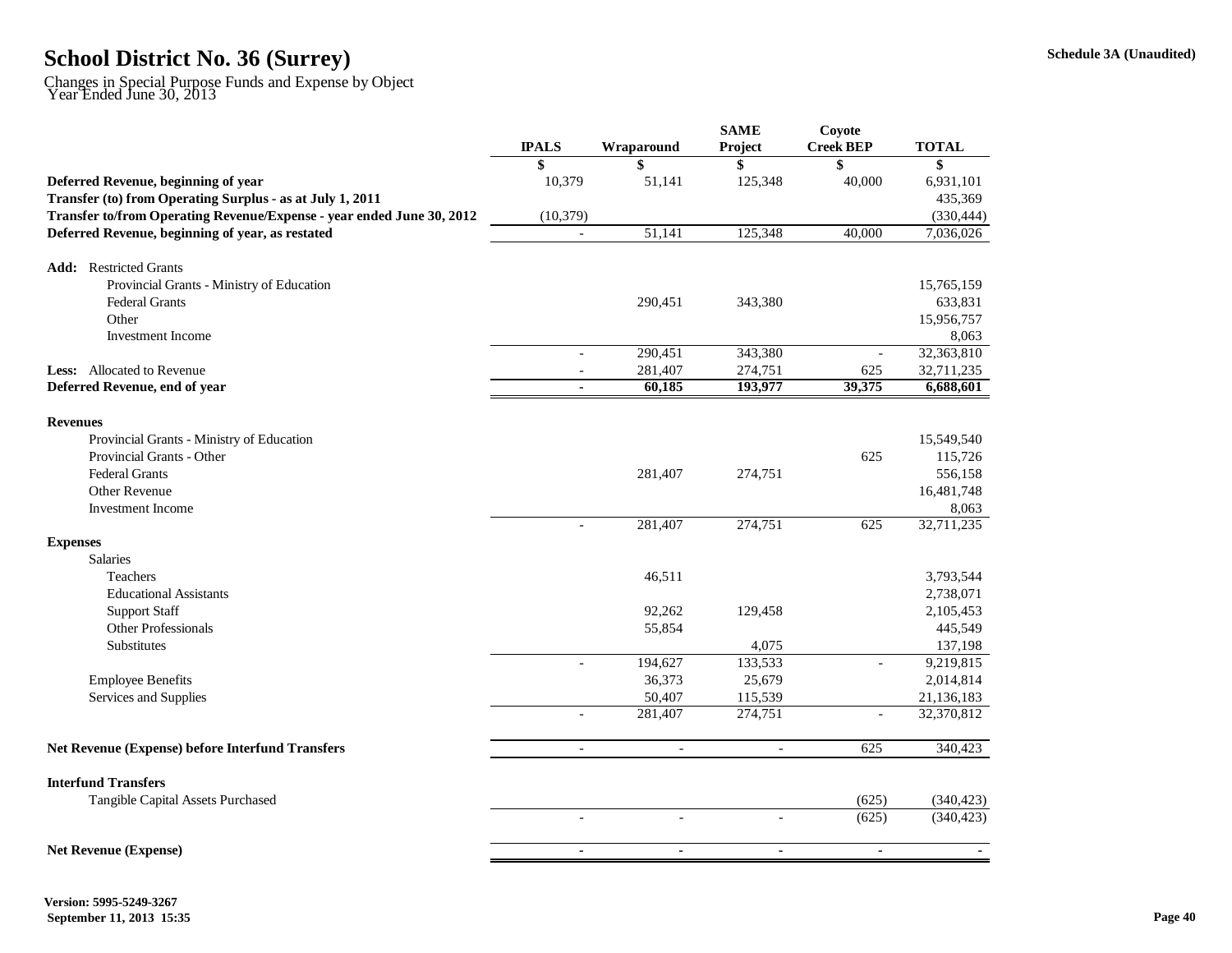Schedule of Capital Operations

Years Ending June 30, 2013 and June 30, 2012

|                                                      |               | 2013 Actual                 | 2012           |                |                   |
|------------------------------------------------------|---------------|-----------------------------|----------------|----------------|-------------------|
|                                                      | 2013          | <b>Invested in Tangible</b> | Local          | Fund           | Actual            |
|                                                      | <b>Budget</b> | <b>Capital Assets</b>       | Capital        | <b>Balance</b> | (Restated-Note 2) |
|                                                      | \$            | \$                          | \$             | \$             | \$                |
| <b>Revenues</b>                                      |               |                             |                |                |                   |
| <b>Provincial Grants</b>                             |               |                             |                |                |                   |
| Ministry of Education                                | 34,203,000    | 36,318,536                  | 500,669        | 36,819,205     | 5,959,384         |
| Municipal Grants Spent on Sites                      | 19,095,000    | 19,165,820                  |                | 19,165,820     | 300,000           |
| <b>Other Revenue</b>                                 | 53,208        |                             | 170,630        | 170,630        | 36,761            |
| <b>Investment Income</b>                             | 200,000       |                             | 425,359        | 425,359        | 237,717           |
| Gain (Loss) on Disposal of Tangible Capital Assets   | (58, 481)     | (58, 481)                   |                | (58, 481)      |                   |
| Amortization of Deferred Capital Revenue             | 20,276,000    | 20,429,217                  |                | 20,429,217     | 20,088,564        |
| <b>Total Revenue</b>                                 | 73,768,727    | 75,855,092                  | 1,096,658      | 76,951,750     | 26,622,426        |
|                                                      |               |                             |                |                |                   |
| <b>Expenses</b>                                      |               |                             |                |                |                   |
| Amortization of Tangible Capital Assets              |               |                             |                |                |                   |
| Operations and Maintenance                           | 29,012,000    | 28,837,684                  |                | 28,837,684     | 28,327,429        |
| <b>Total Expense</b>                                 | 29.012.000    | 28,837,684                  | $\blacksquare$ | 28,837,684     | 28,327,429        |
| Capital Surplus (Deficit) for the year               | 44,756,727    | 47,017,408                  | 1,096,658      | 48,114,066     | (1,705,003)       |
| Net Transfers (to) from other funds                  |               |                             |                |                |                   |
| Tangible Capital Assets Purchased                    | 3,152,943     | 2,918,626                   |                | 2,918,626      | 3,016,912         |
| Local Capital                                        | 10,403,700    |                             | 18,918,700     | 18,918,700     | 9,116,118         |
| <b>Total Net Transfers</b>                           | 13,556,643    | 2,918,626                   | 18,918,700     | 21,837,326     | 12,133,030        |
|                                                      |               |                             |                |                |                   |
| <b>Other Adjustments to Fund Balances</b>            |               |                             |                |                |                   |
| Tangible Capital Assets Purchased from Local Capital |               | 5,038,488                   | (5,038,488)    |                |                   |
| <b>Total Other Adjustments to Fund Balances</b>      |               | 5,038,488                   | (5,038,488)    |                |                   |
| <b>Total Capital Surplus (Deficit) for the year</b>  | 58,313,370    | 54,974,522                  | 14,976,870     | 69,951,392     | 10,428,027        |
|                                                      |               |                             |                |                |                   |
| Capital Surplus (Deficit), beginning of year         |               | 335,922,264                 | 20,446,593     | 356, 368, 857  | 345,940,830       |
| Capital Surplus (Deficit), end of year               |               | 390,896,786                 | 35,423,463     | 426,320,249    | 356,368,857       |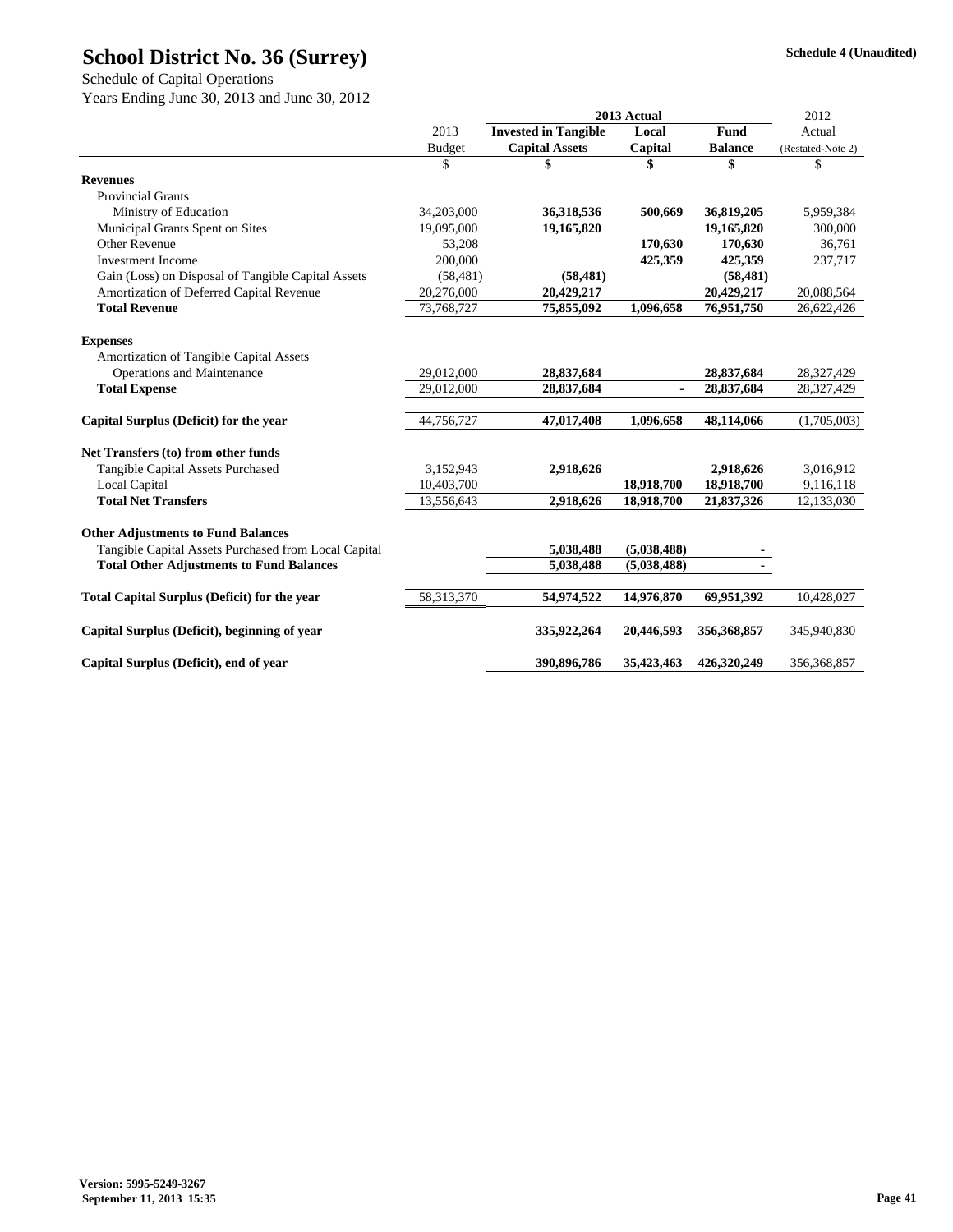Tangible Capital Assets

Year Ended June 30, 2013

|             |                             | <b>Furniture and</b>                 |                         | Computer                          | Computer                           |                             |
|-------------|-----------------------------|--------------------------------------|-------------------------|-----------------------------------|------------------------------------|-----------------------------|
|             |                             |                                      |                         |                                   |                                    | <b>Total</b>                |
|             |                             |                                      |                         |                                   |                                    |                             |
|             |                             |                                      |                         |                                   |                                    | 1,189,944,718               |
|             |                             |                                      |                         |                                   |                                    |                             |
|             |                             |                                      |                         |                                   |                                    |                             |
|             |                             |                                      |                         |                                   |                                    |                             |
| 28,517,107  | 8,752,044                   | 96,705                               | 310,577                 |                                   | 170,324                            | 37,846,757                  |
| 26,967,249  | 360,671                     |                                      |                         |                                   |                                    | 27,327,920                  |
|             |                             | 65,750                               |                         | 835,057                           | 1,677,396                          | 2,578,203                   |
| 283,418     | 625                         | 56,380                               |                         |                                   |                                    | 340,423                     |
| 313,033     | 1,281,997                   | 3,009,456                            | 432,874                 |                                   | 1,128                              | 5,038,488                   |
| 56,080,807  | 10,395,337                  | 3,228,291                            | 743,451                 | 835,057                           | 1,848,848                          | 73,131,791                  |
|             |                             |                                      |                         |                                   |                                    |                             |
| 58,481      | 1,024,707                   |                                      |                         |                                   |                                    | 1,083,188                   |
|             |                             | 3,438,027                            | 36,113                  | 354,625                           | 866,732                            | 4,695,497                   |
| 58,481      | 1.024.707                   | 3.438,027                            | 36.113                  | 354,625                           | 866,732                            | 5,778,685                   |
| 256,625,371 | 948,903,184                 | 34,061,906                           | 6,302,227               | 2,750,798                         | 8,654,338                          | 1,257,297,824               |
|             | 30.679.322                  |                                      |                         |                                   |                                    | 30,679,322                  |
| 256,625,371 | 979,582,506                 | 34,061,906                           | 6,302,227               | 2,750,798                         | 8,654,338                          | 1,287,977,146               |
|             | 338,515,331                 | 15,303,257                           | 2,479,828               | 1,284,164                         | 2,806,364                          | 360,388,944                 |
|             |                             |                                      |                         |                                   |                                    |                             |
|             | 22,395,534                  | 3,588,579                            | 596,662                 | 725,003                           | 1,531,906                          | 28,837,684                  |
|             |                             |                                      |                         |                                   |                                    |                             |
|             | 993,799                     |                                      |                         |                                   |                                    | 993,799                     |
|             |                             | 3,438,027                            | 36,113                  | 354,625                           | 866,732                            | 4,695,497                   |
|             | 993,799                     | 3,438,027                            | 36,113                  | 354,625                           | 866,732                            | 5,689,296                   |
|             | 359,917,066                 | 15,453,809                           | 3,040,377               | 1,654,542                         | 3,471,538                          | 383,537,332                 |
| 256,625,371 | 619,665,440                 | 18,608,097                           | 3,261,850               | 1,096,256                         | 5,182,800                          | 904,439,814                 |
|             | <b>Sites</b><br>200,603,045 | <b>Buildings</b><br>S<br>939,532,554 | Equipment<br>34,271,642 | <b>Vehicles</b><br>S<br>5,594,889 | <b>Software</b><br>\$<br>2,270,366 | Hardware<br>\$<br>7,672,222 |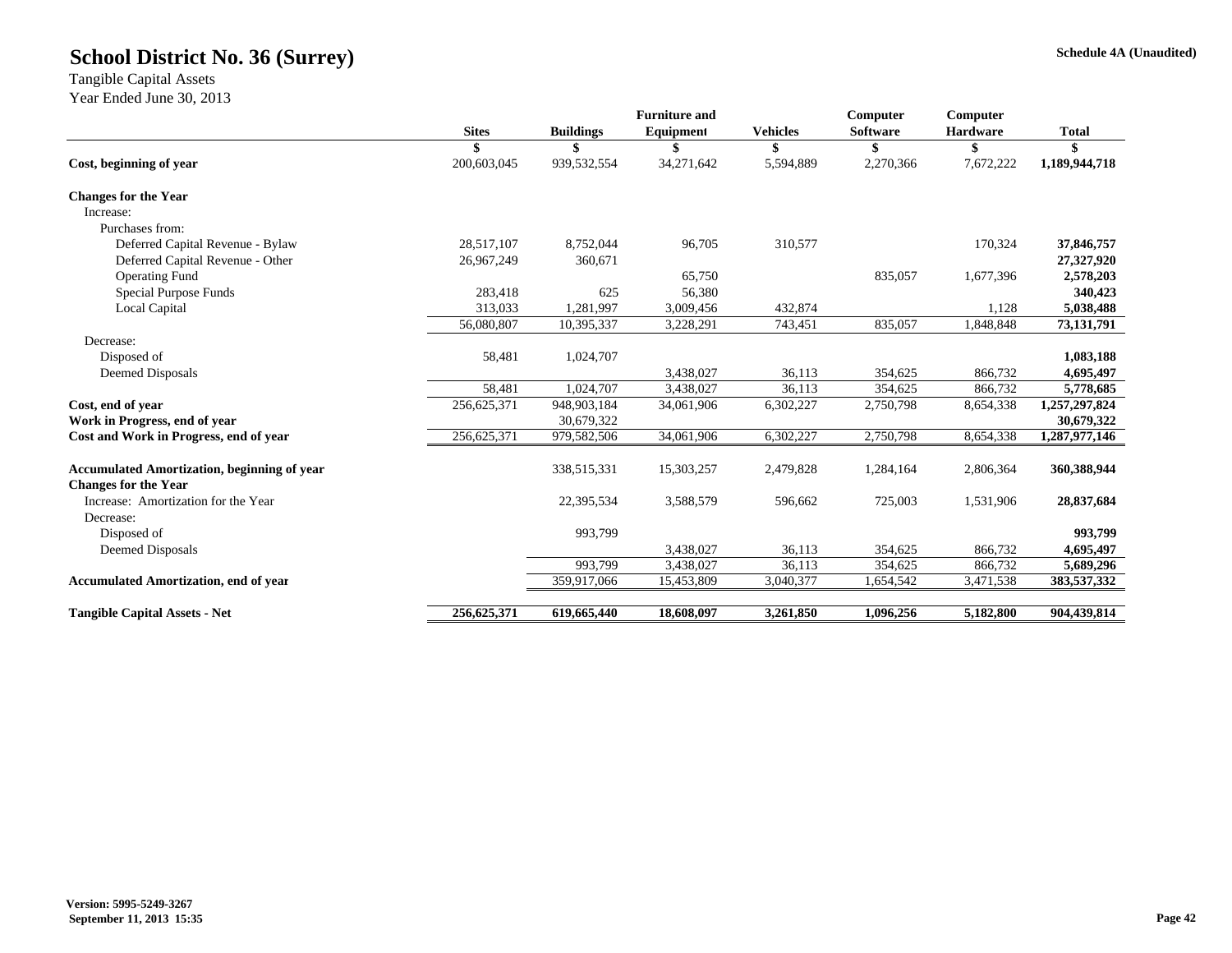Tangible Capital Assets - Work in Progress Year Ended June 30, 2013

|                                     |                  | <b>Furniture and</b> | Computer        | Computer        |              |
|-------------------------------------|------------------|----------------------|-----------------|-----------------|--------------|
|                                     | <b>Buildings</b> | Equipment            | <b>Software</b> | <b>Hardware</b> | <b>Total</b> |
|                                     |                  |                      |                 |                 |              |
| Work in Progress, beginning of year | 5,419,189        |                      |                 |                 | 5,419,189    |
| <b>Changes for the Year</b>         |                  |                      |                 |                 |              |
| Increase:                           |                  |                      |                 |                 |              |
| Deferred Capital Revenue - Bylaw    | 23,330,586       |                      |                 |                 | 23,330,586   |
| Deferred Capital Revenue - Other    | 1,929,547        |                      |                 |                 | 1,929,547    |
|                                     | 25,260,133       |                      | ۰               |                 | 25,260,133   |
| Net Changes for the Year            | 25,260,133       |                      |                 |                 | 25,260,133   |
|                                     |                  |                      |                 |                 |              |
| Work in Progress, end of year       | 30,679,322       |                      |                 |                 | 30,679,322   |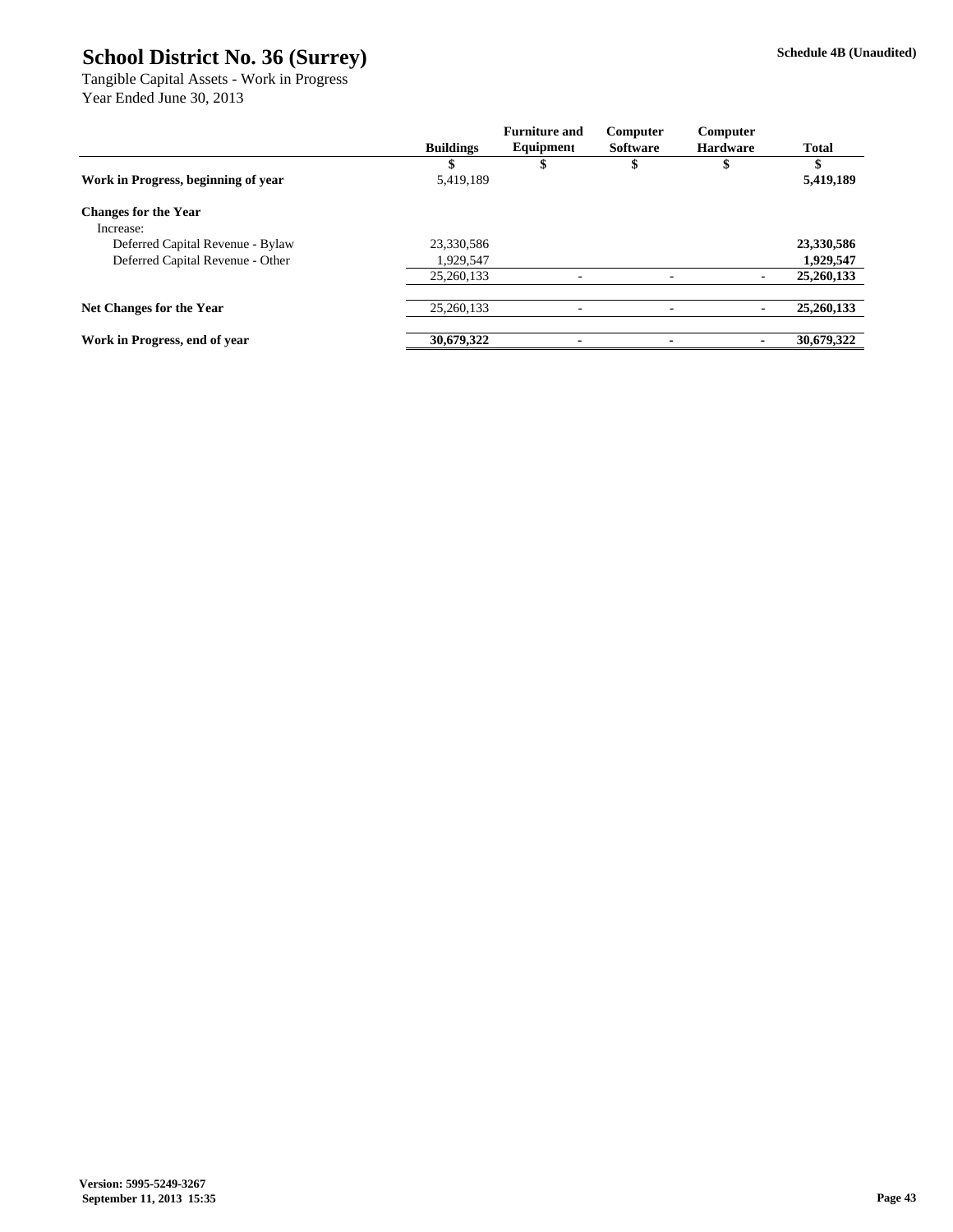|                                                       | <b>Bylaw</b><br>Capital | Other<br><b>Provincial</b> | Other<br>Capital         | <b>Total</b><br>Capital |
|-------------------------------------------------------|-------------------------|----------------------------|--------------------------|-------------------------|
|                                                       | \$                      | \$                         |                          | \$                      |
| Deferred Capital Revenue, beginning of year           | 487,026,005             | 6,607,506                  |                          | 493,633,511             |
| <b>Changes for the Year</b><br>Increase:              |                         |                            |                          |                         |
| Transferred from Deferred Revenue - Capital Additions | 9,329,650               | 360,671                    |                          | 9,690,321               |
|                                                       | 9,329,650               | 360,671                    | $\overline{a}$           | 9,690,321               |
| Decrease:                                             |                         |                            |                          |                         |
| Amortization of Deferred Capital Revenue              | 20,223,661              | 205,556                    |                          | 20,429,217              |
| Revenue Recognized on Disposal of Buildings           | 30,908                  |                            |                          | 30,908                  |
|                                                       | 20,254,569              | 205,556                    | $\overline{\phantom{a}}$ | 20,460,125              |
| Net Changes for the Year                              | (10, 924, 919)          | 155,115                    | $\overline{\phantom{a}}$ | (10,769,804)            |
| Deferred Capital Revenue, end of year                 | 476,101,086             | 6,762,621                  | $\mathbf{r}$             | 482,863,707             |
| Work in Progress, beginning of year                   | 4,954,511               | 464,678                    |                          | 5,419,189               |
| <b>Changes for the Year</b><br>Increase               |                         |                            |                          |                         |
| Transferred from Deferred Revenue - Work in Progress  | 23,330,586              | 1,929,547                  |                          | 25,260,133              |
|                                                       | 23,330,586              | 1,929,547                  | L,                       | 25,260,133              |
| <b>Net Changes for the Year</b>                       | 23,330,586              | 1,929,547                  | $\overline{\phantom{a}}$ | 25,260,133              |
| Work in Progress, end of year                         | 28,285,097              | 2,394,225                  | L,                       | 30,679,322              |
| <b>Total Deferred Capital Revenue, end of year</b>    | 504,386,183             | 9,156,846                  | $\blacksquare$           | 513,543,029             |